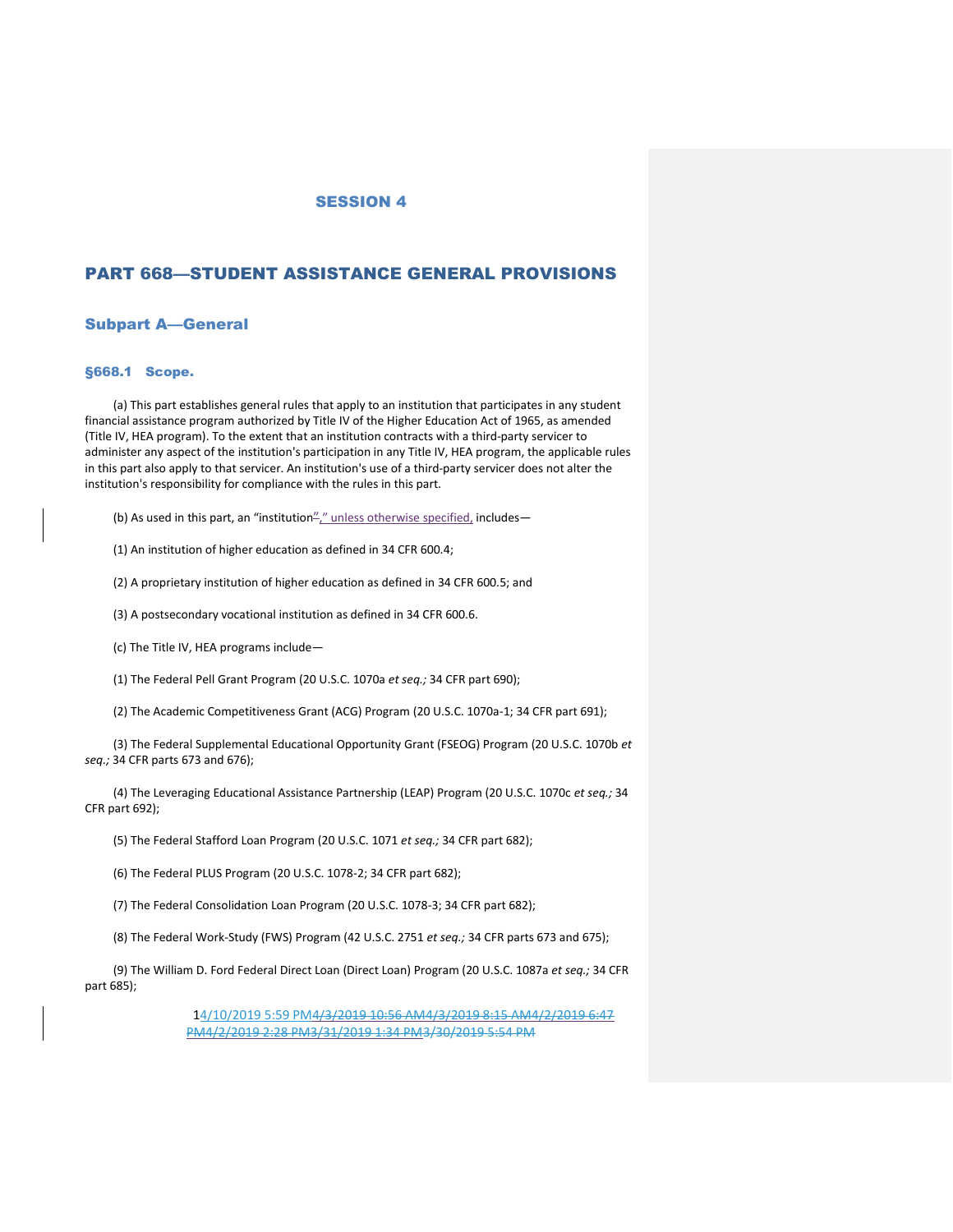(10) The Federal Perkins Loan Program (20 U.S.C. 1087aa *et seq.;* 34 CFR parts 673 and 674);

(11) The National Science and Mathematics Access to Retain Talent Grant (National SMART Grant) Program (20 U.S.C. 1070a-1; 34 CFR part 691); and

(12) The Teacher Education Assistance for College and Higher Education (TEACH) Grant program.

(Authority: 20 U.S.C. 1070 *et seq.*)

[52 FR 45724, Dec. 1, 1987, as amended at 56 FR 36696, July 31, 1991; 59 FR 22418, Apr. 29, 1994; 61 FR 60396, Nov. 27, 1996; 63 FR 40623, July 29, 1998; 65 FR 38729, June 22, 2000; 71 FR 38002, July 3, 2006; 73 FR 35492, June 23, 2008]

#### §668.2 General definitions.

(a) The following definitions are contained in the regulations for Institutional Eligibility under the Higher Education Act of 1965, as amended, 34 CFR part 600:

Accredited Award year Branch campus Clock hour Correspondence course Credit hour Direct assessment program Distance education Educational program Eligible institution Federal Family Education Loan (FFEL) programs Foreign institution Incarcerated student Institution of higher education Legally authorized Nationally recognized accrediting agency Nonprofit institution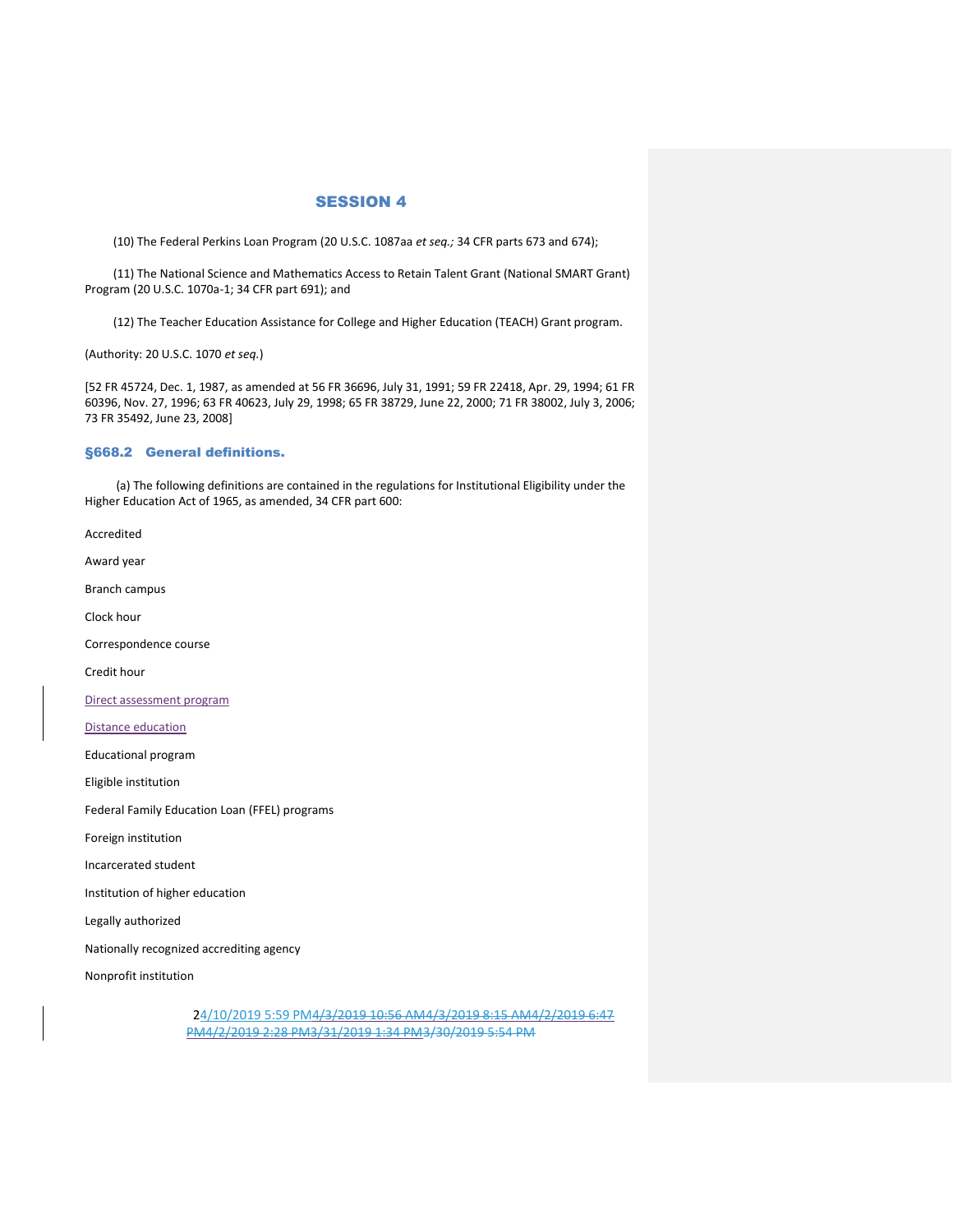Postsecondary vocational institution Preaccredited Proprietary institution of higher education Recognized equivalent of a high school diploma Recognized occupation Regular student Religious mission Secretary State Telecommunications course Teach-out Teach-out agreement Teach-out plan

One-academic-year training program

Title IV, HEA program

(b) The following definitions apply to all Title IV, HEA programs:

*Academic Competitiveness Grant (ACG) Program*: A grant program authorized by Title IV-A-1 of the HEA under which grants are awarded during the first and second academic years of study to eligible financially needy undergraduate students who successfully complete rigorous secondary school programs of study.

(Authority: 20 U.S.C. 1070a-1)

*Campus-based programs:* (1) The Federal Perkins Loan Program (34 CFR parts 673 and 674);

(2) The Federal Work-Study (FWS) Program (34 CFR parts 673 and 675); and

(3) The Federal Supplemental Educational Opportunity Grant (FSEOG) Program (34 CFR parts 673 and 676).

*Defense loan:* A loan made before July 1, 1972, under Title II of the National Defense Education Act of 1958.

(Authority: 20 U.S.C. 421-429)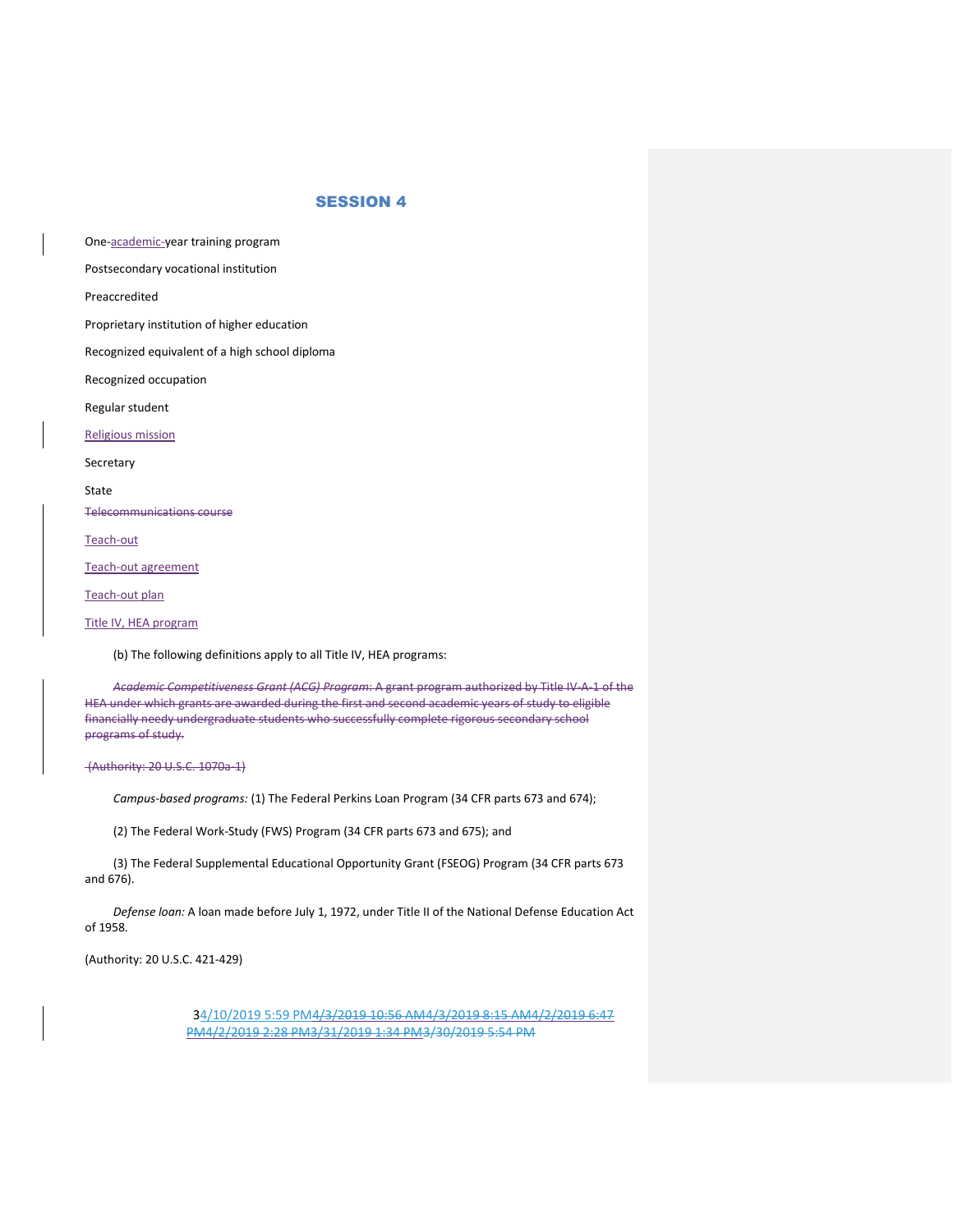*Dependent student:* Any student who does not qualify as an independent student (see *Independent student*).

*Designated department official:* An official of the Department of Education to whom the Secretary has delegated responsibilities indicated in this part.

*Direct Loan Program loan:* A loan made under the William D. Ford Federal Direct Loan Program.

(Authority: 20 U.S.C. 1087a *et seq.*)

*Direct PLUS Loan:* A loan made under the Federal Direct PLUS Program.

(Authority: 20 U.S.C. 1078-2 and 1087a *et seq.*)

*Direct Subsidized Loan:* A loan made under the Federal Direct Stafford/Ford Loan Program.

(Authority: 20 U.S.C. 1071 and 1087a *et seq.*)

*Direct Unsubsidized Loan:* A loan made under the Federal Direct Unsubsidized Stafford/Ford Loan Program.

(Authority: 20 U.S.C. 1087a *et seq.*)

*Enrolled:* The status of a student who—

(1) Has completed the registration requirements (except for the payment of tuition and fees) at the institution that he or she is attending; or

(2) Has been admitted into an educational program offered predominantly by correspondence and has submitted one lesson, completed by him or her after acceptance for enrollment and without the help of a representative of the institution.

#### (Authority: 20 U.S.C. 1088)

*Expected family contribution (EFC):* The amount, as determined under title IV, part F of the HEA, an applicant and his or her spouse and family are expected to contribute toward the applicant's cost of attendance.

*Federal Consolidation Loan program:* The loan program authorized by Title IV-B, section 428C, of the HEA that encourages the making of loans to borrowers for the purpose of consolidating their repayment obligations, with respect to loans received by those borrowers, under the Federal Insured Student Loan (FISL) Program as defined in 34 CFR part 682, the Federal Stafford Loan, Federal PLUS (as in effect before October 17, 1986), Federal Consolidation Loan, Federal SLS, ALAS (as in effect before October 17, 1986), Federal Direct Student Loan, and Federal Perkins Loan programs, and under the Health Professions Student Loan (HPSL) Program authorized by subpart II of part C of Title VII of the Public Health Service Act, for Federal PLUS borrowers whose loans were made after October 17, 1986,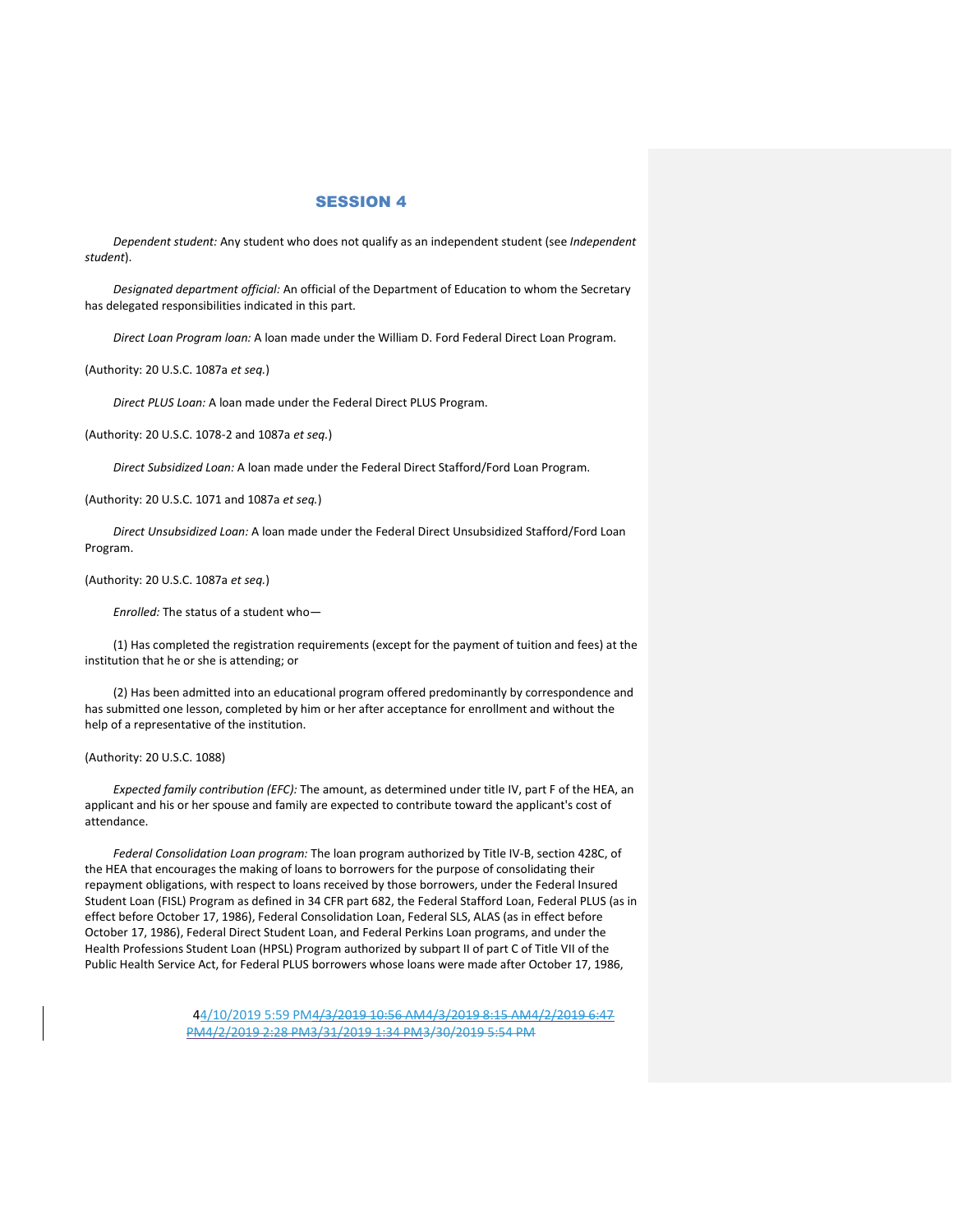and for Higher Education Assistance Loans (HEAL) authorized by subpart I of part A of Title VII of the Public Health Services Act.

(Authority: 20 U.S.C. 1078-3)

*Federal Direct PLUS Program:* A loan program authorized by title IV, Part D of the HEA that is one of the components of the Direct Loan Program. The Federal Direct PLUS Program provides loans to parents of dependent students attending schools that participate in the Direct Loan Program. The Federal Direct PLUS Program also provides loans to graduate or professional students attending schools that participate in the Direct Loan Program. The borrower is responsible for the interest that accrues during any period.

#### (Authority: 20 U.S.C. 10782 and 1087a *et seq.*)

*Federal Direct Stafford/Ford Loan Program:* A loan program authorized by Title IV, Part D of the HEA that is one of the components of the Direct Loan Program. The Federal Direct Stafford/Ford Loan Program provides loans to undergraduate, graduate, and professional students attending schools that participate in the Direct Loan Program. The Secretary subsidizes the interest while the borrower is in an in-school, grace, or deferment period.

#### (Authority: 20 U.S.C. 1071 and 1087a *et seq.*)

*Federal Direct Unsubsidized Stafford/Ford Loan Program:* A loan program authorized by Title IV, Part D of the HEA that is one of the components of the Direct Loan Program. The Federal Direct Unsubsidized Stafford/Ford Loan Program provides loans to undergraduate, graduate, and professional students attending schools that participate in the Direct Loan Program. The borrower is responsible for the interest that accrues during any period.

#### (Authority: 20 U.S.C. 1087a *et seq.*)

*Federal Pell Grant Program:* A grant program authorized by Title IV-A-1 of the HEA under which grants are awarded to help financially needy students meet the cost of their postsecondary education.

#### (Authority: 20 U.S.C. 1070a)

*Federal Perkins loan:* A loan made under Title IV-E of the HEA to cover the cost of attendance for a period of enrollment beginning on or after July 1, 1987, to an individual who on July 1, 1987, had no outstanding balance of principal or interest owing on any loan previously made under Title IV-E of the HEA.

#### (Authority: 20 U.S.C. 1087aa *et seq.*)

*Federal Perkins Loan program:* The student loan program authorized by Title IV-E of the HEA after October 16, 1986. Unless otherwise noted, as used in this part, the Federal Perkins Loan Program includes the National Direct Student Loan Program and the National Defense Student Loan Program.

(Authority: 20 U.S.C. 1087aa-1087ii)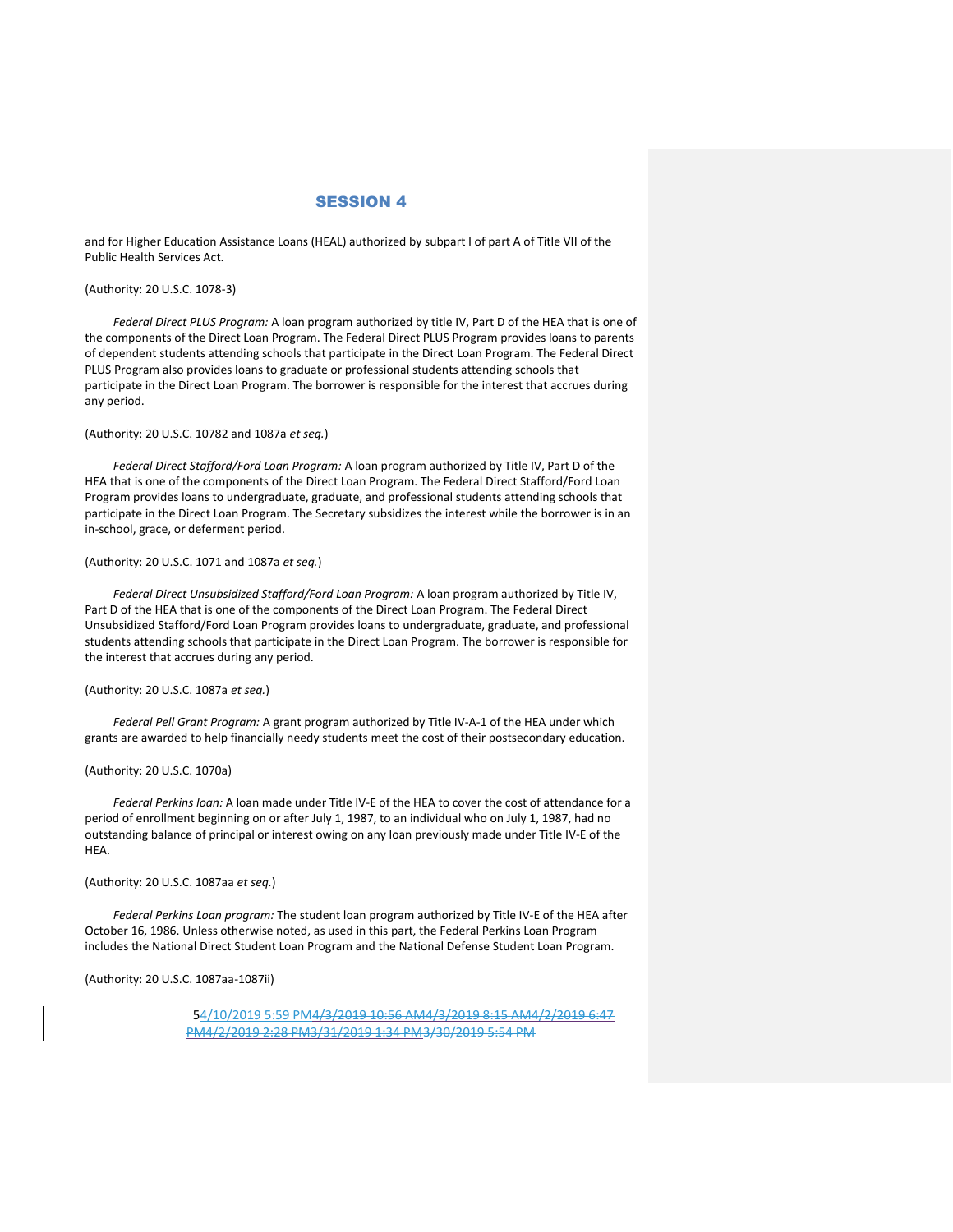*Federal PLUS loan:* A loan made under the Federal PLUS Program.

(Authority: 20 U.S.C. 1078-2)

*Federal PLUS program:* The loan program authorized by Title IV-B, section 428B, of the HEA, that encourages the making of loans to parents of dependent undergraduate students. Before October 17, 1986, the PLUS Program also provided for making loans to graduate, professional, and independent undergraduate students. Before July 1, 1993, the PLUS Program also provided for making loans to parents of dependent graduate students. Beginning July 1, 2006, the PLUS Program provides for making loans to graduate and professional students.

(Authority: 20 U.S.C. 1078-2)

*Federal SLS loan:* A loan made under the Federal SLS Program.

(Authority: 20 U.S.C. 1078-1)

*Federal Stafford loan:* A loan made under the Federal Stafford Loan Program.

(Authority: 20 U.S.C. 1071 *et seq.*)

*Federal Stafford Loan program:* The loan program authorized by Title IV-B (exclusive of sections 428A, 428B, and 428C) that encourages the making of subsidized Federal Stafford and unsubsidized Federal Stafford loans as defined in 34 CFR part 682 to undergraduate, graduate, and professional students.

(Authority: 20 U.S.C. 1071 *et seq.*)

*Federal Supplemental Educational Opportunity Grant (FSEOG) program:* The grant program authorized by Title IV-A-2 of the HEA.

#### (Authority: 20 U.S.C. 1070b *et seq.*)

*Federal Supplemental Loans for Students (Federal SLS) Program:* The loan program authorized by Title IV-B, section 428A of the HEA, as in effect for periods of enrollment that began before July 1, 1994. The Federal SLS Program encourages the making of loans to graduate, professional, independent undergraduate, and certain dependent undergraduate students.

(Authority: 20 U.S.C. 1078-1)

*Federal Work Study (FWS) program:* The part-time employment program for students authorized by Title IV-C of the HEA.

(Authority: 42 U.S.C. 2751-2756b)

*FFELP loan:* A loan made under the FFEL programs.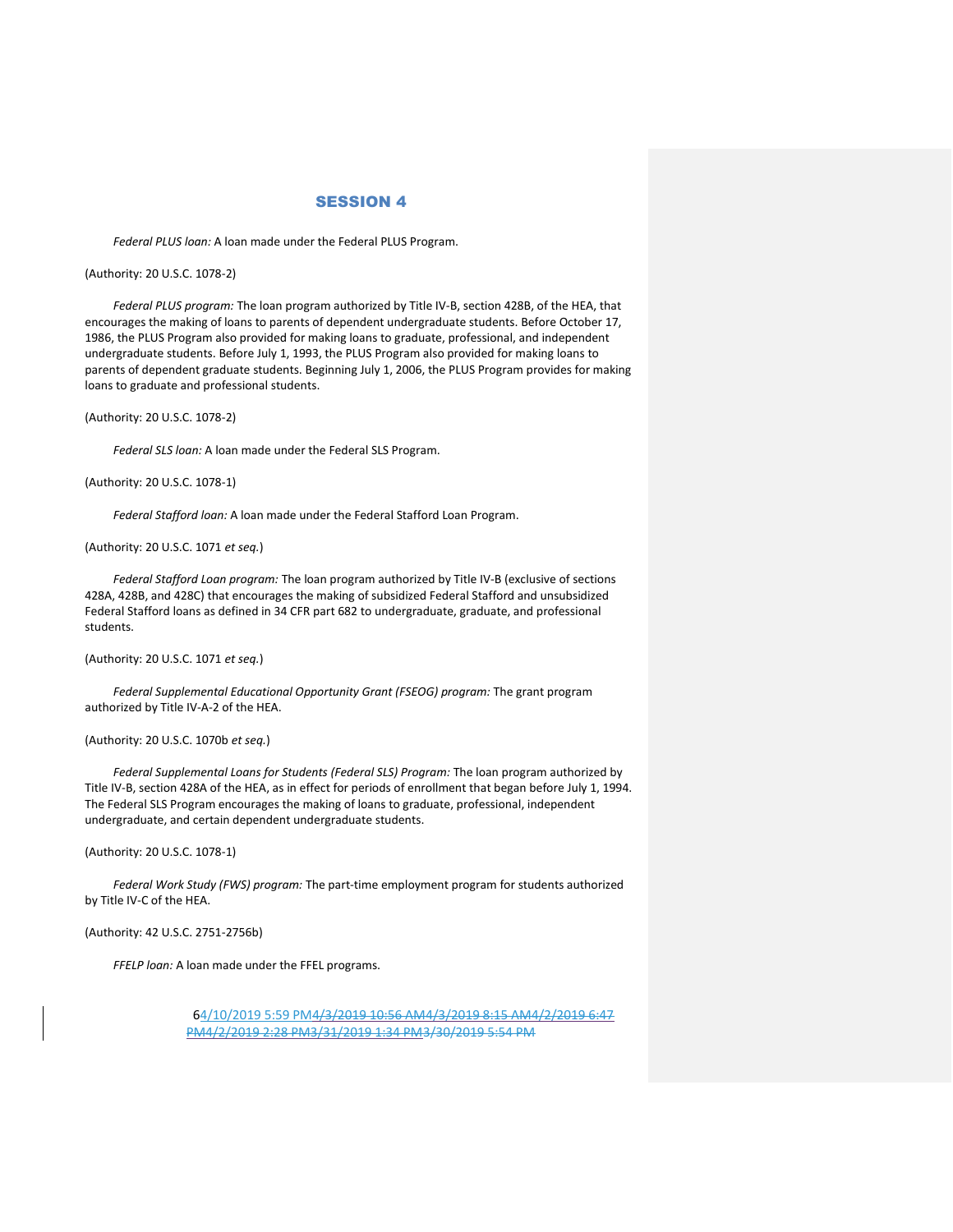(Authority: 20 U.S.C. 1071 *et seq.*)

*Free application for Federal student aid (FAFSA):* The student aid application provided for under section 483 of the HEA, which is used to determine an applicant's eligibility for the title IV, HEA programs.

*Full-time student:* An enrolled student who is carrying a full-time academic workload, as determined by the institution, under a standard applicable to all students enrolled in a particular educational program. The student's workload may include any combination of courses, work, research, or special studies that the institution considers sufficient to classify the student as a full-time student. For a term-based program that is not subscription-based, the student's workload may include repeating any coursework previously taken in the program-but; however, the workload may not include more than one repetition of a previously passed course. However, for For an undergraduate student, an institution's minimum standard must equal or exceed one of the following minimum requirements, based on the type of program:

(1) For a program that measures progress in credit hours and uses standard terms (semesters, trimesters, or quarters), 12 semester hours or 12 quarter hours per academic term.

(2) For a program that measures progress in credit hours and does not use terms, 24 semester hours or 36 quarter hours over the weeks of instructional time in the academic year, or the prorated equivalent if the program is less than one academic year.

(3) For a program that measures progress in credit hours and uses nonstandard terms (terms other than semesters, trimesters, or quarters) the number of credits determined by—

(i) Dividing the number of weeks of instructional time in the term by the number of weeks of instructional time in the program's academic year; and

(ii) Multiplying the fraction determined under paragraph (3)(i) of this definition by the number of credit hours in the program's academic year.

(4) For a program that measures progress in clock hours, 24 clock hours per week.

(5) A series of courses or seminars that equals 12 semester hours or 12 quarter hours in a maximum of 18 weeks.

(6) The work portion of a cooperative education program in which the amount of work performed is equivalent to the academic workload of a full-time student.

(7) For correspondence coursework, a full-time course load must be—

(i) Commensurate with the full-time definitions listed in paragraphs (1) through (6) of this definition; and

(ii) At least one-half of the coursework must be made up of non-correspondence coursework that meets one-half of the institution's requirement for full-time students.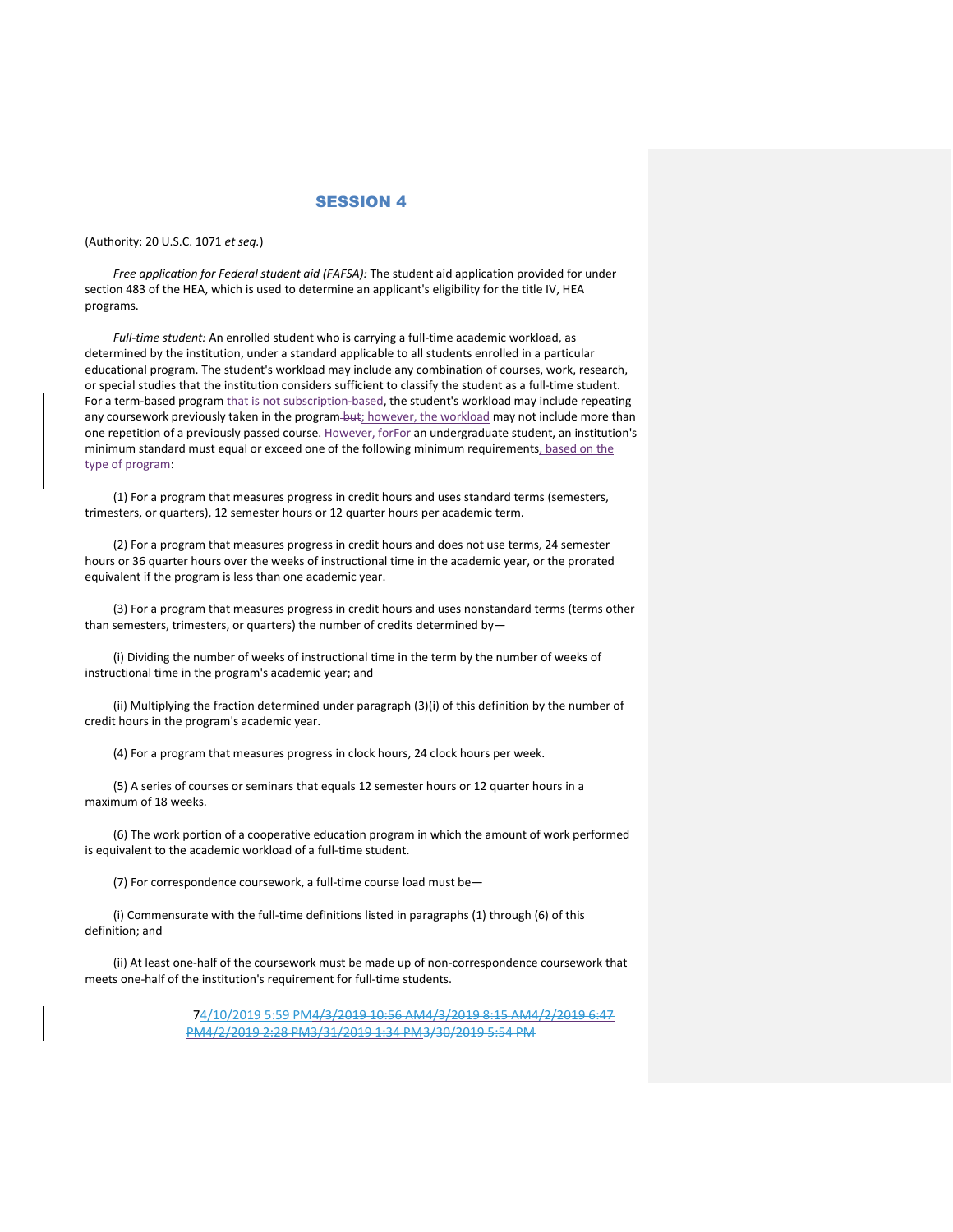(8) For a subscription-based program, completion of a full-time course load commensurate with the full-time definitions listed in paragraphs (1), (3), and (5) through (7) of this definition.

(Authority: 20 U.S.C. 1082 and 1088)

*Graduate or professional student:* A student who—

(1) Is not receiving title IV aid as an undergraduate student for the same period of enrollment;

(2) Is enrolled in a program or course above the baccalaureate level or is enrolled in a program leading to a professional degree; and

(3) Has completed the equivalent of at least three years of full-time study either prior to entrance into the program or as part of the program itself.

(Authority: 20 U.S.C. 1082 and 1088)

*Half-time student:* (1) Except as provided in paragraph (2) of this definition, an enrolled student who is carrying a half-time academic workload, as determined by the institution, that amounts to at least half of the workload of the applicable minimum requirement outlined in the definition of a fulltime student.

(2) A student enrolled solely in a program of study by correspondence who is carrying a workload of at least 12 hours of work per week, or is earning at least six credit hours per semester, trimester, or quarter. However, regardless of the work, no student enrolled solely in correspondence study is considered more than a half-time student.

### (Authority: 20 U.S.C. 1082 and 1088)

*Independent student:* A student who qualifies as an independent student under section 480(d) of the HEA.

#### (Authority: 20 U.S.C. 1087vv)

*Initiating official:* The designated department official authorized to begin an emergency action under 34 CFR 668.83.

*Institutional student information record (ISIR):* An electronic record that the Secretary transmits to an institution that includes an applicant's—

(1) FAFSA information; and

(2) EFC.

*Leveraging Educational Assistance Partnership (LEAP) Program:* The grant program authorized by Title IV-A-4 of the HEA.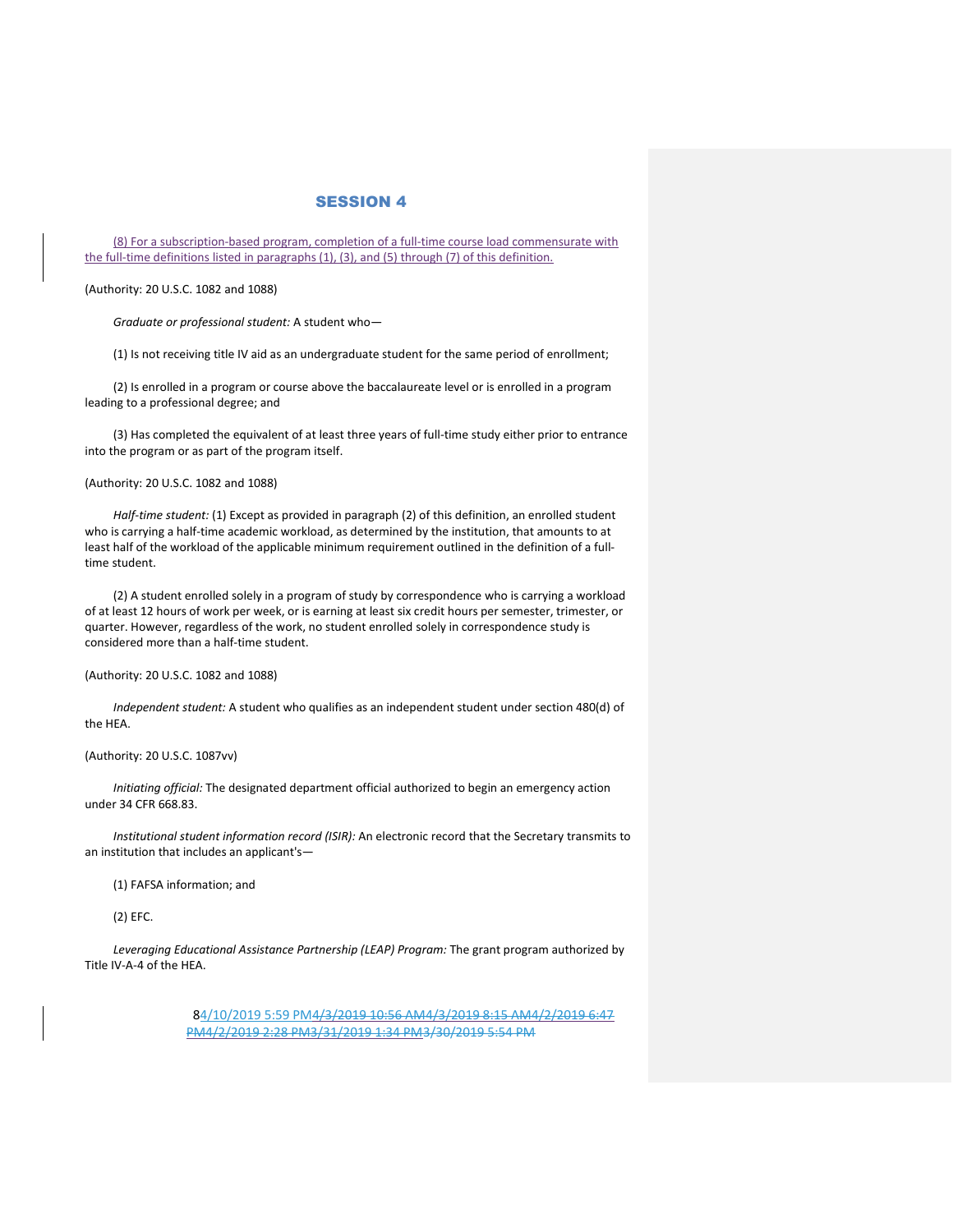*National Defense Student Loan program:* The student loan program authorized by Title II of the National Defense Education Act of 1958.

(Authority: 20 U.S.C. 421-429)

*National Direct Student Loan (NDSL) program:* The student loan program authorized by Title IV-E of the HEA between July 1, 1972, and October 16, 1986.

(Authority: 20 U.S.C. 1087aa-1087ii)

*National Early Intervention Scholarship and Partnership (NEISP) program:* The scholarship program authorized by Chapter 2 of subpart 1 of Title IV-A of the HEA.

#### (Authority: 20 U.S.C. 1070a-21 *et seq.*)

*National Science and Mathematics Access to Retain Talent Grant (National SMART Grant) Program:* A grant program authorized by Title IV-A-1 of the HEA under which grants are awarded during the third and fourth academic years of study to eligible financially needy undergraduate students pursuing eligible majors in the physical, life, or computer sciences, mathematics, technology, or engineering, or foreign languages determined to be critical to the national security of the United States.

#### (Authority: 20 U.S.C. 1070a-1)

*One-third of an academic year:* A period that is at least one-third of an academic year as determined by an institution. At a minimum, one-third of an academic year must be a period that begins on the first day of classes and ends on the last day of classes or examinations and is a minimum of 10 weeks of instructional time during which, for an undergraduate educational program, a full-time student is expected to complete at least 8 semester or trimester hours or 12 quarter hours in an educational program whose length is measured in credit hours or 300 clock hours in an educational program whose length is measured in clock hours. For an institution whose academic year has been reduced under §668.3, one-third of an academic year is the pro-rated equivalent, as measured in weeks and credit or clock hours, of at least one-third of the institution's academic year.

#### (Authority: 20 U.S.C. 1088)

*Output document:* The Student Aid Report (SAR), Electronic Student Aid Report (ESAR), or other document or automated data generated by the Department of Education's central processing system or Multiple Data Entry processing system as the result of the processing of data provided in a Free Application for Federal Student Aid (FAFSA).

*Parent:* A student's biological or adoptive mother or father or the student's stepparent, if the biological parent or adoptive mother or father has remarried at the time of application.

*Participating institution:* An eligible institution that meets the standards for participation in Title IV, HEA programs in subpart B and has a current program participation agreement with the Secretary.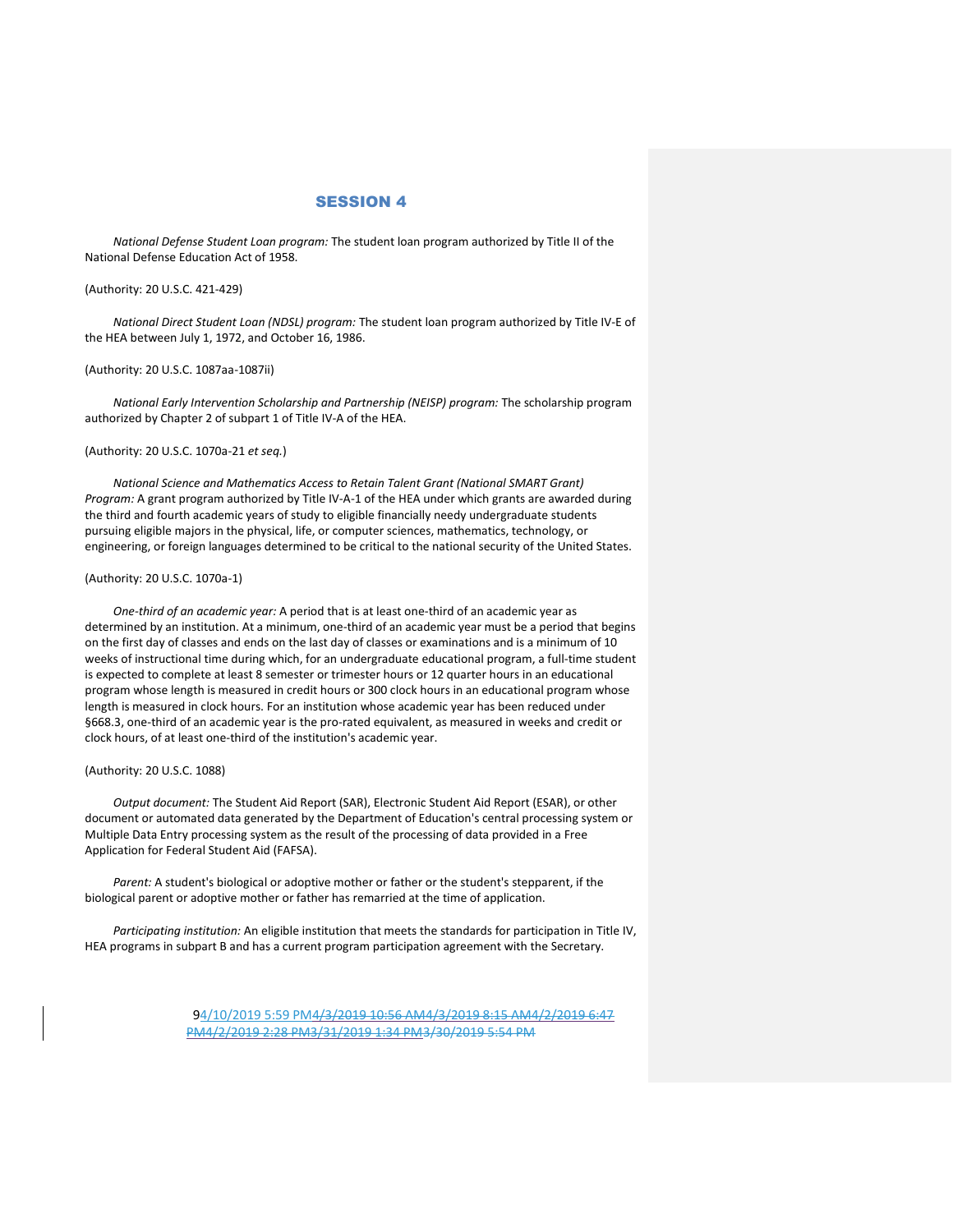*Professional degree:* A degree that signifies both completion of the academic requirements for beginning practice in a given profession and a level of professional skill beyond that normally required for a bachelor's degree. Professional licensure is also generally required. Examples of a professional degree include but are not limited to Pharmacy (Pharm.D.), Dentistry (D.D.S. or D.M.D.), Veterinary Medicine (D.V.M.), Chiropractic (D.C. or D.C.M.), Law (L.L.B. or J.D.), Medicine (M.D.), Optometry (O.D.), Osteopathic Medicine (D.O.), Podiatry (D.P.M., D.P., or Pod.D.), and Theology (M.Div., or M.H.L.).

#### (Authority: 20 U.S.C. 1082 and 1088)

*Show-cause official:* The designated department official authorized to conduct a show-cause proceeding for an emergency action under 34 CFR 668.83.

#### (Authority: 20 U.S.C. 1070c *et seq.*)

*Subscription-based program:* A standard or nonstandard term direct assessment program in which the institution charges a student for each term on a subscription basis with the expectation that the student completes a specified number of credit hours during that term. Coursework in a subscriptionbased program is not required to begin or end within a specific timeframe in each term. Students in subscription-based programs must complete a cumulative number of credit hours (or the equivalent) during or following the end of each term before receiving subsequent disbursements of Title IV, HEA program funds. An institution establishes an enrollment status (for example, full-time or half-time) that will apply to a student throughout the student's enrollment in the program, except that a student may change his or her enrollment status no more often than once per academic year. The number of credit hours (or the equivalent) a student must complete before receiving subsequent disbursements is calculated by—

(1) Determining for each term the number of credit hours (or the equivalent) associated with the institution's minimum standard for the student's enrollment status (for example, full-time, threequarter time, or half-time) for that period commensurate with paragraph (8) in the definition of full-time student, adjusted for less than full-time students in light of the definitions of half-time student and three-quarter-time students, and adjusted to at least one credit (or the equivalent) for a student who is enrolled less than half time; and

(2) Adding together the number of credit hours (or the equivalent) determined under paragraph (1) for each term in which the student was enrolled in and attended that program, excluding the current and most recently attended terms.

*Student aid report (SAR):* A report provided to an applicant by the Secretary showing his or her FAFSA information and the amount of his or her EFC.

*Teacher Education Assistance for College and Higher Education (TEACH) Grant Program:* A grant program authorized by title IV of the HEA under which grants are awarded by an institution to students who are completing, or intend to complete, coursework to begin a career in teaching and who agree to serve for not less than four years as a full-time, highly-qualified teacher in a high-need field in a lowincome school. If the recipient of a TEACH Grant does not complete four years of qualified teaching service within eight years of completing the course of study for which the TEACH Grant was received or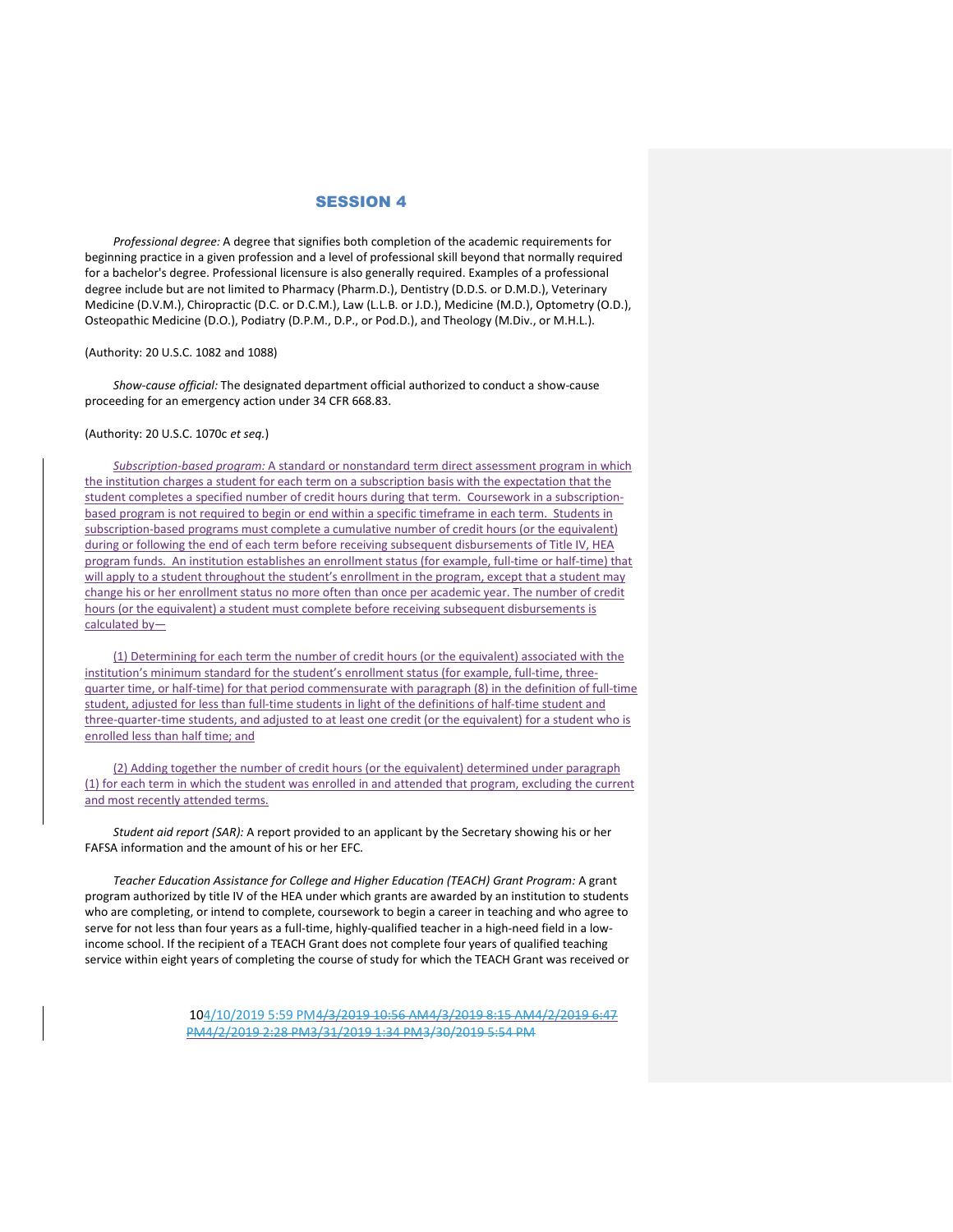otherwise fails to meet the requirements of 34 CFR 686.12, the amount of the TEACH Grant converts into a Federal Direct Unsubsidized Loan.

(Authority: 20 U.S.C. 1070g)

*TEACH Grant:* A grant authorized under title IV-A-9 of the HEA and awarded to students in exchange for prospective teaching service.

(Authority: 20 U.S.C. 1070g)

*Third-party servicer:* (1) An individual or a State, or a private, profit or nonprofit organization that enters into a contract with an eligible institution to administer, through either manual or automated processing, any aspect of the institution's participation in any Title IV, HEA program. The Secretary considers administration of participation in a Title IV, HEA program to—

(i) Include performing any function required by any statutory provision of or applicable to Title IV of the HEA, any regulatory provision prescribed under that statutory authority, or any applicable special arrangement, agreement, or limitation entered into under the authority of statutes applicable to Title IV of the HEA, such as, but not restricted to—

(A) Processing student financial aid applications;

(B) Performing need analysis;

(C) Determining student eligibility and related activities;

(D) Certifying loan applications;

(D) Originating loans;

(E) Processing output documents for payment to students;

(F) Receiving, disbursing, or delivering Title IV, HEA program funds, excluding lock-box processing of loan payments and normal bank electronic fund transfers;

(G) Conducting activities required by the provisions governing student consumer information services in subpart D of this part;

(H) Preparing and certifying requests for advance or reimbursement funding;

(I) Loan servicing and collection;

(J) Preparing and submitting notices and applications required under 34 CFR part 600 and subpart B of this part; and

(K) Preparing a Fiscal Operations Report and Application to Participate (FISAP);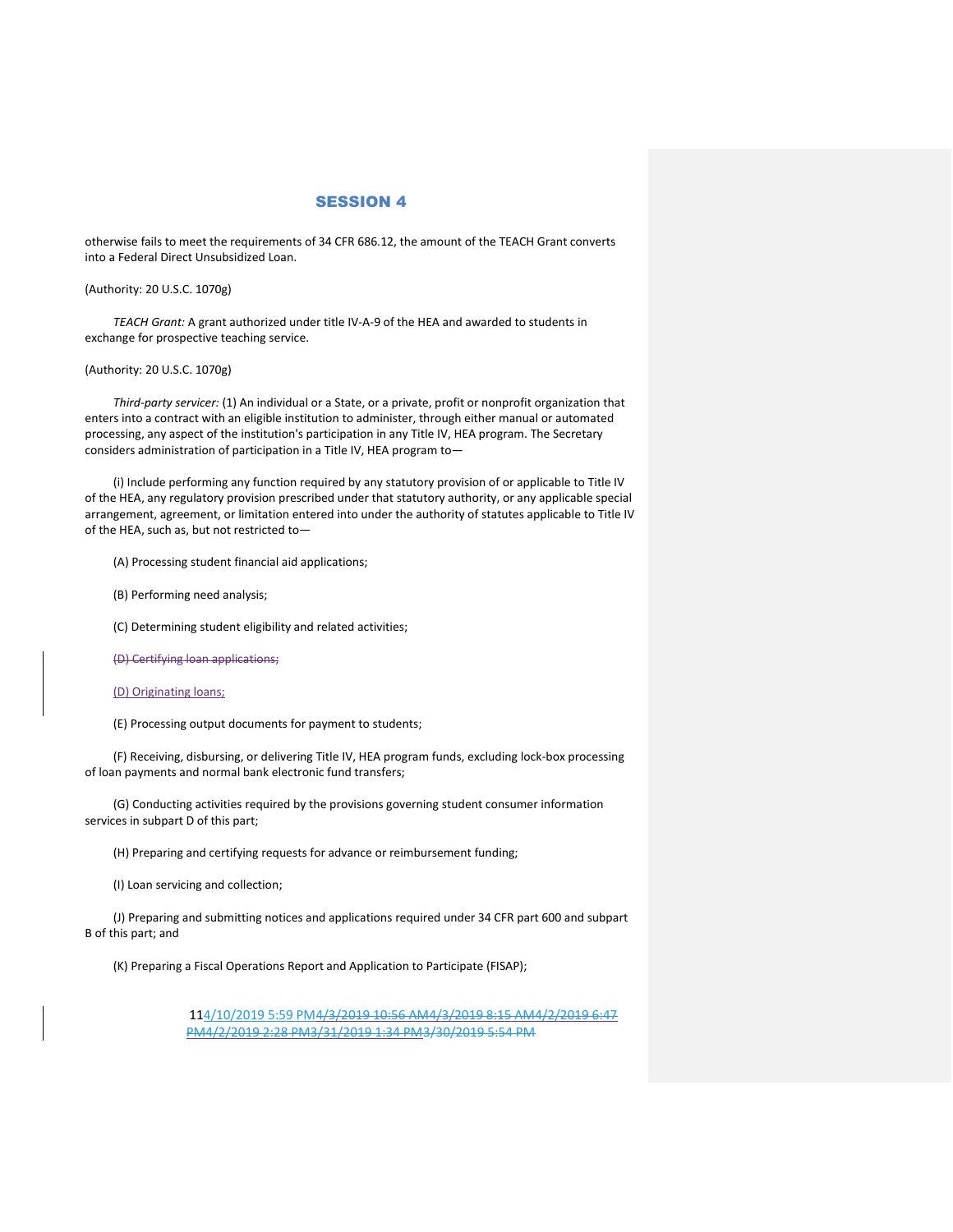(ii) Exclude the following functions—

(A) Publishing ability-to-benefit tests;

(B) Performing functions as a Multiple Data Entry Processor (MDE);

(C) Financial and compliance auditing;

(D) Mailing of documents prepared by the institution;

(E) Warehousing of records; and

(F) Providing computer services or software; and

(iii) Notwithstanding the exclusions referred to in paragraph (1)(ii) of this definition, include any activity comprised of any function described in paragraph (1)(i) of this definition.

(2) For purposes of this definition, an employee of an institution is not a third-party servicer. The Secretary considers an individual to be an employee if the individual—

(i) Works on a full-time, part-time, or temporary basis;

(ii) Performs all duties on site at the institution under the supervision of the institution;

(iii) Is paid directly by the institution;

(iv) Is not employed by or associated with a third-party servicer; and

(v) Is not a third-party servicer for any other institution.

(Authority: 20 U.S.C. 1088)

*Three-quarter time student:* An enrolled student who is carrying a three-quarter-time academic workload, as determined by the institution, that amounts to at least three quarters of the work of the applicable minimum requirement outlined in the definition of a full-time student.

#### (Authority: 20 U.S.C. 1082 and 1088)

*Two-thirds of an academic year:* A period that is at least two-thirds of an academic year as determined by an institution. At a minimum, two-thirds of an academic year must be a period that begins on the first day of classes and ends on the last day of classes or examinations and is a minimum of 20 weeks of instructional time during which, for an undergraduate educational program, a full-time student is expected to complete at least 16 semester or trimester hours or 24 quarter hours in an educational program whose length is measured in credit hours or 600 clock hours in an educational program whose length is measured in clock hours. For an institution whose academic year has been reduced under §668.3, two-thirds of an academic year is the pro-rated equivalent, as measured in weeks and credit or clock hours, of at least two-thirds of the institution's academic year.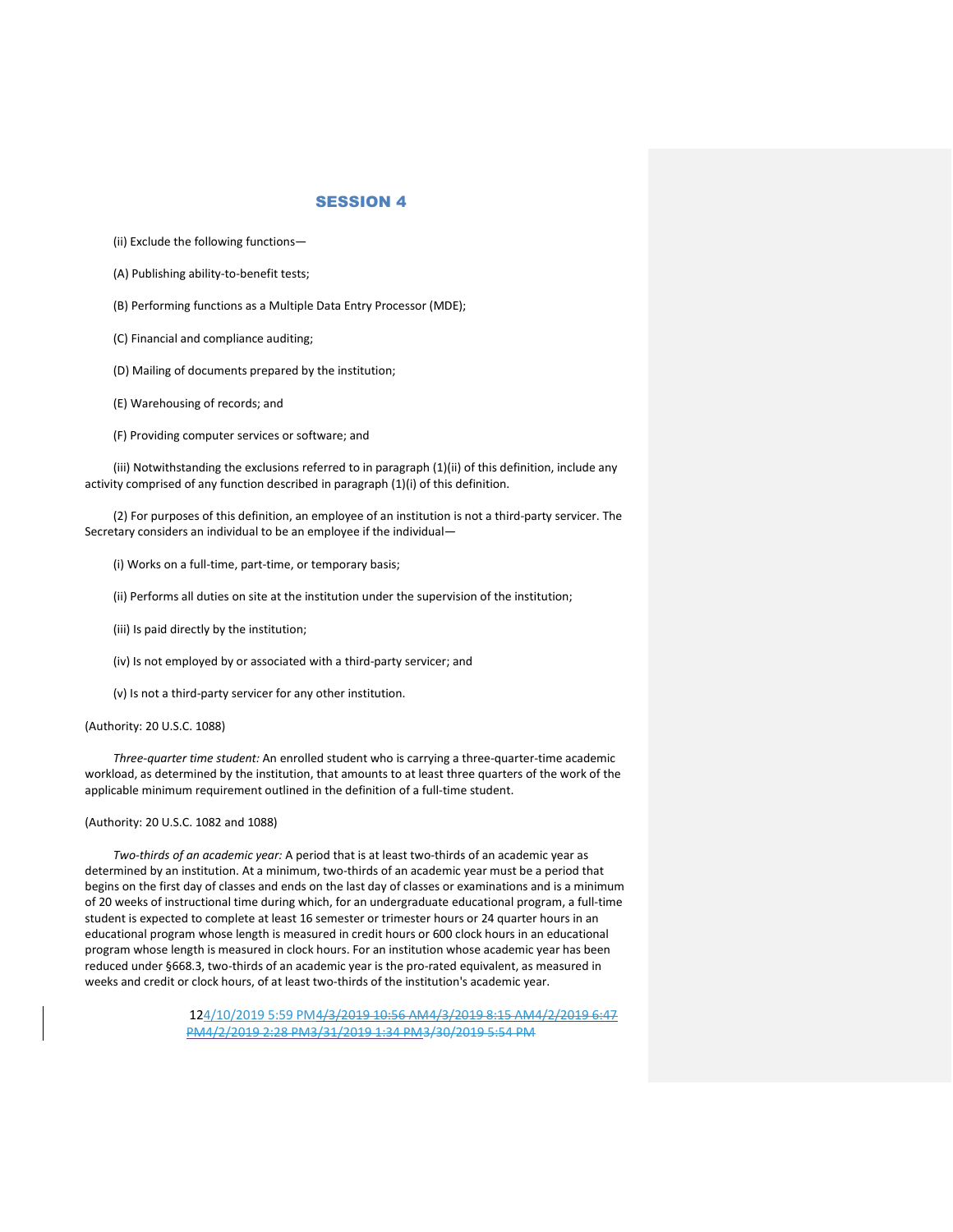(Authority: 20 U.S.C. 1088)

*Undergraduate student:* (1) A student who is enrolled in an undergraduate course of study that usually does not exceed four years, or is enrolled in a longer program designed to lead to a degree at the baccalaureate level. For purposes of 34 CFR 690.6(c)(5) students who have completed a baccalaureate program of study and who are subsequently completing a State-required teacher certification program are treated as undergraduates.

(2) In addition to meeting the definition in paragraph (1) of this definition, a student is only considered an undergraduate for purposes of the Federal Supplemental Educational Opportunity Grant (FSEOG) Program, the Federal Pell Grant Program, the Academic Competitiveness Grant (ACG) Program, National Science and Mathematics Access to Retain Talent (SMART) Grant Program, and TEACH Grant program if the student has not yet earned a baccalaureate or professional degree. However, for purposes of 34 CFR 690.6(c)(5) and 686.3(a) students who have completed a baccalaureate program of study and who are subsequently completing a State-required teacher certification program are treated as undergraduates.

(3) For purposes of dual degree programs that allow individuals to complete a bachelor's degree and either a graduate or professional degree within the same program, a student is considered an undergraduate student for at least the first three years of that program.

(4) A student enrolled in a four to five year program designed to lead to an undergraduate degree. A student enrolled in a program of any other, longer length is considered an undergraduate student for only the first four years of that program.

(Authority: 20 U.S.C. 1070g)

*U.S. citizen or national:* (1) A citizen of the United States; or

(2) A person defined in the Immigration and Nationality Act, 8 U.S.C. 1101(a)(22), who, though not a citizen of the United States, owes permanent allegiance to the United States.

(Authority: 8 U.S.C. 1101)

*Valid institutional student information record (valid ISIR):* An ISIR on which all the information reported on a student's FAFSA is accurate and complete as of the date the application is signed.

*Valid student aid report (valid SAR):* A student aid report on which all of the information reported on a student's FAFSA is accurate and complete as of the date the application is signed.

(Authority: 20 U.S.C. 1070 *et seq.,* unless otherwise noted)

*William D. Ford Federal Direct Loan (Direct Loan) Program:* The loan program authorized by Title IV, Part D of the HEA.

(Authority: 20 U.S.C. 1087a *et seq.*)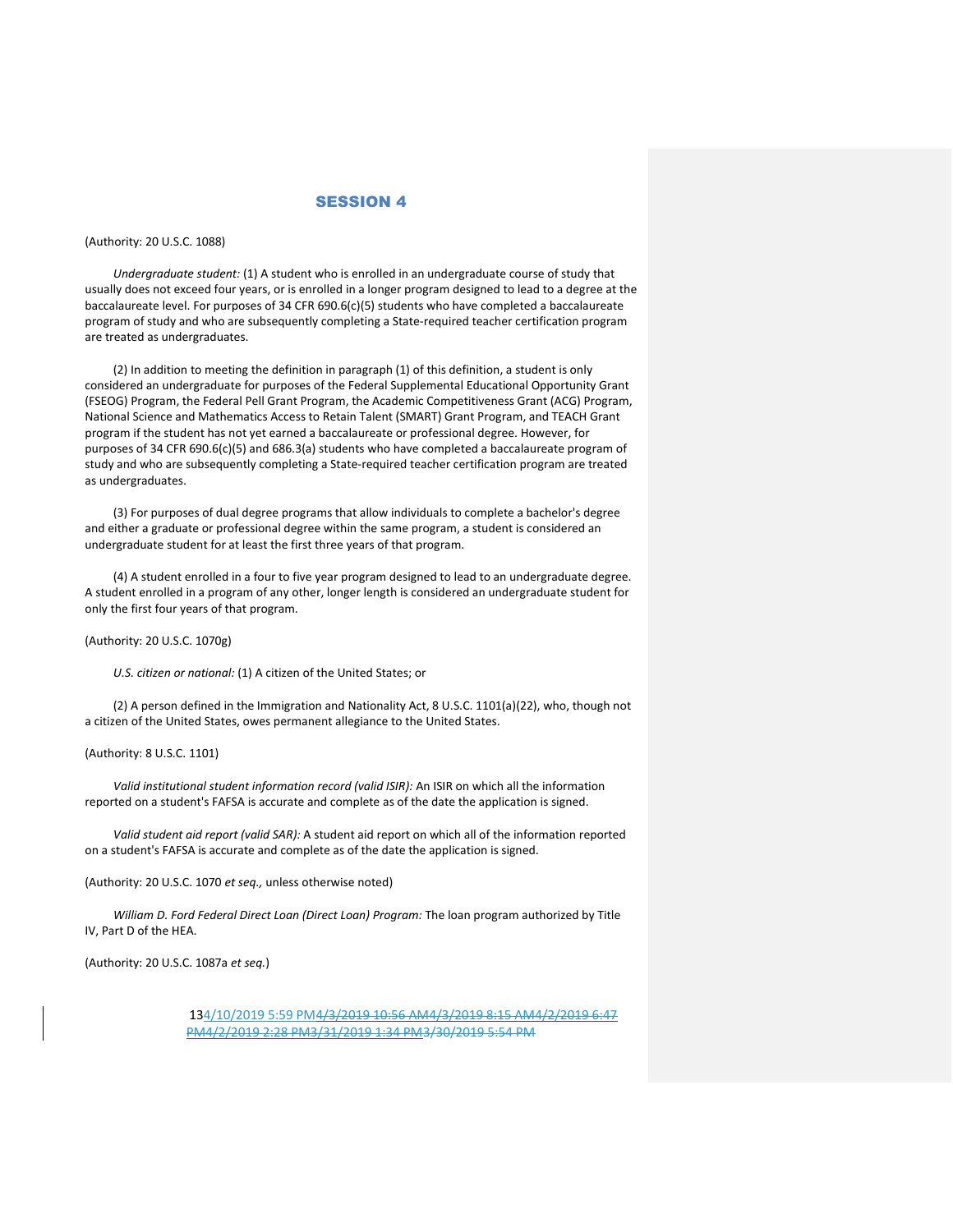[59 FR 22418, Apr. 29, 1994]

#### §668.3 Academic year.

\* \* \*

(b) *Definitions.* For purposes of paragraph (a) of this section—

(1) A week is a consecutive seven-day period;

(2) A week of instructional time is any week in which  $at$ 

 $(i)$  At least one day of regularly scheduled instruction or examinations occurs, or, after the last scheduled day of classes for a term or payment period, at least one day of study for final examinations occurs; andor

(ii)(A) In a program offered using asynchronous coursework through distance education or correspondence courses, the institution makes available the instructional materials, other resources, and instructor-support necessary for academic engagement and completion of course objectives; and

(B) In a program using asynchronous coursework through distance education, the institution expects enrolled students to perform educational activities demonstrating academic engagement during the week.

(3) Instructional time does not include any vacation periods, homeworkscheduled breaks and activities not included in the definition of academic engagement under 34 CFR 600.2, or periods of orientation or counseling.

\* \* \*

§668.4 Payment period.

#### §668.5 Written arrangements to provide educational programs.

(a) *Written arrangements between eligible institutions.* (1) Except as provided in paragraph (a)(2) of this section, if an eligible institution enters into a written arrangement with another eligible institution, or with a consortium of eligible institutions, under which the other eligible institution or consortium provides part of the educational program to students enrolled in the first institution, the Secretary considers that educational program to be an eligible program if the educational program offered by the institution that grants the degree-or, certificate, or other recognized educational credential otherwise satisfies the requirements of §668.8.

(2) If the written arrangement is between two or more eligible institutions that are owned or controlled by the same individual, partnership, or corporation, the Secretary considers the educational program to be an eligible program if— the educational program offered by the institution that grants the degree, certificate, or other recognized educational credential otherwise satisfies the requirements of §668.8.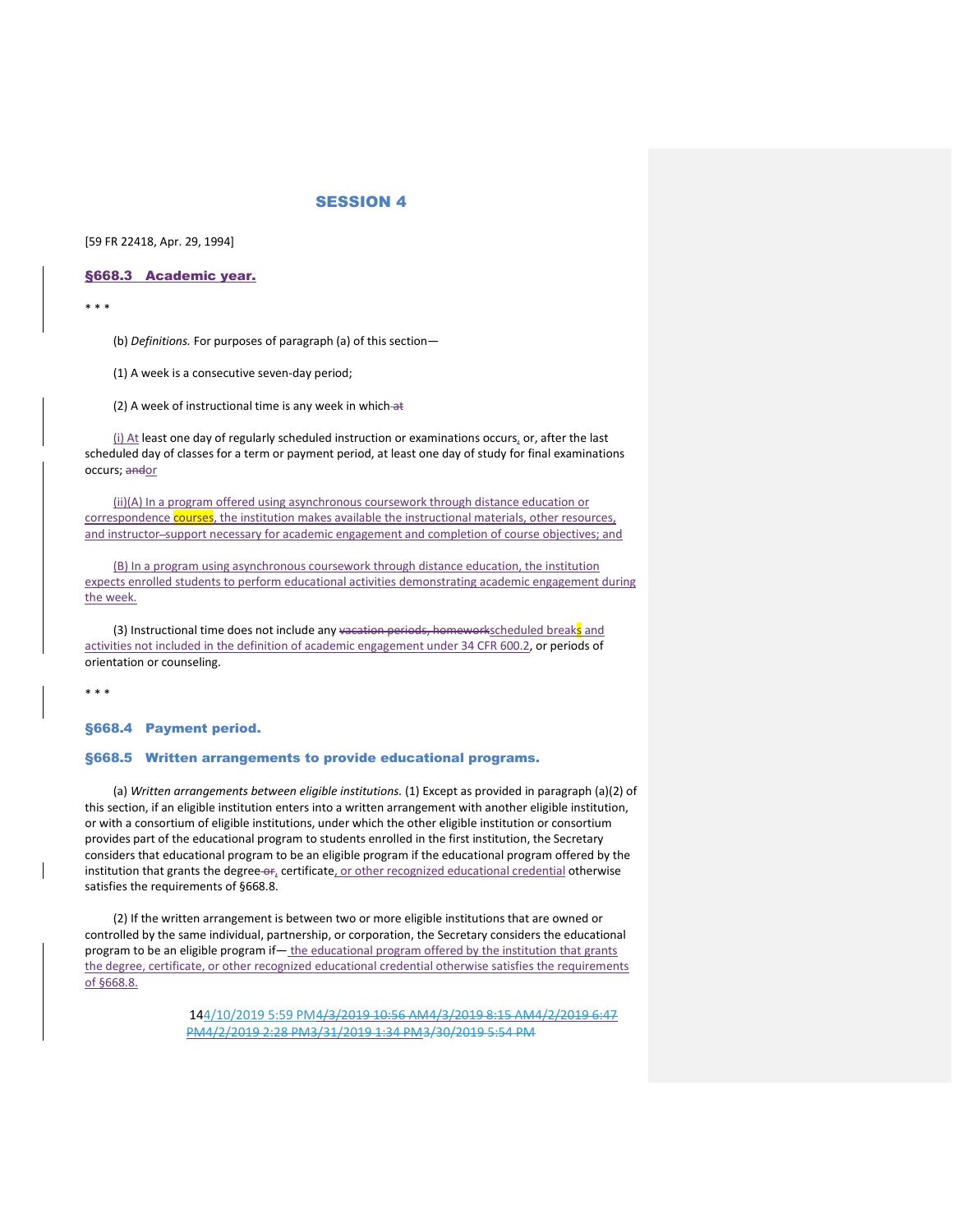(i) The educational program offered by the institution that grants the degree or certificate otherwise satisfies the requirements of §668.8; and

(ii) The institution that grants the degree or certificate provides more than 50 percent of the educational program.

(b) *Written arrangements for study-abroad.* Under a study abroad program, if an eligible institution enters into a written arrangement under which an institution in another country, or an organization acting on behalf of an institution in another country, provides part of the educational program of students enrolled in the eligible institution, the Secretary considers that educational program to be an eligible program if it otherwise satisfies the requirements of paragraphs (c)(1) through (c)(3) of this section.

(c) *Written arrangements between an eligible institution and an ineligible institution or*  organization. + Except as provided in paragraph (d), if an eligible institution enters into a written arrangement with an institution or organization that is not an eligible institution under which the ineligible institution or organization provides part of the educational program of students enrolled in the eligible institution, the Secretary considers that educational program to be an eligible program if—

(1) The ineligible institution or organization $-$ 

(i) Demonstrates experience in the delivery and assessment of the program or portion of the program they will be contracted to deliver under the provisions of the written arrangement and that the program has been effective in meeting the stated learning objectives; and

(ii) has not—:

 $H(A)$  Had its eligibility to participate in the title IV, HEA programs terminated by the Secretary;

 $+iii(B)$  Voluntarily withdrawn from participation in the title IV, HEA programs under a termination, show-cause, suspension, or similar type proceeding initiated by the institution's State licensing agency, accrediting agency, guarantor, or by the Secretary;

(iii(C) Had its certification to participate in the title IV, HEA programs revoked by the Secretary;

(iv(D) Had its application for re-certification to participate in the title IV, HEA programs denied by the Secretary; or

 $+\psi$ (E) Had its application for certification to participate in the title IV, HEA programs denied by the Secretary;

(2) The educational program offered by the institution that grants the degree- $\theta$ <sub>r</sub> certificate, or other recognized educational credential otherwise satisfies the requirements of §668.8; and

(3)(i) The ineligible institution or organization provides 25 percent or less of the educational program; or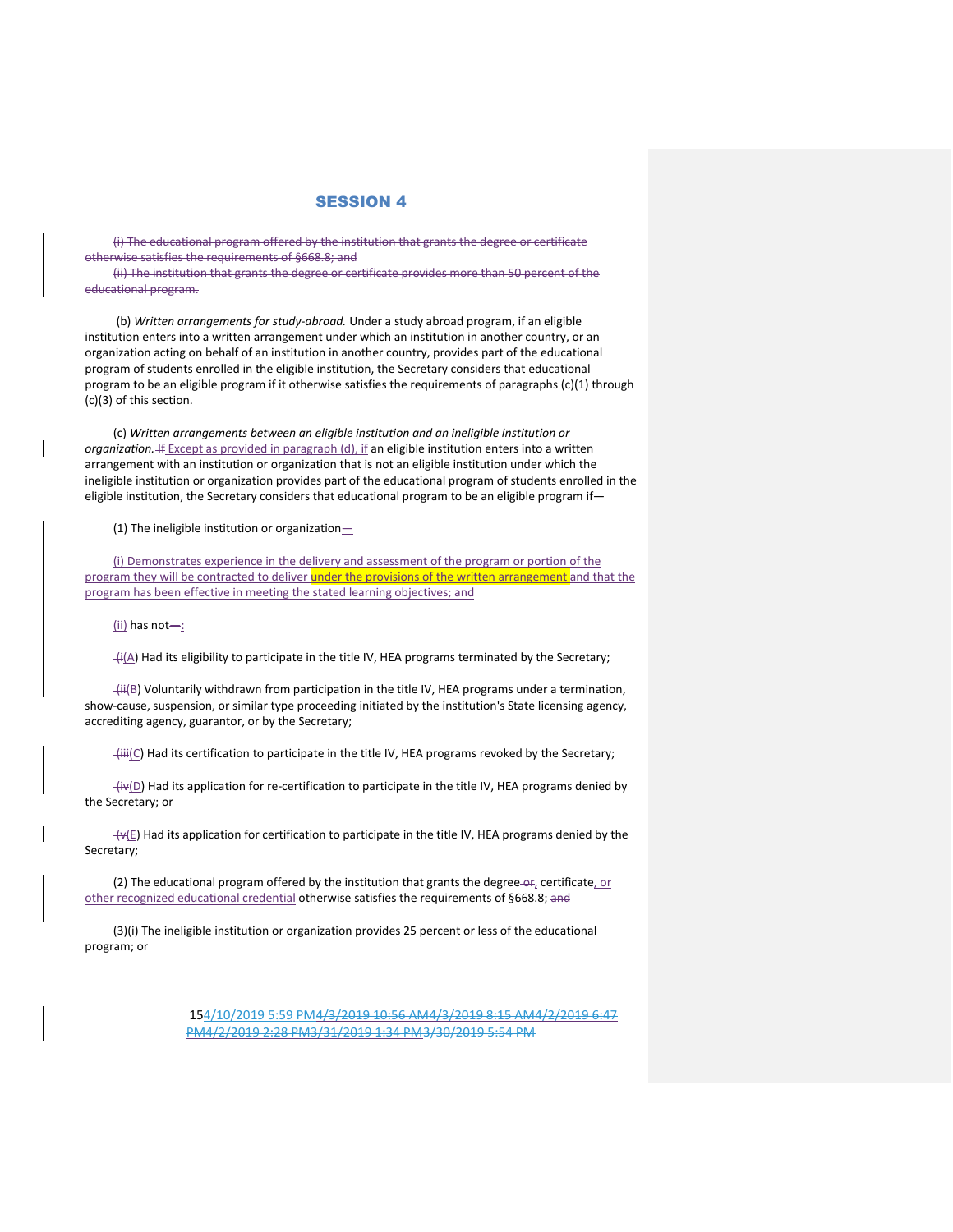(ii)(A) The ineligible institution or organization provides more than 25 percent but less than 50 percent of the educational program;

(B) The eligible institution and the ineligible institution or organization are not owned or controlled by the same individual, partnership, or corporation; and

(C) The eligible institution's accrediting agency, or if the institution is a public postsecondary vocational educational institution, the State agency listed in the Federal Register in accordance with 34 CFR part 603, has specifically determined that the institution's arrangement meets the agency's standards for **executing a written arrangement with an ineligible institution or organizationthe** contracting out of educational services.

(d) *Administration of title IV, HEA programs.* (1) If an institution enters into a written arrangement as described in paragraph (a), (b), or (c) of this section, or provides coursework as provided in paragraph  $(h)(2)$ , except as provided in paragraph (d)(2) of this section, the institution at which the student is enrolled as a regular student must determine the student's eligibility for title IV, HEA program funds, and must calculate and disburse those funds to that student.

(2) In the case of a written arrangement between eligible institutions, the institutions may agree in writing to have any eligible institution in the written arrangement make those calculations and disbursements, and the Secretary does not consider that institution to be a third-party servicer for that arrangement.

(3) The institution that calculates and disburses a student's title IV, HEA program assistance under paragraph  $(d)(1)$  or  $(d)(2)$  of this section must-

(i) Take into account all the hours in which the student enrolls at each institution that apply to the student's degree or certificate when determining the student's enrollment status and cost of attendance; and

(ii) Maintain all records regarding the student's eligibility for and receipt of title IV, HEA program funds.

(e) *Information made available to students.* If an institution enters into a written arrangement described in paragraph (a), (b), or (c) of this section, the institution must provide the information described in §668.43(a)(12) to enrolled and prospective students.

(f) *Workforce responsiveness.* Nothing in this or any other section shall prohibit an institution utilizing written arrangements from aligning or modifying their curriculum or academic requirements in order to meet the recommendations or requirements of industry advisory boards that include employers who hire program graduates, widely recognized industry standards and organizations, or industry-recognized credentialing bodies, including making governance or decision-making changes as an alternative to allowing or requiring faculty control or approval or integrating industry-recognized credentials into existing degree programs.

(g) *Calculation of percentage of a program.* When determining the percentage of the program that is provided by an ineligible institution or organization under paragraph (c) of this section, the institution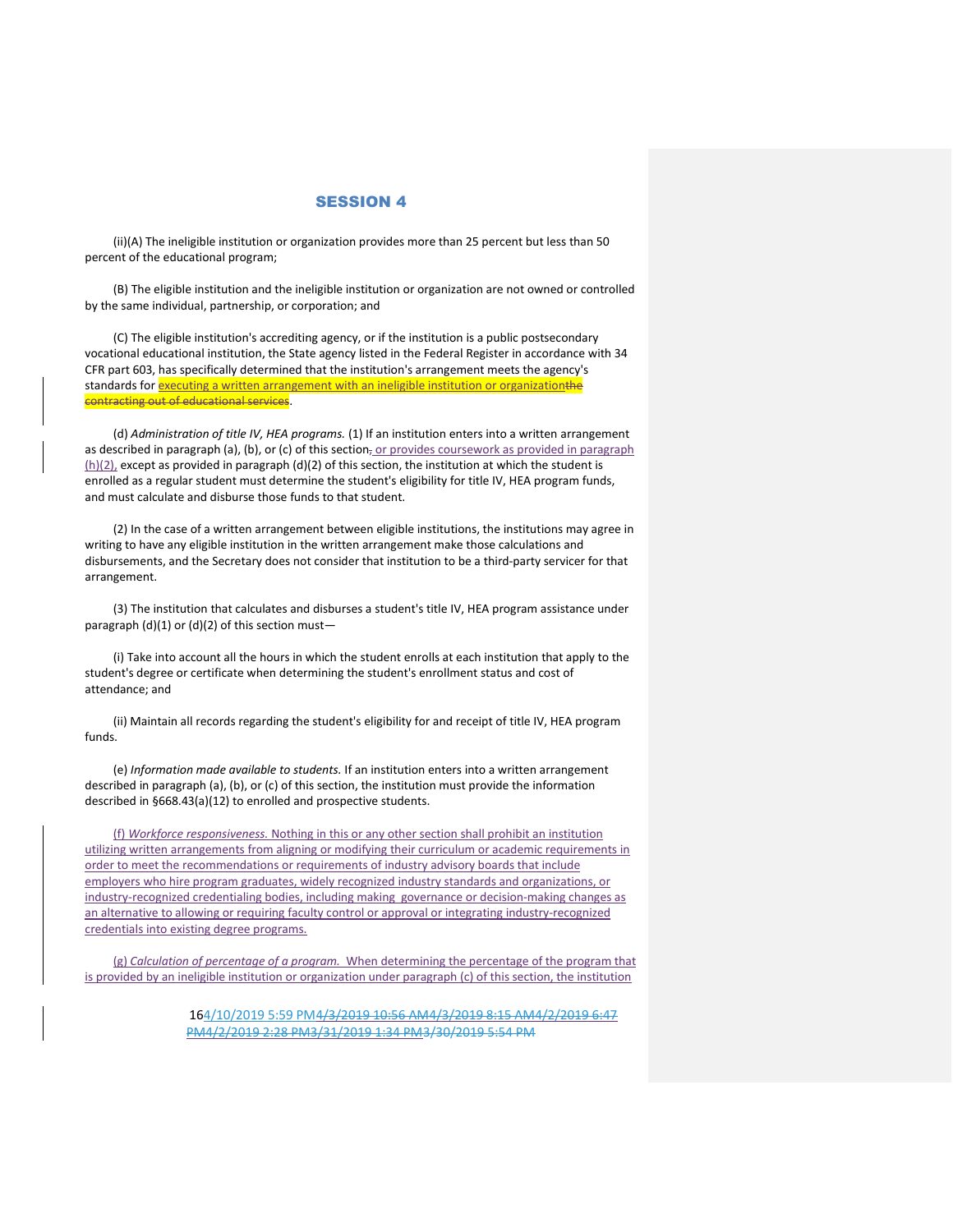shall divide the number of semester, trimester, or quarter credit hours, clock hours, or the equivalent that are provided by the ineligible organization or organizations by the total number of semester, trimester, or quarter credit hours, clock hours, or the equivalent required for completion of the program. A course is provided by an ineligible institution or organization if the **contracted** organization with which the institution has a written agreement has authority over the design, administration, or instruction in the course, including, but not limited to—

(1) Establishing the requirements for successful completion of the course;

(2) Delivering instruction in the course; or

(3) Assessing student learning.

(h) *Non-applicability to other interactions with outside entities.* Written arrangements are not necessary for, and the limitations in this section do not apply to–

(1) Acceptance by the institution of transfer credits or use of prior learning assessment or other non-traditional methods of providing academic credit; or

(2) The internship or externship portion of a program if the internship or externship is governed by accrediting agency standards that require the oversight and supervision of the institution, where the institution is responsible for the internship or externship and students are monitored by qualified institutional personnel.

(Authority: 20 U.S.C. 1094)

[65 FR 65674, Nov. 1, 2000, as amended at 75 FR 66948, Oct. 29, 2010; 75 FR 67198, Nov. 1, 2010]

§668.6 Reporting and disclosure requirements for programs that prepare students for gainful employment in a recognized occupation.*<sup>1</sup>*

§668.7 [Reserved]

§668.8 Eligible program.**<sup>2</sup>**

\* \* \*

j

(d) *Proprietary institution of higher education and postsecondary vocational institution.* An eligible program provided by a proprietary institution of higher education or postsecondary vocational institution—

(1)(i) Must require a minimum of 15 weeks of instruction, beginning on the first day of classes and ending on the last day of classes or examinations;

<sup>1</sup> The Department proposed to remove section 668.6 in the Program Integrity: Gainful Employment NPRM. See 83 FR 40167 (August 14, 2018). <sup>2</sup> The Department proposed to amend section 668.8 by revising paragraphs  $(d)(2)(iii)$  and  $(d)(3)(iii)$  in the Program Integrity: Gainful Employment NPRM. See 83 FR 40167 (August 14, 2018).

> 174/10/2019 5:59 PM4/3/2019 10:56 AM4/3/2019 8:15 AM4/2/2019 6:47 PM4/2/2019 2:28 PM3/31/2019 1:34 PM3/30/2019 5:54 PM

**Formatted:** Highlight

**Commented [A1]:** Changes to refer specifically to written arrangements.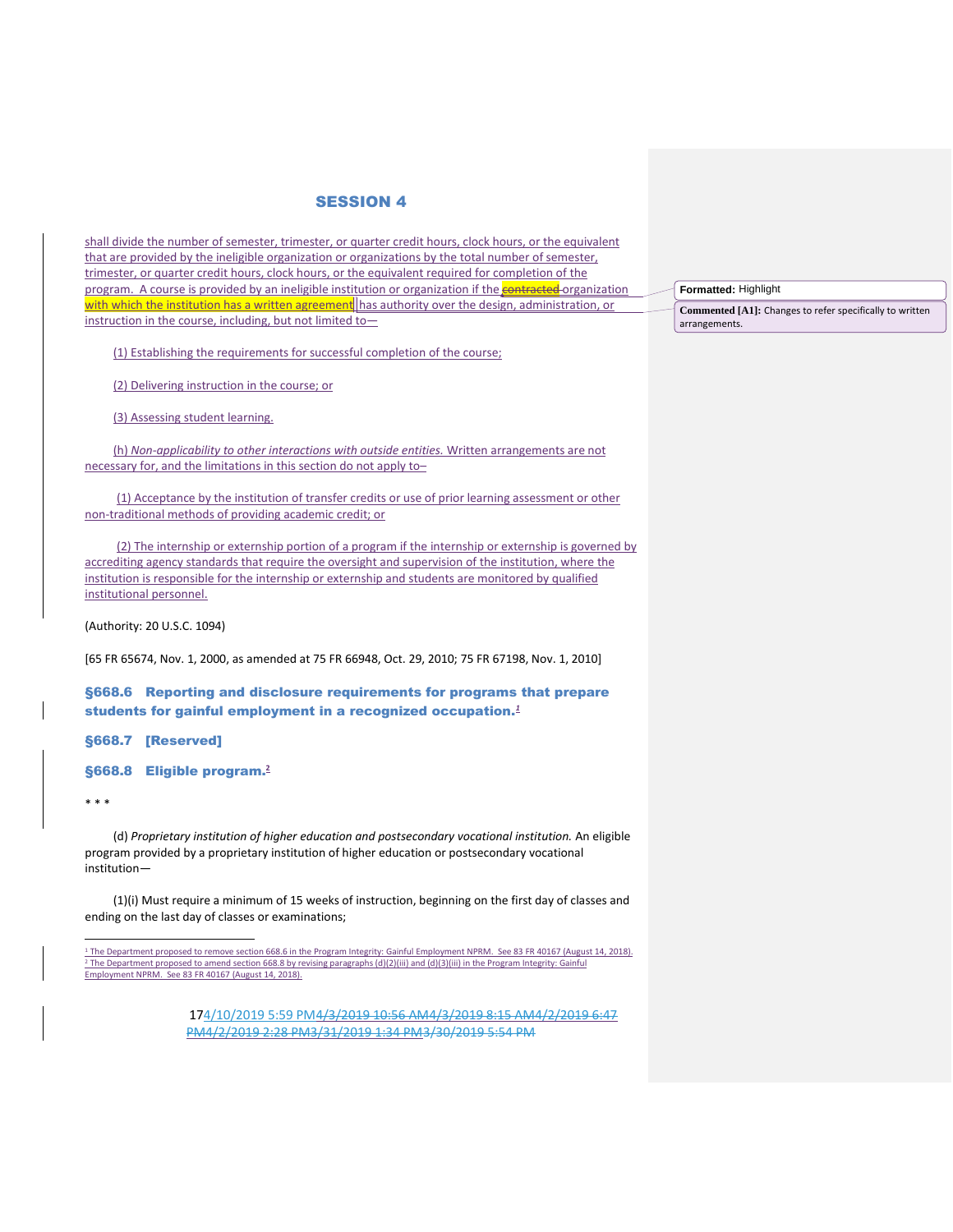(ii) Must be at least 600 clock hours, 16 semester or trimester hours, or 24 quarter hours;

(iii) Must provide undergraduate training that prepares a student for gainful employment in a recognized occupation; and

(iv) May admit as regular students persons who have not completed the equivalent of an associate degree;

(2) Must—

(i) Require a minimum of 10 weeks of instruction, beginning on the first day of classes and ending on the last day of classes or examinations;

(ii) Be at least 300 clock hours, 8 semester or trimester hours, or 12 quarter hours;

(iii) Provide training that prepares a student for gainful employment in a recognized occupation as provided under subpart Q of this part; and

(iv)(A) Be a graduate or professional program; or

(B) Admit as regular students only persons who have completed the equivalent of an associate degree;

(3) For purposes of the FFEL and Direct Loan programs only, must—

(i) Require a minimum of 10 weeks of instruction, beginning on the first day of classes and ending on the last day of classes or examinations;

(ii) Be at least 300 clock hours but less than 600 clock hours;

(iii) Provide undergraduate training that prepares a student for gainful employment in a recognized occupation as provided under subpart Q of this part;

(iv) Admit as regular students some persons who have not completed the equivalent of an associate degree; and

(v) Satisfy the requirements of paragraph (e) of this section; or

(4) For purposes of a proprietary institution of higher education only, is a program leading to a baccalaureate degree in liberal arts, as defined in 34 CFR 600.5(e), that—

(i) Is provided by an institution that is accredited by a recognized regional accrediting agency or association, and has continuously held such accreditation since October 1, 2007, or earlier; and

(ii) The institution has provided continuously since January 1, 2009.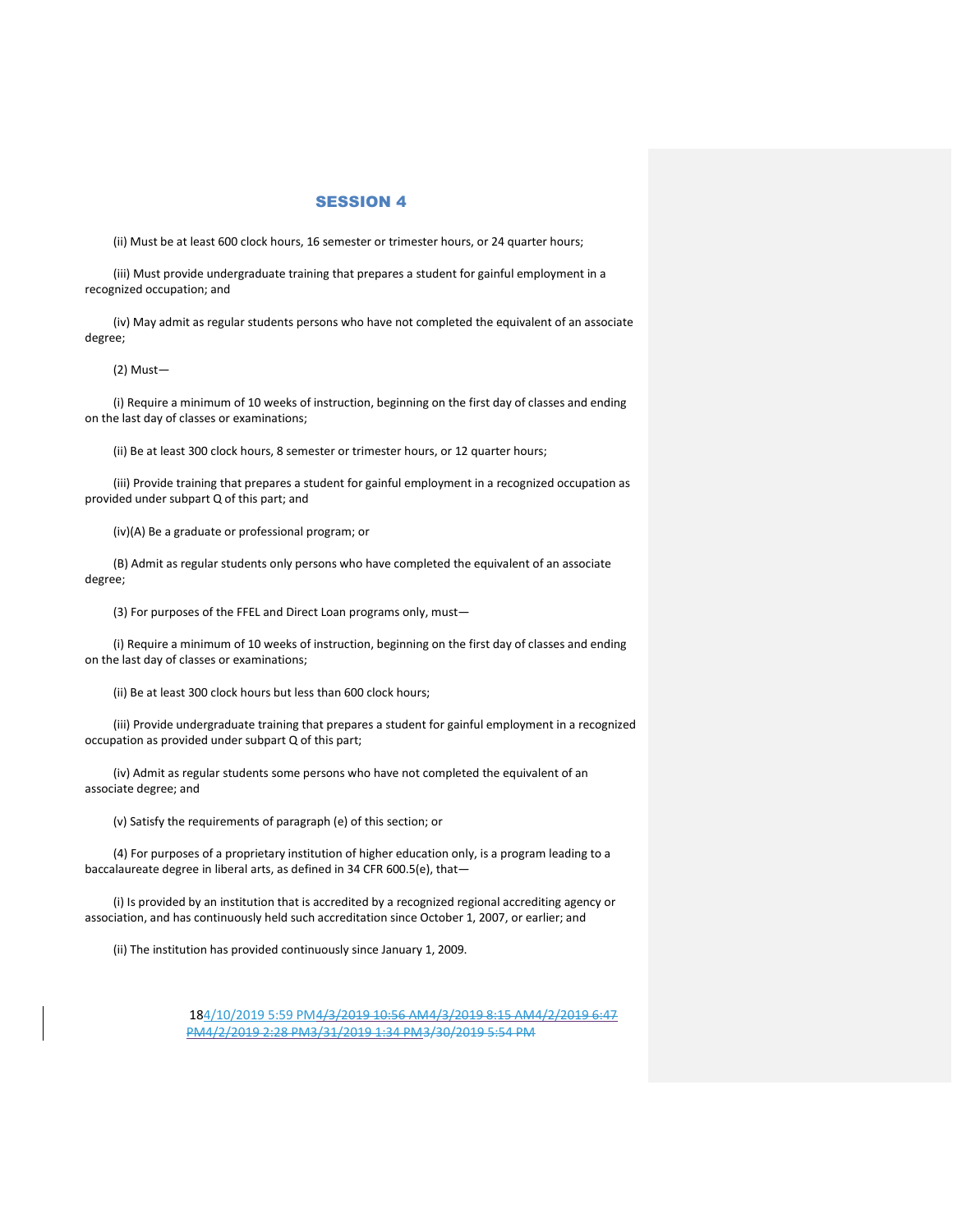(e) *Qualitative factors.* (1) An educational program that satisfies the requirements of paragraphs (d)(3)(i) through (iv) of this section qualifies as an eligible program only if—

(i) The program has a substantiated completion rate of at least 70 percent, as calculated under paragraph (f) of this section;

(ii) The program has a substantiated placement rate of at least 70 percent, as calculated under paragraph (g) of this section;

(iii) The institution can demonstrate, in accordance with 34 CFR 668.14(b)(26) that the number of clock hours provided in the program does not exceed by more than 50 percent the minimum number of clock hours required for training in the recognized occupation for which the program prepares students, as established by the State in which the program is offered, if the State has established such a requirement, or as established by any Federal agency; and

(iv) The program has been in existence for at least one year. The Secretary considers an educational program to have been in existence for at least one year only if an institution has been legally authorized to provide, and has continuously provided, the program during the 12 months (except for normal vacation periods and, at the discretion of the Secretary, periods when the institution closes due to a natural disaster that directly affects the institution or the institution's students) preceding the date on which the institution applied for eligibility for that program.

(2) An institution shall substantiate the calculation of its completion and placement rates by having the certified public accountant who prepares its audit report required under §668.23 report on the institution's calculation based on performing an attestation engagement in accordance with the Statements on Standards for Attestation Engagements of the American Institute of Certified Public Accountants (AICPA).

\* \* \*

(k) *Undergraduate educational program in credit hours.* If an institution offers an undergraduate educational program in credit hours, the institution must use the formula contained in paragraph (l) of this section to determine whether that program satisfies the requirements contained in paragraph (c)(3) or (d) of this section, and the number of credit hours in that educational program for purposes of the title IV, HEA programs, unless—

(1) The program is at least two academic years in length and provides an associate degree, a bachelor''s degree, a professional degree, or an equivalent degree as determined by the Secretary; or

(2) Each course within the program is acceptable for full credit toward completion of an eligible program offered by the institution that institution'sprovides an associate degree, bachelor's degree, professional degree, or equivalent degree as determined by the Secretary, provided that-

(i) The institution's degree The eligible program requires at least two academic years of study; and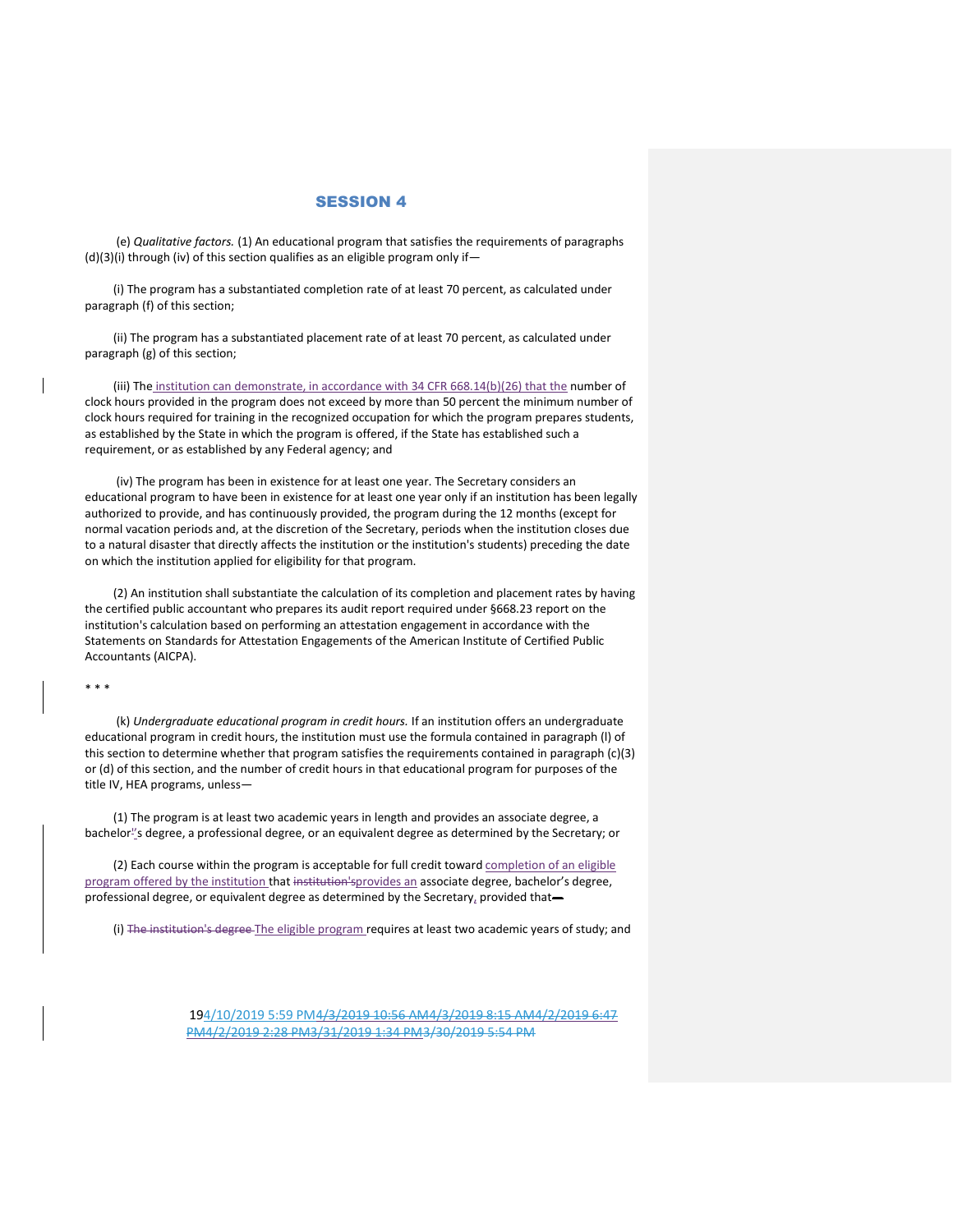(ii) The institution demonstratescan demonstrate that students enroll in, and graduateat least one student was enrolled in graduated from, the degree programprogram during the current or most recently completed award year. .

(l) *Formula.* (1) Except as provided in paragraph (l)(2) of this section, forFor purposes of determining whether a program described in paragraph  $(k_1)$  of this section satisfies the requirements contained in paragraph (c)(3) or (d) of this section, and determining the number of credit hours in that educational program with regard to for purposes of the title IV, HEA programs-

 $(i(1)$  A semester hour must include at least 37.5 clock hours of instruction;

(ii) Aor trimester hour must include at least 37.5 clock hours of instruction; and

(iii) A quarter hour must include at least 25 clock hours of instruction.

(2) The institution's conversions to establish a minimum number of clock hours of instruction per credit may be less than those specified in paragraph (l)(1) of this section if the institution's designated accrediting agency, or recognized State agency for the approval of public postsecondary vocational institutions for participation in the title IV, HEA programs, has not identified any deficiencies with the institution's policies and procedures, or their implementation, for determining the credit hours that the institution awards for programs and courses, in accordance with 34 CFR 602.24(f) or, if applicable, 34 CFR 603.24(c), so long as—

(i) The institution's student work outside of class combined with the clock hours of instruction meet or exceed the numeric requirements in paragraph (l)(1) of this section; and

(ii)(A) A semester hour must include at least 30 clock hours of instruction; and

(B) A trimester hour must include at least 30 clock hours of instruction; and

(C(2) A quarter hour must include at least 20 clock hours of instruction.

(m(l) An otherwise eligible program that is offered in whole or in part through telecommunications is eligible for title IV, HEA program purposes if the program is offered by an institution, other than a foreign institution, that has been evaluated and is accredited for its effective delivery of distance education programs by an accrediting agency or association that—

(1) Is recognized by the Secretary under subpart 2 of part H of the HEA; and

(2) Has accreditation of distance education within the scope of its recognition.

(n(m) For Title IV, HEA program purposes, *eligible program* includes a direct assessment program approved by the Secretary under §668.10 and a comprehensive transition and postsecondary program approved by the Secretary under §668.232.

(Authority: 20 U.S.C. 1070a, 1070a-1, 1070b, 1070c-1, 1070c-2, 1070g, 1085, 1087aa-1087hh, 1088, 1091; 42 U.S.C. 2753)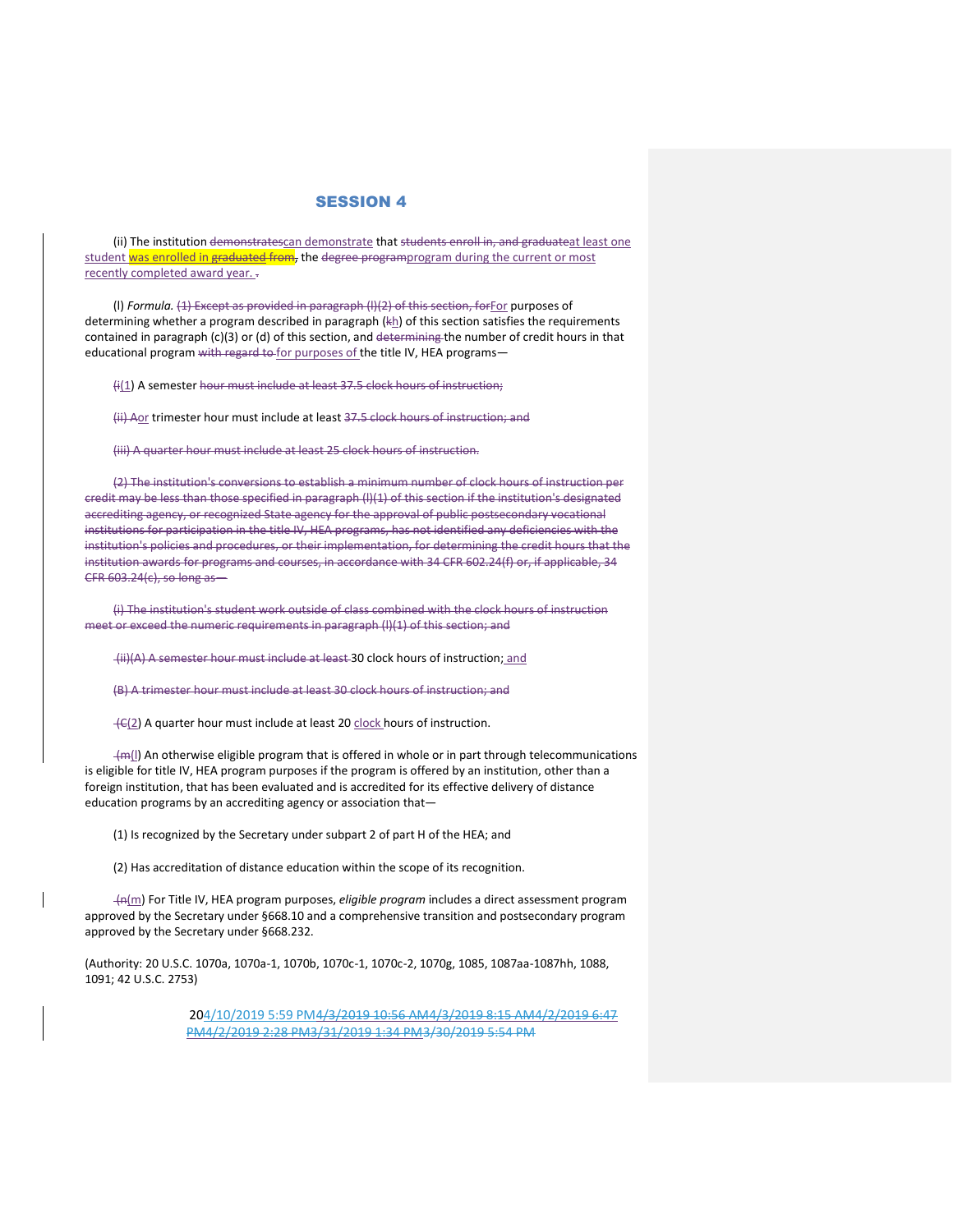[59 FR 22421, Apr. 29, 1994]

§668.9 Relationship between clock hours and semester, trimester, or quarter hours in calculating Title IV, HEA program assistance.

#### §668.10 Direct assessment programs.

(a)(1) A direct assessment program is an instructionala program that, in lieu of credit hours or clock hours as athe measure of student learning, utilizes direct assessment of student learning, or recognizes the direct assessment of student learning by others. The assessment must be consistent with the accreditation of the institution or program utilizing the results of the assessment.

(2) Direct assessment of student learning means a measure by the institution of whatof a student knows and can do in terms of the body of student's knowledge making up the educational program. These measures, skills, and abilities designed to provide evidence that a student has command of a specificof the student's proficiency in the relevant subject, content area, or skill or that the student demonstrates a specific quality such as creativity, analysis or synthesis associated.

(3) An institution must establish a methodology to reasonably equate each module in the direct assessment program to either credit hours or clock hours. This methodology must be consistent with the subject matter of the program. Examples of direct measures include projects, papers, examinations, presentations, performances, and portfoliosrequirements of the institution's accrediting agency or State approval agency.

(3(4) All regulatory requirements in this chapter that refer to credit or clock hours as a measurement apply to direct assessment programs. Because a direct assessment program does not utilize credit or clock hours as a measure of student learning, an institution must establish a methodology to reasonably equate the direct assessment program (or the direct assessment portion of any program, as applicable) to credit or clock hours for the purpose of complying with applicable regulatory requirements. The institution must provide a factual basis satisfactory to the Secretary for its claim that the program or portion of the program is equivalent to a specific number of credit or clock hours according to whether they use credit or clock hour equivalencies, respectively.

(i) An academic year in a (5) A direct assessment program that is a period not consistent with the requirements of instructional time that consists of a minimum of 30 weeks of instructional time during which, forthe institution's accrediting agency or State approval agency is not an undergraduate educationaleligible program, a full-time student is expected to complete the equivalent of at least 24 semester or trimester credit hours, 36 quarter credit hours or 900 clock hours. as provided under §668.8. In order for any direct assessment programs to qualify as eligible programs, the accrediting agency must have –

(1) Evaluated the programs based on the agency's accreditation standards and criteria, and included them in the institution's grant of accreditation or preaccreditation; and

(2) Reviewed and approved the institution's claim of each direct assessment program's equivalence in terms of credit or clock hours.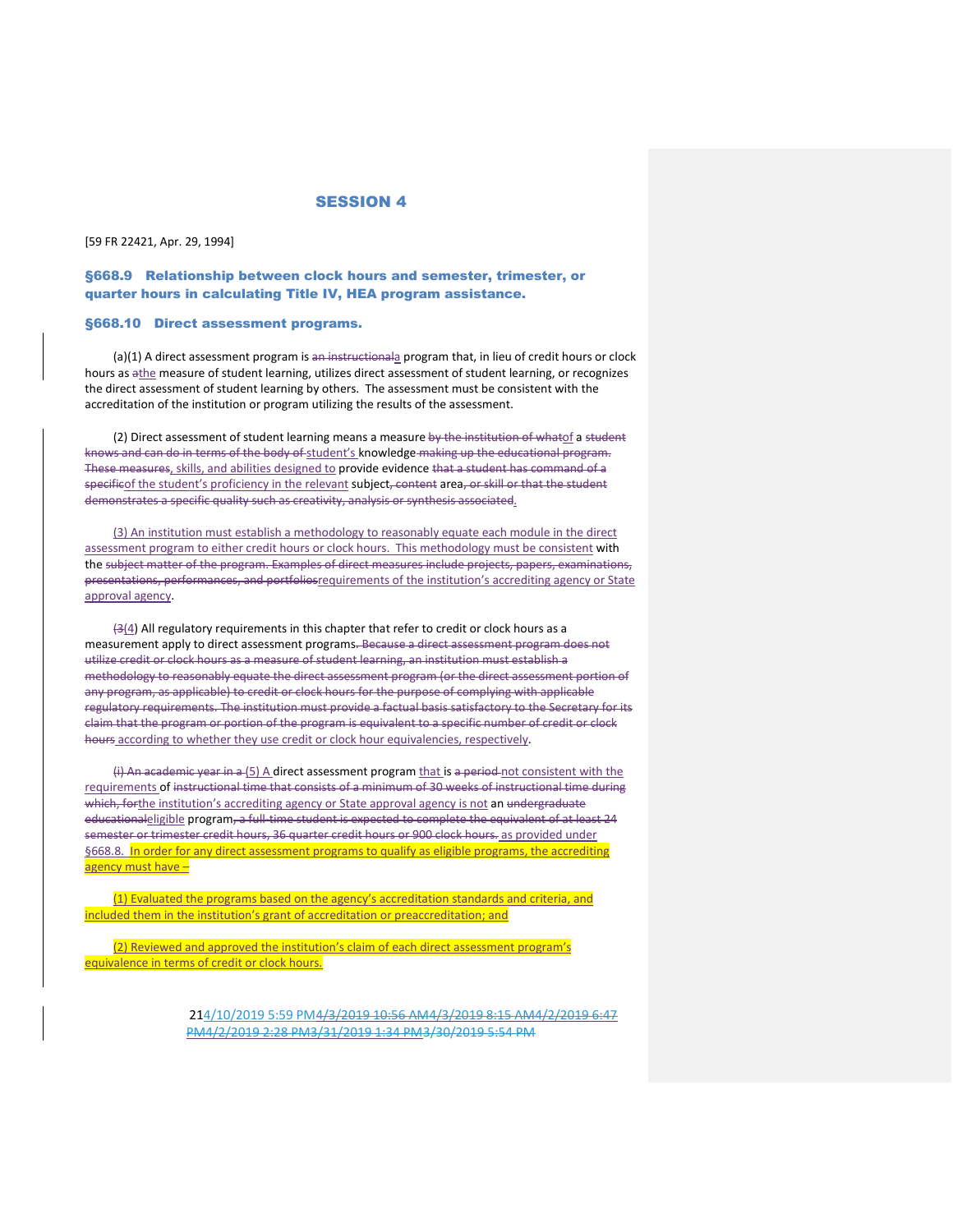(ii) A payment period in a direct assessment program for which equivalence in credit hours has been established must be determined under the requirements in §668.4(a), (b), or (c), as applicable, using the academic year determined in accordance with paragraph (a)(3)(i) of this section (or the portion of that academic year comprising or remaining in the program). A payment period in a direct assessment program for which equivalence in clock hours has been established must be determined under the requirements in §668.4(c), using the academic year determined in accordance with paragraph (a)(3)(i) of this section (or the portion of that academic year comprising or remaining in the program).

(iii) A week of instructional time in a direct assessment program is any seven-day period in which at least one day of educational activity occurs. Educational activity in a direct assessment program includes regularly scheduled learning sessions, faculty-guided independent study, consultations with a faculty mentor, development of an academic action plan addressed to the competencies identified by the institution, or, in combination with any of the foregoing, assessments. It does not include credit for life experience. For purposes of direct assessment programs, independent study occurs when a student follows a course of study with predefined objectives but works with a faculty member to decide how the student is going to meet those objectives. The student and faculty member agree on what the student will do (e.g., required readings, research, and work products), how the student's work will be evaluated, and on what the relative timeframe for completion of the work will be. The student must interact with the faculty member on a regular and substantive basis to assure progress within the course or program.

(iv) A full-time student in a direct assessment program is an enrolled student who is carrying a fulltime academic workload as determined by the institution under a standard applicable to all students enrolled in the program. However, for an undergraduate student, the institution's minimum standard must equal or exceed the minimum full-time requirements specified in the definition of full-time student in §668.2 based on the credit or clock hour equivalency established by the institution for the direct assessment program.

(b) An institution that efferswishes to offer a direct assessment program must apply to the Secretary to have thatits direct assessment program or programs determined to be an eligible programs for title IV, HEA program purposes. The institution's Following the Secretary's initial approval of a direct assessment program, additional direct assessment programs at an equivalent or lower academic level may be determined to be eligible without further approvals from the Secretary except as required by subject to the requirements in §600.10(c)(1)(iii), §600.20(c)(1), or §600.21(a), as applicable, if such programs are consistent with the institution's accreditation or its State approval **agency<del>, except that an</del>** institution must always seek approval for a direct assessment program the first time it offers such a program at a higher level of offering. The institution's direct assessment application must provide information satisfactory to the Secretary that includes—

(1) A description of the educational program, including the educational credential offered (degree level or certificate) and the field of study;

(2) A description of how the assessment of student learning is done;

 $(3(2)$  A description of how the direct assessment program is structured, including information about how and when the institution determines on an individual basis what each student enrolled in the program needs to learn and how the institution excludes from consideration of a student's eligibility for title IV, HEA program funds any credits or competencies earned on the basis of prior learning;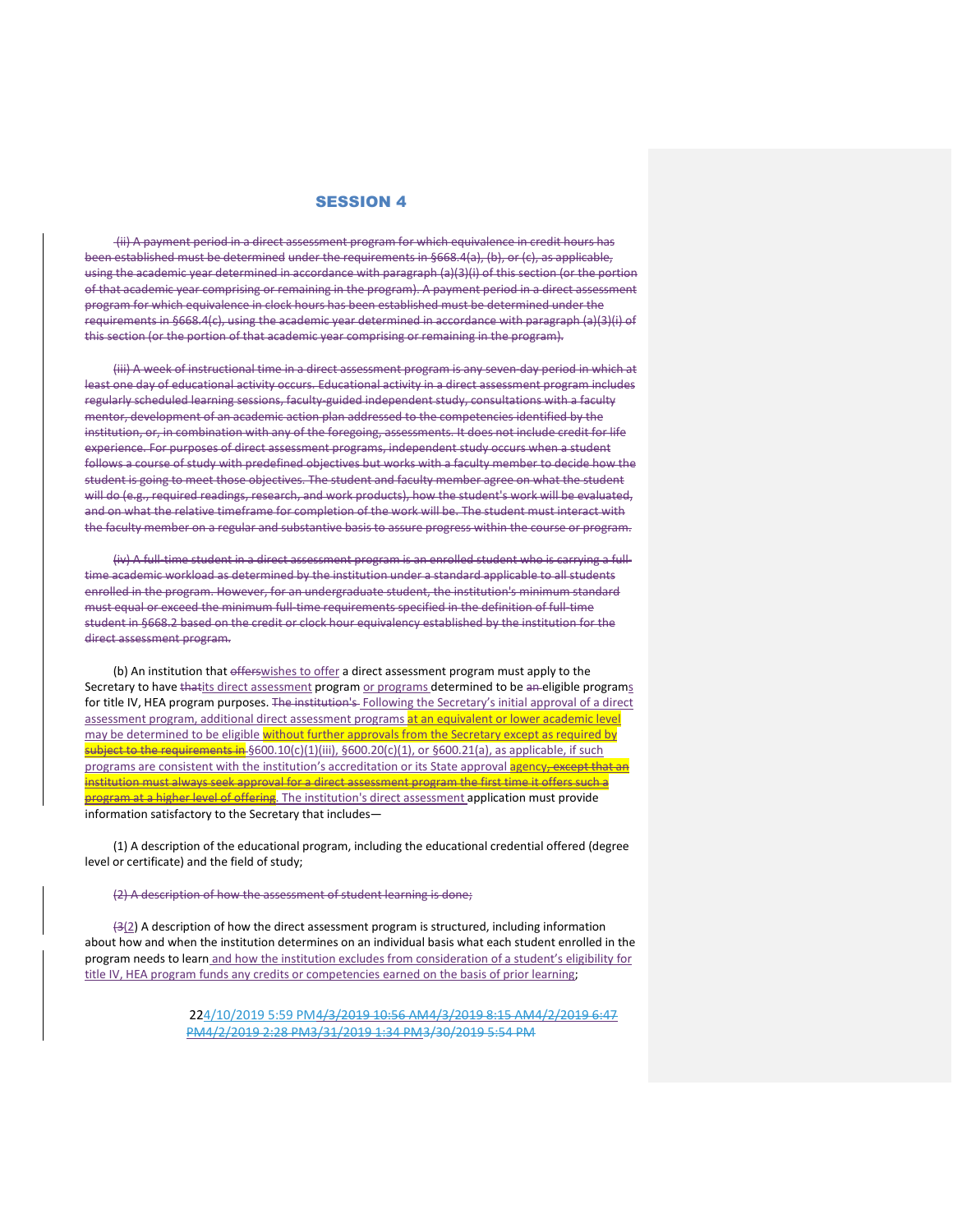(4(3) A description of how learning is assessed and how the institution assists students in gaining the knowledge needed to pass the assessments;

 $\frac{15(4)}{2}$  The number of semester, trimester, or quarter credit hours, or clock hours, that are equivalent to the amount of student learning being directly assessed for the certificate or degree, as required by paragraph (b)(3) of this section;

(6(5) The methodology the institution uses to determine the number of credit or clock hours to which the program isor programs are equivalent; and

(7) The methodology the institution uses to determine the number of credit or clock hours to which the portion of a program an individual student will need to complete is equivalent;

(8(6) Documentation from the institution's accrediting agency or State approval agency indicating that the agency has evaluated the institution's offering of direct assessment program(s) and has included the program(s) in the institution's grant of accreditation; and approval documentation from the accrediting agency or State approval agency indicating agreement with the institution's methodology for determining the direct assessment program's equivalence in terms of credit or clock hours.

(9) Documentation from the accrediting agency or relevant state licensing body indicating agreement with the institution's claim of the direct assessment program's equivalence in terms of credit or clock hours; and

(10) Any other information the Secretary may require to determine whether to approve the institution's application.

(c) To be an eligible program, a direct assessment program must meet the requirements in §668.8 including, if applicable, minimum program length and qualitative factors.

 $\pm$ d(7) Notwithstanding paragraphs (a) through (cand (b) of this section, no program offered by a foreign institution that involves direct assessment will be considered to be an eligible program under §668.8.

(ec) A direct assessment program may use learning resources (e.g., courses or portions of courses) that are provided by entities other than the institution providing the direct assessment program without regard to the limitations on contracting for part of an educational program in §668.5(c)(3).

(f(d) Title IV, HEA program funds may be used only for learning that results fromto support instruction provided, or overseen, by the institution, exceptnot for the portion of the program that the student has demonstrated mastery of prior to enrollment in the programis awarded based on prior learning.completes based on prior mastery or tests of learning that are not associated with educational activities overseen by the institution.

(g) Title IV, HEA program eligibility with respect(e) Unless an institution has received initial approval from the Secretary, to offer direct assessment programs is limited to , and the institution's offering of direct assessment programs approved bycoursework is consistent with the Secretary.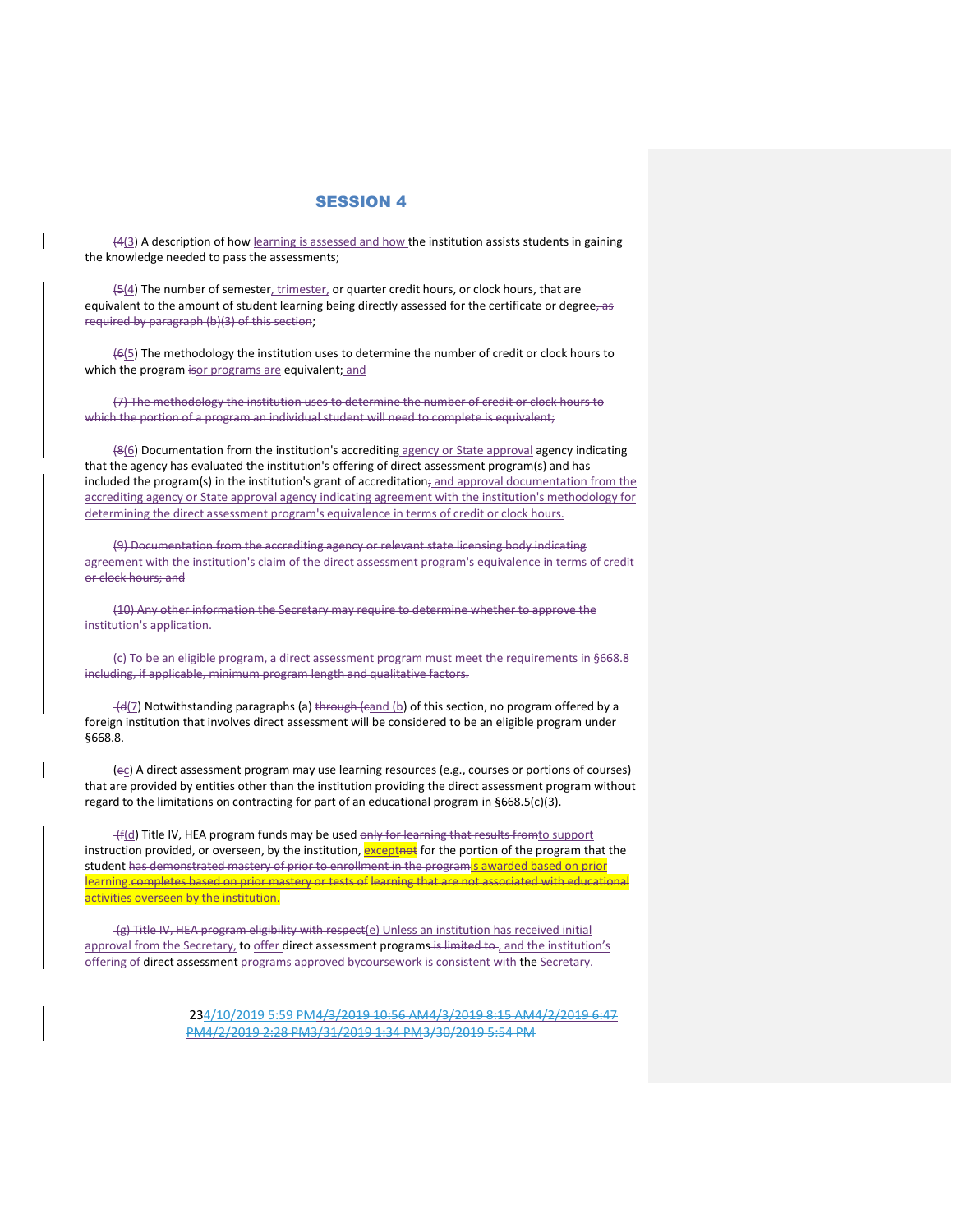Titleinstitution's accreditation and State authorization, if applicable, title IV, HEA program funds may not be used for—

(1)  $EThe course of study described in §668.32(a)(1)(ii) and (iii) and (a)(2)(i)(B), if offered by using$ direct assessment<sub>7</sub>; or

(2) FRemedial coursework described in §668.20, if offered by using direct assessment. However, remedial instruction that is offered

(f) Student progress in credit or clock hours in conjunction with a direct assessment program is eligible for title IV, HEA program funds.may be measured using a combination of--

(h) The Secretary's approval of a direct assessment program expires on the date that the institution changes one or more aspects of the program described in the institution's application submitted under paragraph (b) of this section. To maintain program eligibility, the institution must obtain prior approval from the Secretary through reapplication under paragraph (b) of this section that sets forth the revisions proposed.

(1) Credit hours and credit hour equivalencies; or

(2) Clock hours and clock hour equivalencies.

[71 FR 45693, Aug. 9, 2006, as amended at 71 FR 64397, Nov. 1, 2006; 72 FR 62026, Nov. 1, 2007]

# Subpart B—Standards for Participation in Title IV, HEA Programs

SOURCE: 52 FR 45727, Dec. 1, 1987, unless otherwise noted.

§668.11 Scope.

§668.12 [Reserved]

§668.13 Certification procedures.

(a) *Requirements for certification.* (1)(i) The Secretary certifies an institution to participate in the title IV, HEA programs if the institution qualifies as an eligible institution under 34 CFR part 600, meets the standards of this subpart and 34 CFR part 668, subpart L, and satisfies the requirements of paragraph (a)(2) of this section.

(ii) On application from the institution, the Secretary certifies a location of an institution that meets the requirements of 34 CFR 668.13(a)(1)(i) as a branch if it satisfies the definition of "branch" in 600.2.

(2) Except as provided in paragraph (a)(3) of this section, if an institution wishes to participate for the first time in the title IV, HEA programs or has undergone a change in ownership that results in a change in control as described in 34 CFR 600.31, the institution must require the following individuals to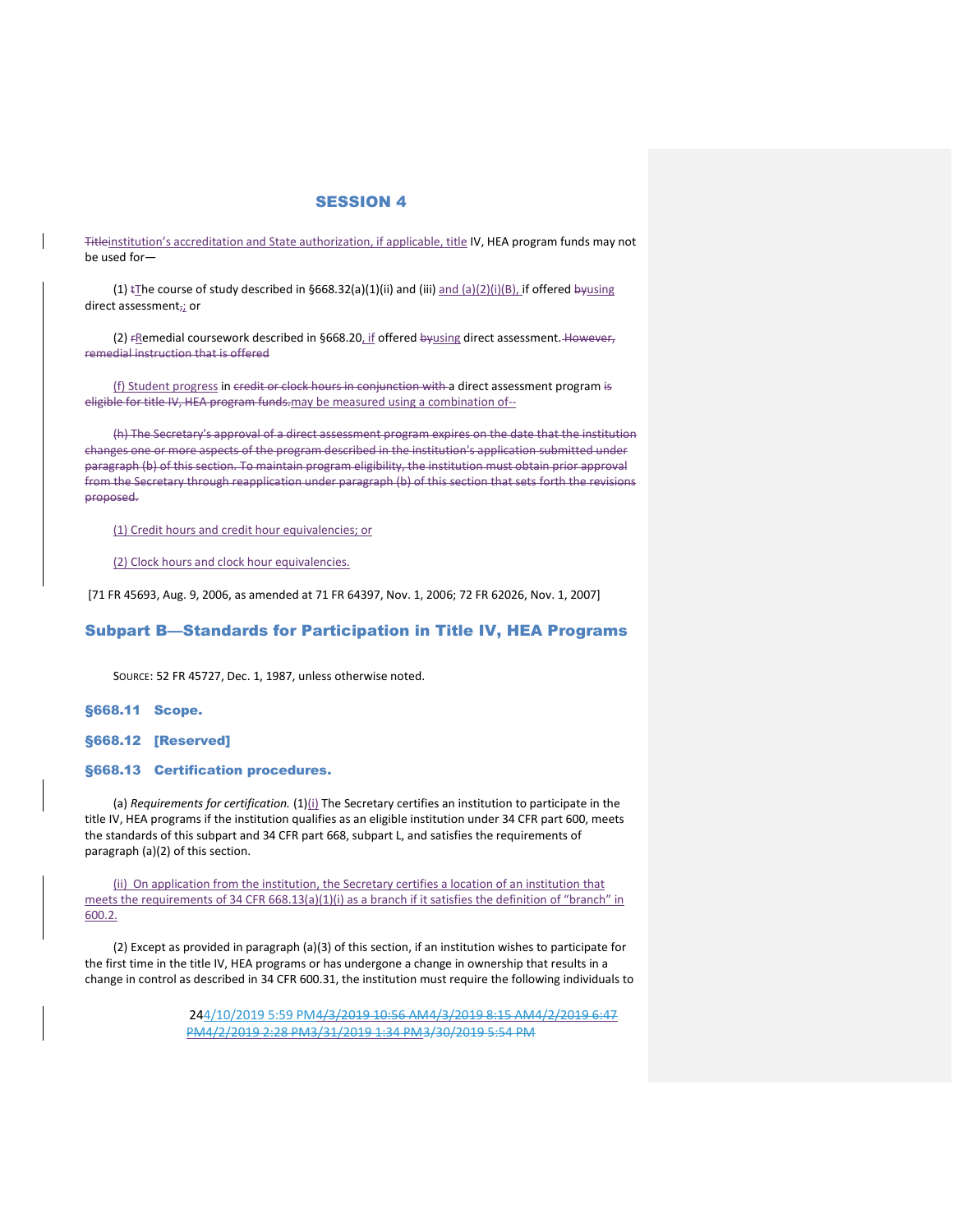complete title IV, HEA program training provided or approved by the Secretary no later than 12 months after the institution executes its program participation agreement under §668.14:

(i) The individual the institution designates under §668.16(b)(1) as its title IV, HEA program administrator.

(ii) The institution's chief administrator or a high level institutional official the chief administrator designates.

(3)(i) An institution may request the Secretary to waive the training requirement for any individual described in paragraph (a)(2) of this section.

(ii) When the Secretary receives a waiver request under paragraph (a)(3)(i) of this section, the Secretary may grant or deny the waiver, require another institutional official to take the training, or require alternative training.

(b) *Period of participation.* (1) If the Secretary certifies that an institution meets the standards of this subpart, the Secretary also specifies the period for which the institution may participate in a title IV, HEA program. An institution's period of participation expires no more than six years after the date that the Secretary certifies that the institution meets the standards of this subpart, except that—

(i) The period of participation for a private, for profit foreign institution expires three years after the date of the Secretary's certification; and

(ii) The Secretary may specify a shorter period.

(2) Provided that an institution has submitted an application for a renewal of certification that is materially complete at least 90 days prior to the expiration of its current period of participation, the institution's existing certification will be extended on a month to month basis following the expiration of the institution's period of participation until the end of the month in which the Secretary issues a decision on the application for recertification.

(3) In the event that the Secretary does not make a determination to grant or deny certification within 12 months of the expiration of its current period of participation, the institution shall automatically be granted renewal of certification, which may be provisional.

\* \* \*

(c) *Provisional certification*. (1)(i) The Secretary may provisionally certify an institution if—

(A) The institution seeks initial participation in a Title IV, HEA program;

(B) The institution is an eligible institution that has undergone a change in ownership that results in a change in control according to the provisions of 34 CFR part 600;

(C) The institution is a participating institution—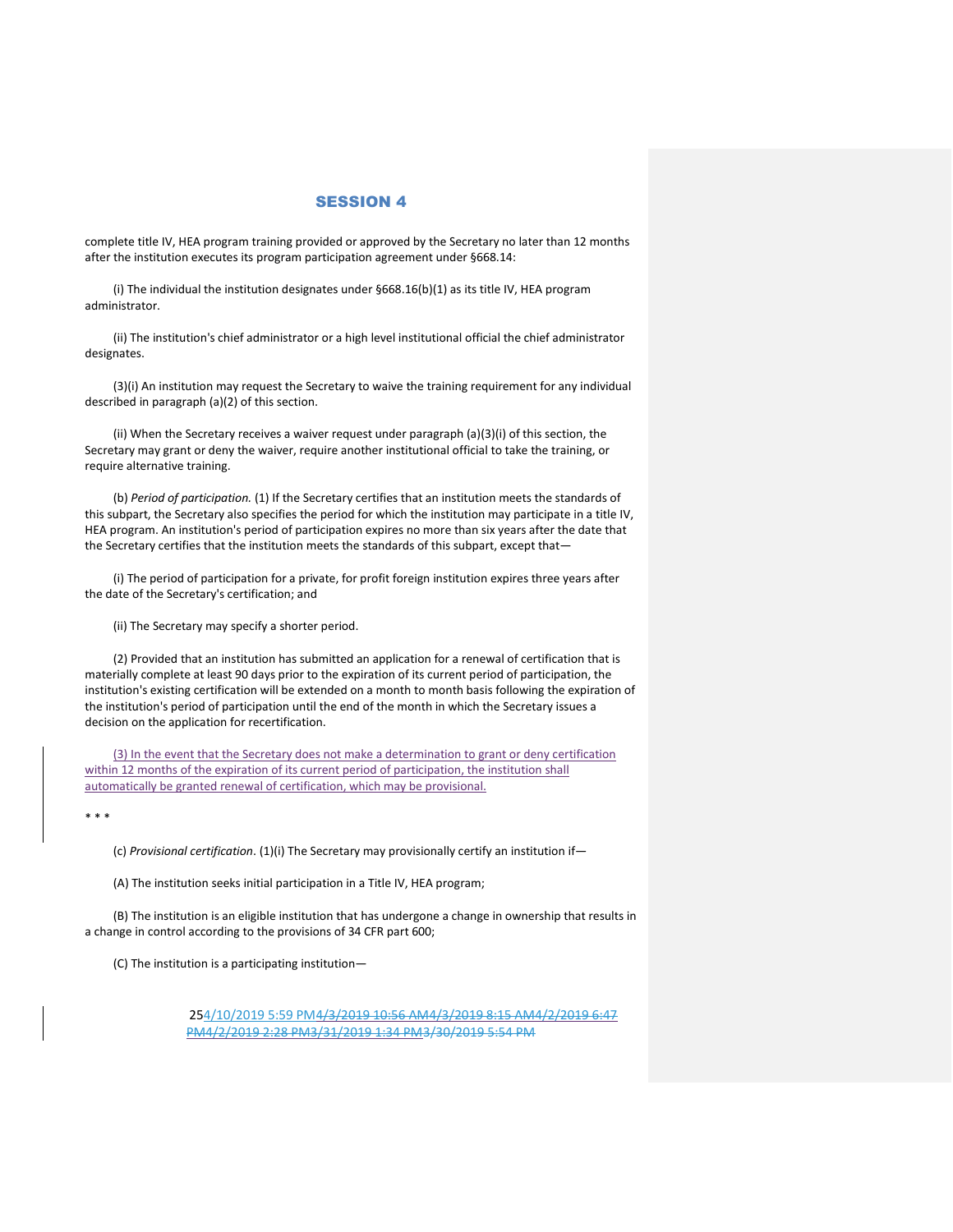(*1*) That is applying for a certification that the institution meets the standards of this subpart;

(*2*) That the Secretary determines has jeopardized its ability to perform its financial responsibilities by not meeting the factors of financial responsibility under §668.15 and subpart L of this part or the standards of administrative capability under §668.16; and

(*3*) Whose participation has been limited or suspended under subpart G of this part, or voluntarily enters into provisional certification;

(D) The institution seeks a renewal of participation in a Title IV, HEA program after the expiration of a prior period of participation in that program; **or** 

(E) The institution is a participating institution that was accredited or preaccredited by a nationally recognized accrediting agency on the day before the Secretary withdrew the Secretary's recognition of that agency according to the provisions contained in 34 CFR part 603; or

(F) The institution is a participating institution that has been provisionally recertified under the automatic recertification requirement in paragraph (b)(3).

(ii) A proprietary institution's certification automatically becomes provisional at the start of a fiscal year after it did not derive at least 10 percent of its revenue for its preceding fiscal year from sources other than Title IV, HEA program funds, as required under §668.14(b)(16).

\* \* \*

(d) *Revocation of provisional certification.* (1) If, before the expiration of a provisionally certified institution's period of participation in a Title IV, HEA program, the Secretary determines that the institution is unable to meet its responsibilities under its program participation agreement, the Secretary may revoke the institution's provisional certification for participation in that program.

 $(2)(i)$  If the Secretary revokes the provisional certification of an institution under paragraph  $(d)(1)$ of this section, the Secretary sends the institution a notice by certified mail, return receipt requested. The Secretary also may transmit the notice by other, more expeditious means, if practical.

(ii) The revocation takes effect on the date that the Secretary mails the notice to the institution.

(iii) The notice states the basis for the revocation, the consequences of the revocation to the institution, and that the institution may request the Secretary to reconsider the revocation. The consequences of a revocation are described in §668.26.

(3)(i) An institution may request reconsideration of a revocation under this section by submitting to the Secretary, within 20 days of the institution's receipt of the Secretary's notice, written evidence that the revocation is unwarranted. The institution must file the request with the Secretary by hand-delivery, mail, or facsimileelectronic transmission.

(ii) The filing date of the request is the date on which the request is—

264/10/2019 5:59 PM4/3/2019 10:56 AM4/3/2019 8:15 AM4/2/2019 6:47 PM4/2/2019 2:28 PM3/31/2019 1:34 PM3/30/2019 5:54 PM

**Commented [A2]:** Added language to incorporate automatic recertification under proposed 668.13(b)(3).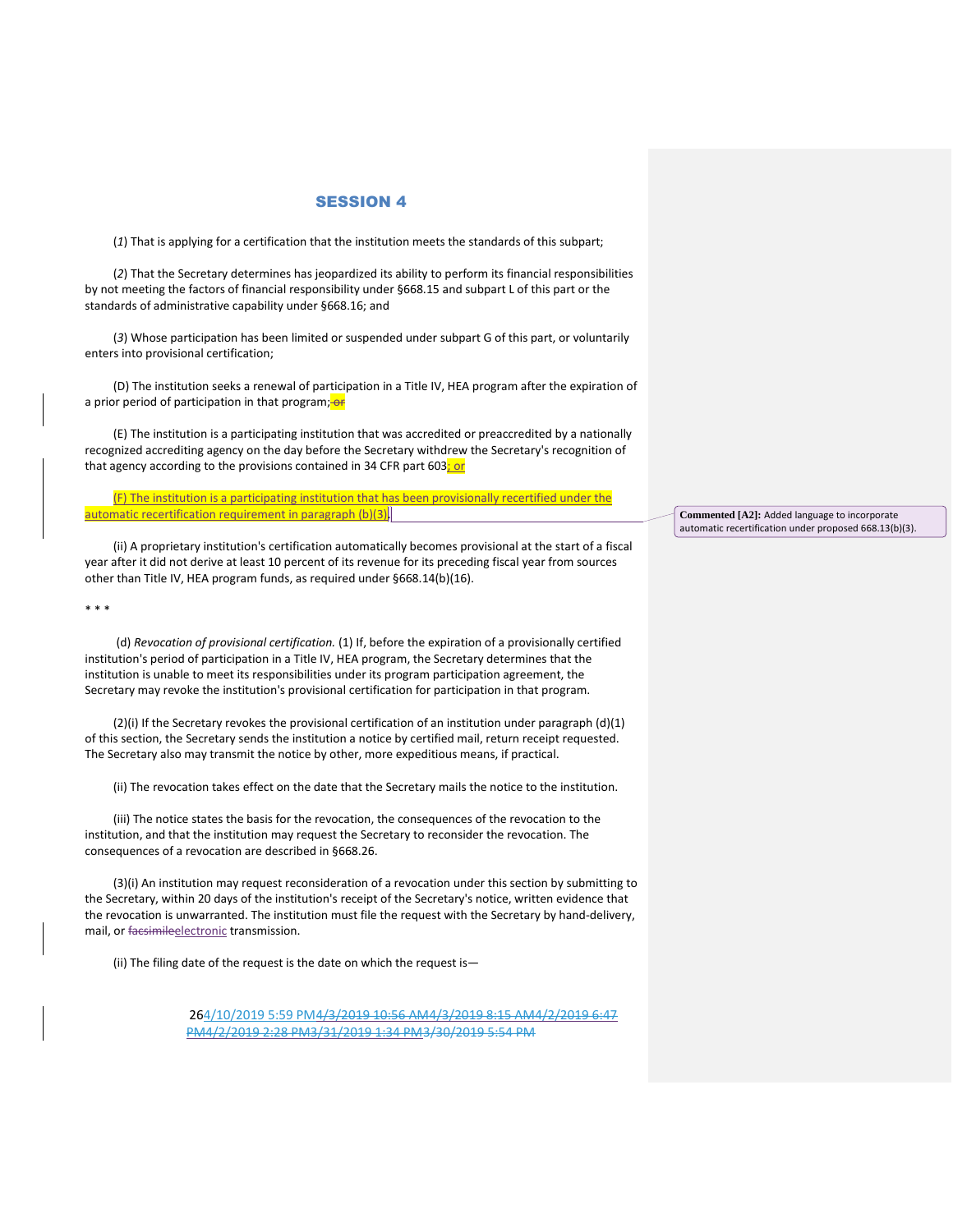(A) Hand-delivered;

(B) Mailed; or

(C) Sent by facsimileelectronic transmission.

(iii) Documents filed by facsimile electronic transmission must be transmitted to the Secretary in accordance with instructions provided by the Secretary in the notice of revocation. An institution filing by facsimile transmission is responsible for confirming that a complete and legible copy of the document was received by the Secretary.

(iv) The Secretary discourages the use of facsimile transmission for documents longer than five pages.

(4)(i) The designated department official making the decision concerning an institution's request for reconsideration of a revocation is different from, and not subject to supervision by, the official who initiated the revocation of the institution's provisional certification. The deciding official promptly considers an institution's request for reconsideration of a revocation and notifies the institution, by certified mail, return receipt requested, of the final decision. The Secretary also may transmit the notice by other, more expeditious means, if practical.

(ii) If the Secretary determines that the revocation is warranted, the Secretary's notice informs the institution that the institution may apply for reinstatement of participation only after the later of the expiration of—

(A) Eighteen months after the effective date of the revocation; or

(B) A debarment or suspension of the institution under Executive Order (E.O.) 12549 (3 CFR, 1986 comp., p. 189) or the Federal Acquisition Regulations, 48 CFR part 9, subpart 9.4.

(iii) If the Secretary determines that the revocation of the institution's provisional certification is unwarranted, the Secretary's notice informs the institution that the institution's provisional certification is reinstated, effective on the date that the Secretary's original revocation notice was mailed, for a specified period of time.

 $(5)$  $(4)$  The mailing date of a notice of revocation or a request for reconsideration of a revocation is the date evidenced on the original receipt of mailing from the U.S. Postal Service or another service that provides delivery confirmation for that document.

(ii) The date on which a request for reconsideration of a revocation is submitted is—

(A) If the request was sent by a delivery service other than the U.S. Postal Service, the date evidenced on the original receipt by that service; and

(B) If the request was sent by facsimile transmission, the date that the document is recorded as received by facsimile equipment that receives the transmission.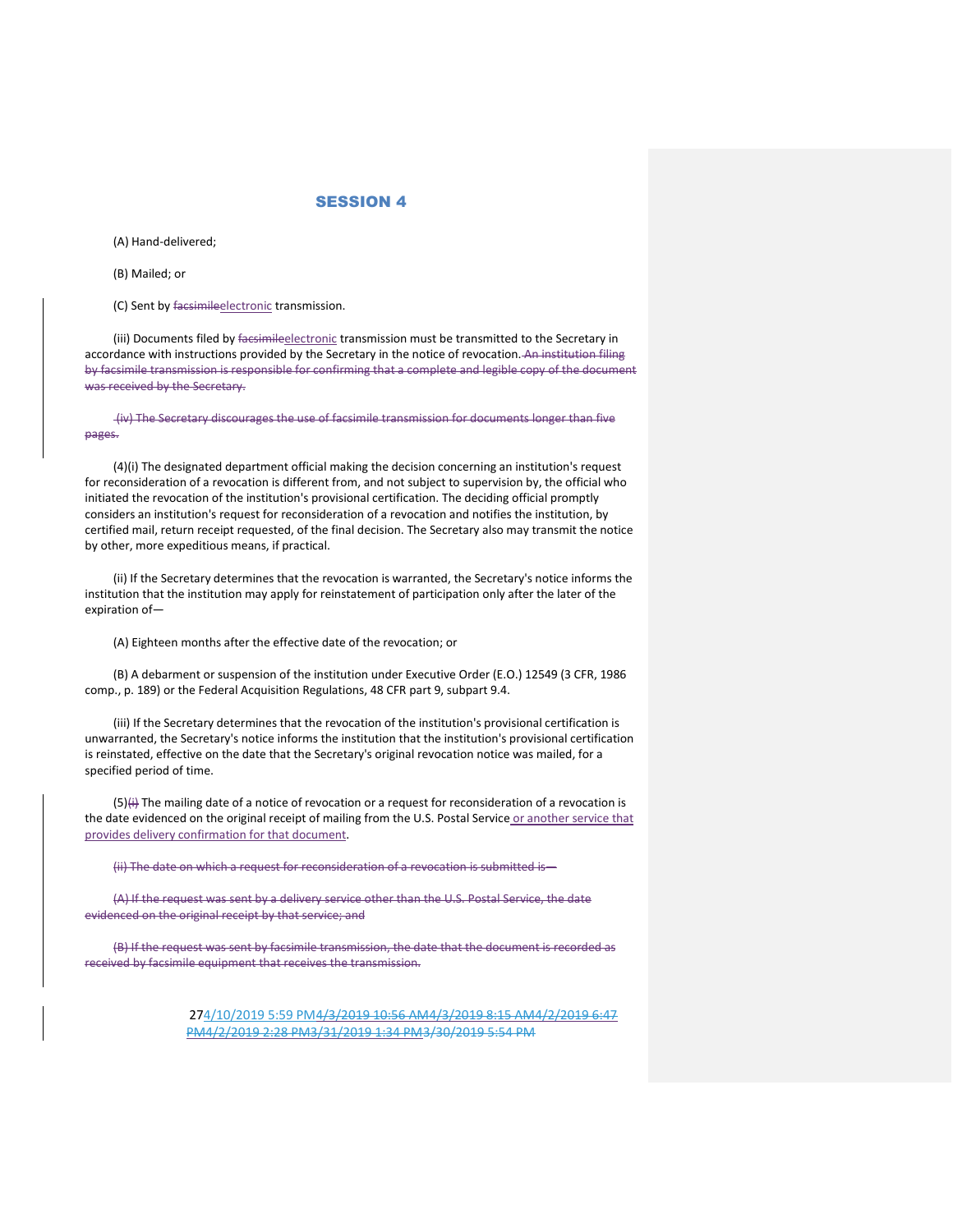(Approved by the Office of Management and Budget under control number 1845-0537)

(Authority: 20 U.S.C. 1099c and E.O. 12549 (3 CFR, 1989 Comp., p. 189) and E.O. 12689 (3 CFR, 1989 Comp., p. 235))

[59 FR 22424, Apr. 29, 1994, as amended at 59 FR 34964, July 7, 1994; 60 FR 34431, June 30, 1995; 62 FR 62876, Nov. 25, 1997; 63 FR 40623, July 29, 1998; 64 FR 58617, Oct. 29, 1999; 65 FR 65675, Nov. 1, 2000; 74 FR 55934, Oct. 29, 2009; 75 FR 67198, Nov. 1, 2010]

#### §668.14 Program participation agreement.

\* \* \*

(b) By entering into a program participation agreement, an institution agrees that—

\* \* \*

(10) In the case of an institution that advertises job placement rates as a means of attracting students to enroll in the institution, the institution  $+$ t will make available to prospective students, at or before the time that those students apply for enrollment $\frac{1}{2}$ 

(i) The most recent available data concerning employment statistics, graduation statistics, and any other information necessary to substantiate the truthfulness of the advertisements, including the source of such statistics and any associated time frames and methodology; and

(ii) Relevant State licensing requirements of the State in which the institution is located for any job for which an educational program offered by the institution the course of instruction is designed to prepare suchthose prospective students;

\* \* \*

(26) If an educational program offered by the institution is required to prepare a student for gainful employment in a recognized occupation, the institution must—

(i) Demonstrate a reasonable relationship between the length of the program and entry level requirements for the recognized occupation for which the program prepares the student. The Secretary considers the relationship to be reasonable if the number of clock hours provided in the program does not exceed by more than 50 percent the minimum number of clock hours required for training in the recognized occupation for which the program prepares the student, as established by the State in which the institution is located, if the State has established such a requirement, or as established by any Federal agency. if the number of clock hours provided in the program does not exceed the greater of-

(A) One hundred and fifty percent of the minimum number of clock hours required for training in the recognized occupation for which the program prepares the student, as established by the State in which the institution is located, if the State has established such a requirement, or as established by any Federal agency; or

> 284/10/2019 5:59 PM4/3/2019 10:56 AM4/3/2019 8:15 AM4/2/2019 6:47 PM4/2/2019 2:28 PM3/31/2019 1:34 PM3/30/2019 5:54 PM

**Commented [A3]:** Barbara G.D.-the institution acts with integrity in adversting job placement rates.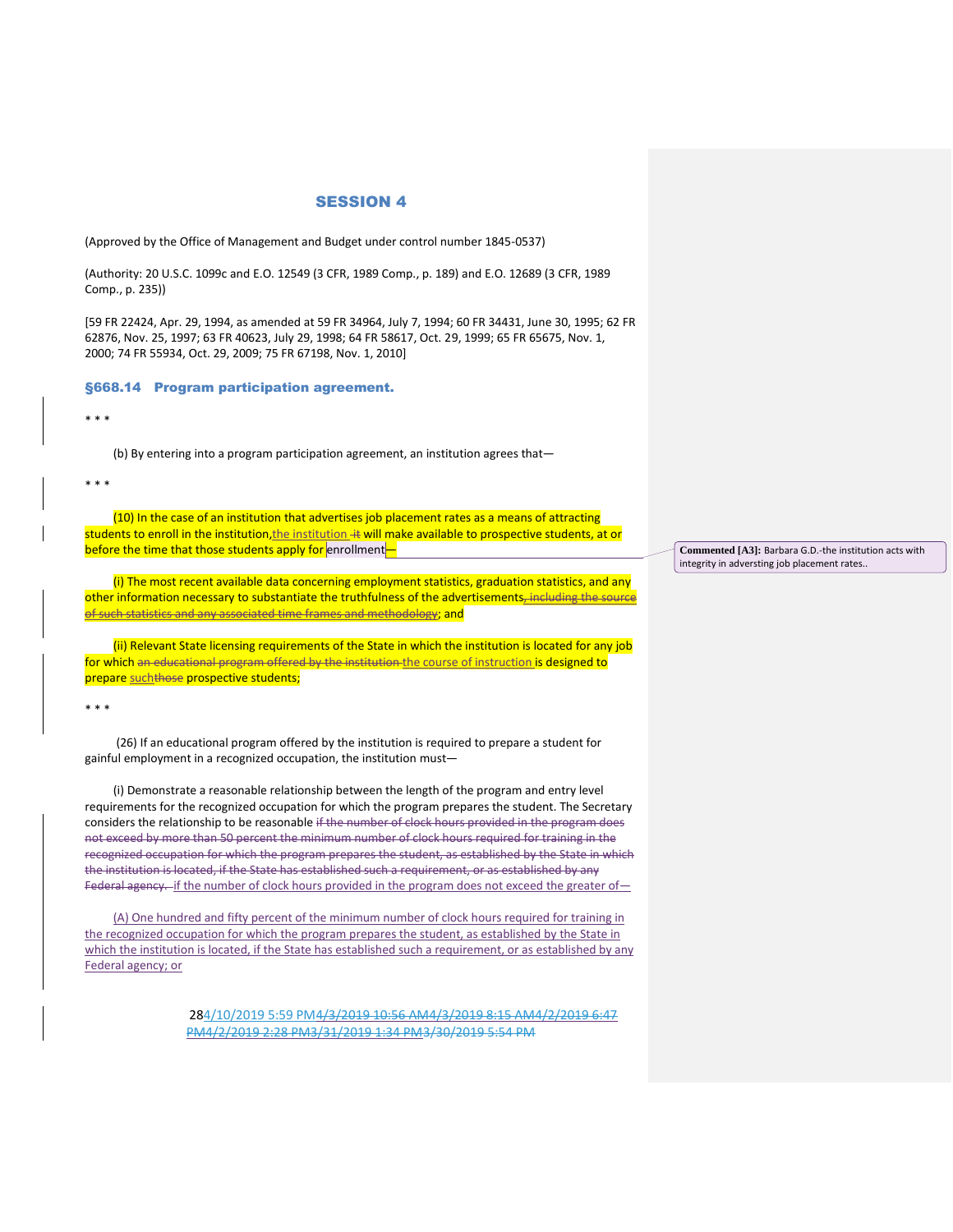(B) The minimum number of clock hours required for training in the recognized occupation for which the program prepares the student established in a State adjacent to the State in which the institution is located.

(ii) Establish the need for the training for the student to obtain employment in the recognized occupation for which the program prepares the student; and

(iii) Provide for that program the certification required in §668.414.

\* \* \*

(31) The institution will submit a teach-out plan to its accrediting agency in compliance with 34 CFR 602.24(c), and the standards of the institution's accrediting agency. The institution will update its teach-out plan upon the occurrence of any of the following events:

\* \* \*

(Approved by the Office of Management and Budget under control number 1845-0022)

(Authority: 20 U.S.C. 1085, 1088, 1091, 1092, 1094, 1099a-3, 1099c, and 1141)

[59 FR 22425, Apr. 29, 1994, as amended at 59 FR 34964, July 7, 1994; 63 FR 40623, July 29, 1998; 64 FR 58617, Oct. 29, 1999; 64 FR 59038, Nov. 1, 1999; 65 FR 38729, June 22, 2000; 65 FR 65637, Nov. 1, 2000; 67 FR 67072, Nov. 1, 2002; 73 FR 35492, June 23, 2008; 74 FR 55648, Oct. 28, 2009; 74 FR 55934, Oct. 29, 2009; 76 FR 66950, Oct. 29, 2010; 76 FR 20536, Apr. 13, 2011; 79 FR 65007, Oct. 31, 2014]

#### §668.15 Factors of financial responsibility for changes in ownership or control.

(a) *General.* To begin and to continue to participate in any Title IV, HEA program after a change in ownership or control, an institution must demonstrate to the Secretary that the institution is financially responsible under the requirements established in this section.

\* \* \*

(Approved by the Office of Management and Budget under control number 1840-0537)

(Authority: 20 U.S.C. 1094 and 1099c and Section 4 of Pub. L. 95-452, 92 Stat. 1101-1109)

[59 FR 22428, Apr. 29, 1994, as amended at 59 FR 34964, July 7, 1994; 59 FR 61179, Nov. 29, 1994; 60 FR 34431, June 30, 1995; 60 FR 42408, Aug. 15, 1995; 61 FR 29901, June 12, 1996; 61 FR 60569, Nov. 29, 1996; 62 FR 27128, May 16, 1997; 71 FR 45694, Aug. 9, 2006; 75 FR 67198, Nov. 1, 2010]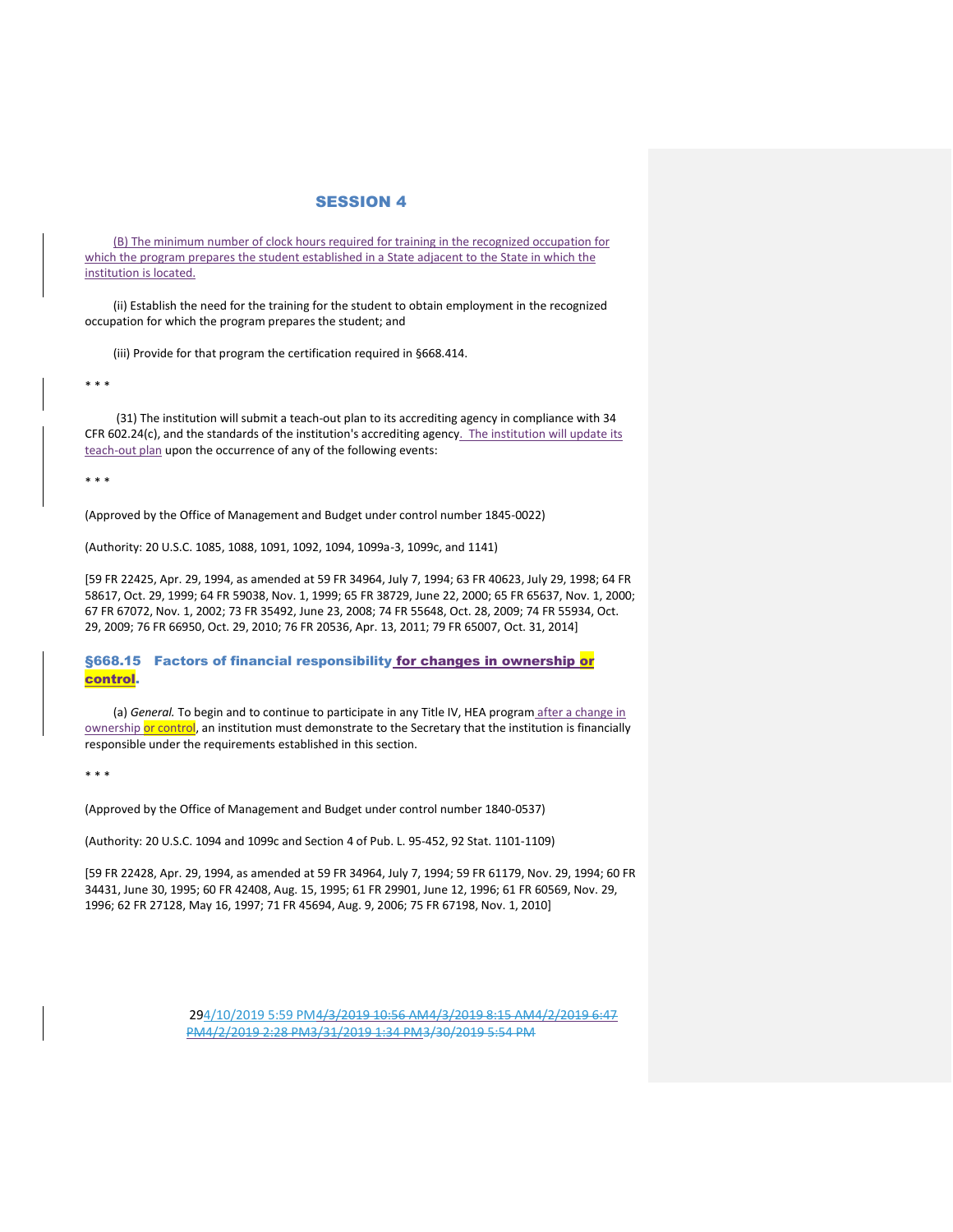§668.16 Standards of administrative capability.

§668.17 [Reserved]

§668.18 Readmission requirements for servicemembers.

§668.19 Financial aid history.

§668.20 Limitations on remedial coursework that is eligible for Title IV, HEA program assistance.

§668.21 Treatment of title IV grant and loan funds if the recipient does not begin attendance at the institution.

#### §668.22 Treatment of title IV funds when a student withdraws.

(a) *General.* (1) When a recipient of title IV grant or loan assistance withdraws from an institution during a payment period or period of enrollment in which the recipient began attendance, the institution must determine the amount of title IV grant or loan assistance that the student earned as of the student's withdrawal date in accordance with paragraph (e) of this section.

(2)(i) Except as provided in paragraphs (a)(2)(ii) and (a)(2)(iii) of this section, a student is considered to have withdrawn from a payment period or period of enrollment if—

(A) In the case of a program that is measured in credit hours, the student does not complete all the days in the payment period or period of enrollment that the student was scheduled to complete;

(B) In the case of a program that is measured in clock hours, the student does not complete all of the clock hours and weeks of instructional time in the payment period or period of enrollment that the student was scheduled to complete; or

(C) For a student in a nontermstandard or nonstandard-term program, excluding a subscriptionbased program, the student is not scheduled to begin another course within a payment period or period of enrollment for more than 45 calendar days after the end of the module the student ceased attending, unless the student is on an approved leave of absence, as defined in paragraph (d) of this section...; or

(D) For a student in a non-term program or a subscription-based program, the student is unable to resume attendance within a payment period or period of enrollment for more than 60 calendar days after ceasing attendance.

(ii)(A) Notwithstanding paragraph (a)(2)(i)(A) and  $(a)(2)(i)(B)$  of this section, for –

(*1*) A student who completes all the requirements for graduation from his or her program before completing the days or hours in the period that he or she was scheduled to complete is not considered to have withdrawn;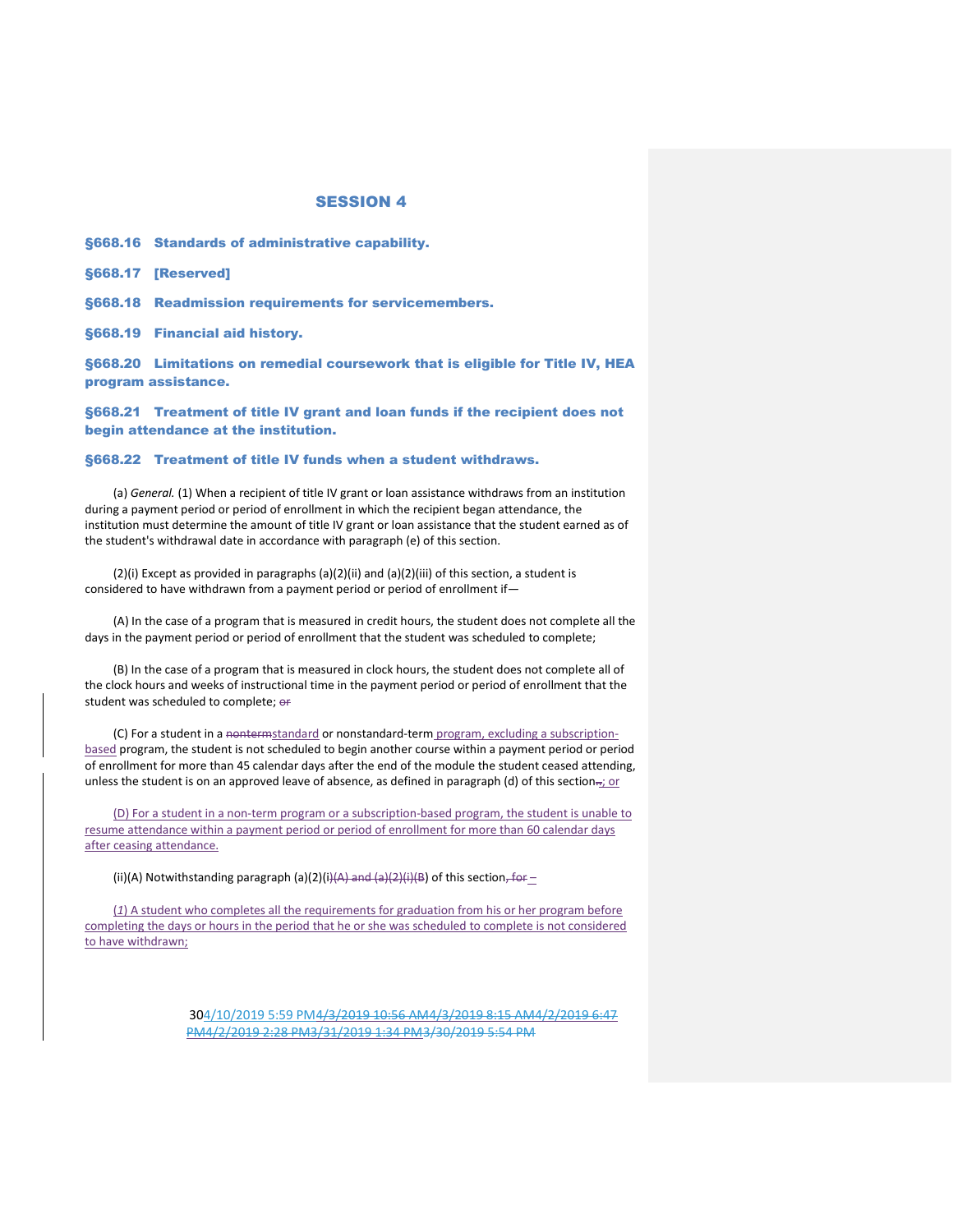(*2*) In a program offered in modules, a student is not considered to have withdrawn if the student completes —

(i) One module that includes 50 percent or more of the number of days in the payment period;

(ii) A combination of modules that when combined contain 50 percent or more of the number of days in the payment period; or

(iii) Coursework equal to or greater than the coursework required for the institution's definition of a half-time student under 34 CFR 668.2 for the payment period.

 $(3)$  For a payment period or period of enrollment in which courses in the program are offered in modules—

 $(4)$  A student is not considered to have withdrawn if the institution obtains written confirmation, including electronic confirmation, from the student at the time that would have been a withdrawal of the date that he or she will attend a module that begins later in the same payment period or period of enrollment; and

( $2$ ii) For nontermstandard and nonstandard-term programs, excluding subscription-based programs, that module begins no later than 45 calendar days after the end of the module the student ceased attending-; and

(4) For a subscription-based program, a student is not considered to have withdrawn if the institution obtains written confirmation from the student at the time that would have been a withdrawal of the date that he or she will resume attendance, and that date occurs within the same payment period or period of enrollment and is no later than 60 calendar days after the student ceased attendance.

(5) For a non-term program, a student is not considered to have withdrawn if the institution obtains written confirmation from the student at the time that would have been a withdrawal of the date that he or she will resume attendance, and that date is no later than 60 calendar days after the student ceased attendance.

(B) If an institution has obtained the written confirmation of future attendance in accordance with paragraph (a)(2)(ii)(A) of this section—

(*1*) A student may change the date of return to a module that begins later in the same payment period or period of enrollment, provided that the student does so in writing prior to the return date that he or she had previously confirmed; and

(2) For nontermstandard and nonstandard-term programs, excluding subscription-based programs, the later module that he or she will attend begins no later than 45 calendar days after the end of module the student ceased attending-; and

(*3*) For non-term and subscription-based programs, the student's program permits the student to resume attendance no later than 60 calendar days after the student ceased attendance.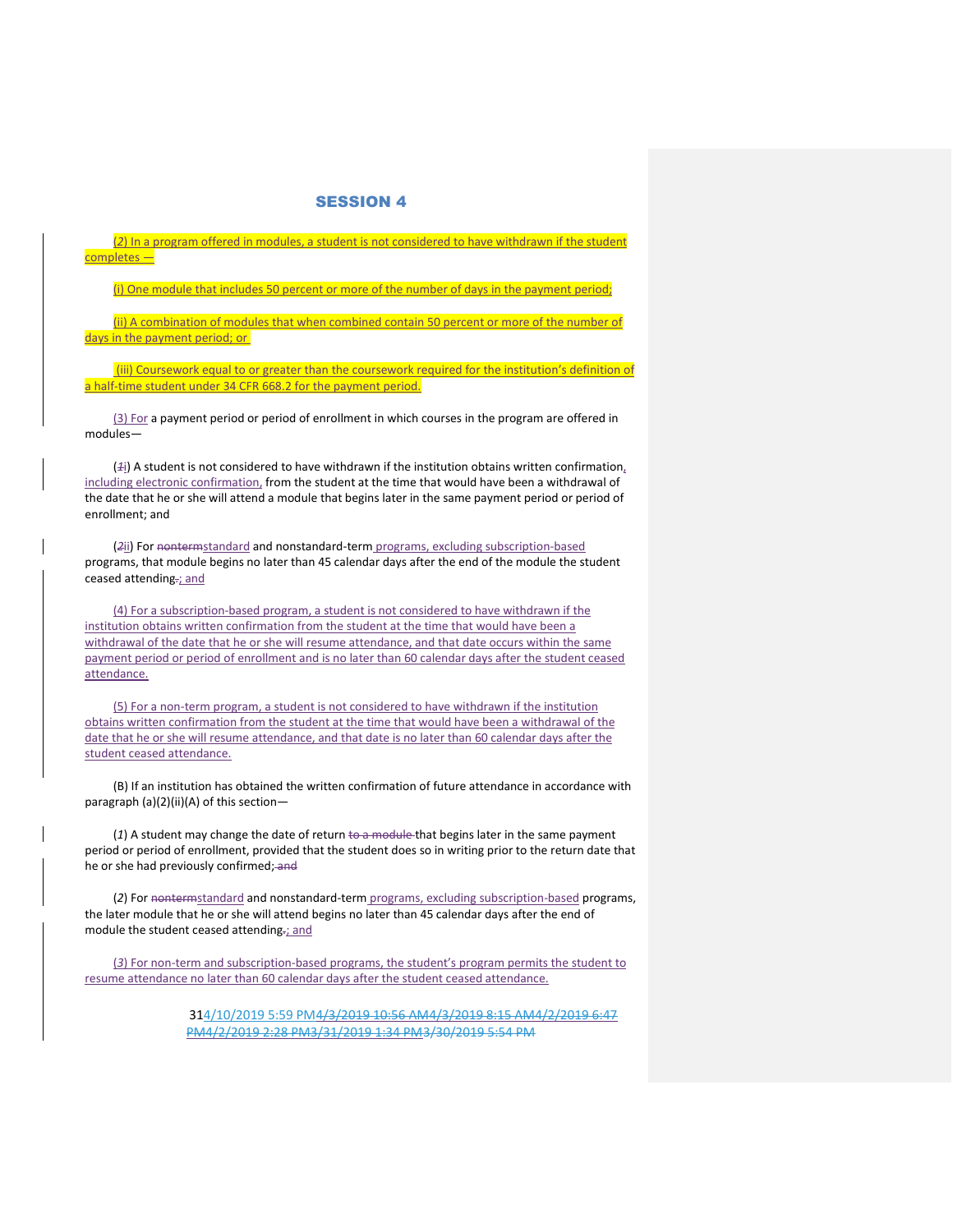(C) If an institution obtains written confirmation of future attendance in accordance with paragraph (a)(2)(ii)(A) and, if applicable, (a)(2)(ii)(B) of this section, but the student does not return as scheduled—

(*1*) The student is considered to have withdrawn from the payment period or period of enrollment; and

(*2*) The student's withdrawal date and the total number of calendar days in the payment period or period of enrollment would be the withdrawal date and total number of calendar days that would have applied if the student had not provided written confirmation of a future date of attendance in accordance with paragraph (a)(2)(ii)(A) of this section.

(iii)(A) If a student withdraws from a term-based credit-hour program offered in modules during a payment period or period of enrollment and reenters the same program prior to the end of the period, subject to conditions established by the Secretary, the student is eligible to receive any title IV, HEA program funds for which he or she was eligible prior to withdrawal, including funds that were returned by the institution or student under the provisions of this section, provided the student's enrollment status continues to support the full amount of those funds.

(B) In accordance with §668.4(f), if a student withdraws from a clock-hour or nontermnon-term credit hour program during a payment period or period of enrollment and then reenters the same program within 180 calendar days, the student remains in that same period when he or she returns and, subject to conditions established by the Secretary, is eligible to receive any title IV, HEA program funds for which he or she was eligible prior to withdrawal, including funds that were returned by the institution or student under the provisions of this section.

(3) For purposes of this section, "title IV grant or loan assistance" includes only assistance from the Federal Perkins Loan, Direct Loan, FFEL, Federal Pell Grant, Academic Competitiveness Grant, National SMARTIraq and Afghanistan Service Grant, TEACH Grant, and FSEOG programs, not including the non-Federal share of FSEOG awards if an institution meets its FSEOG matching share by the individual recipient method or the aggregate method.

(4) If the total amount of title IV grant or loan assistance, or both, that the student earned as calculated under paragraph (e)(1) of this section is less than the amount of title IV grant or loan assistance that was disbursed to the student or on behalf of the student in the case of a PLUS loan, as of the date of the institution's determination that the student withdrew—

(i) The difference between these amounts must be returned to the title IV programs in accordance with paragraphs (g) and (h) of this section in the order specified in paragraph (i) of this section; and

(ii) No additional disbursements may be made to the student for the payment period or period of enrollment.

(5) If the total amount of title IV grant or loan assistance, or both, that the student earned as calculated under paragraph (e)(1) of this section is greater than the total amount of title IV grant or loan assistance, or both, that was disbursed to the student or on behalf of the student in the case of a PLUS loan, as of the date of the institution's determination that the student withdrew, the difference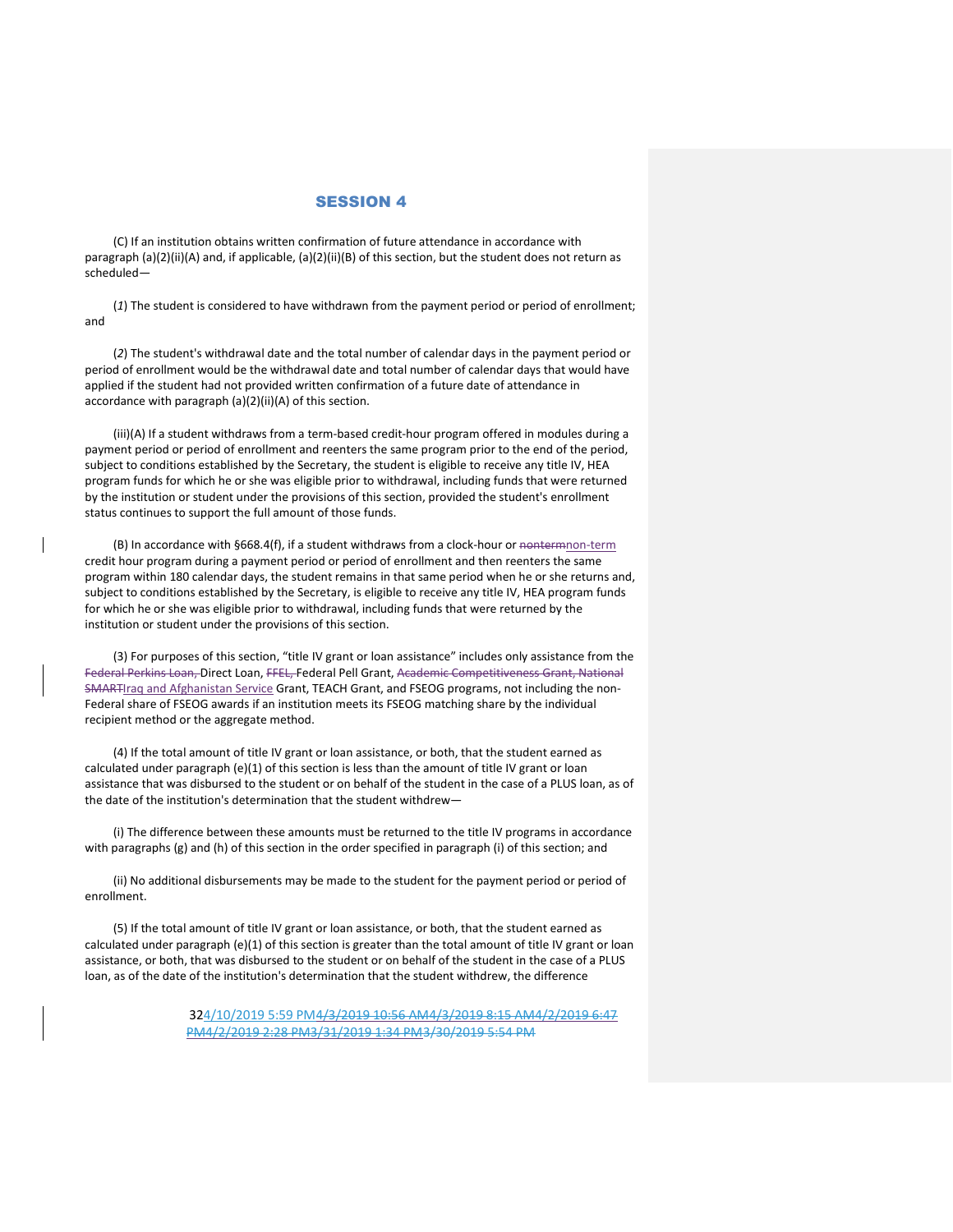between these amounts must be treated as a post-withdrawal disbursement in accordance with paragraph (a)(6) of this section and §668.164(gi).

(6)(i) A post-withdrawal disbursement must be made from available grant funds before available loan funds.

(ii)(A) If outstanding charges exist on the student's account, the institution may credit the student's account up to the amount of outstanding charges in accordance with §668.164(c) with all or a portion of any—

(*1*) Grant funds that make up the post-withdrawal disbursement in accordance with §668.164(d)(1); and (d)(2); and

(*2*) Loan funds that make up the post-withdrawal disbursement in accordance with §668.164(d)(1),  $\left\langle \frac{d}{2}\right\rangle$ , and  $\left\langle \frac{d}{3}\right\rangle$  only after obtaining confirmation from the student or parent in the case of a parent PLUS loan, that they still wish to have the loan funds disbursed in accordance with paragraph (a)(6)(iii) of this section.

\* \* \*

(d) *Approved leave of absence.* (1) For purposes of this section (and, for a title IV, HEA program loan borrower, for purposes of terminating the student's in-school status), an institution does not have to treat a leave of absence as a withdrawal if it is an approved leave of absence. A leave of absence is an approved leave of absence if—

(i) The institution has a formal policy regarding leaves of absence;

(ii) The student followed the institution's policy in requesting the leave of absence;

(iii) The institution determines that there is a reasonable expectation that the student will return to the school;

(iv) The institution approved the student's request in accordance with the institution's policy;

(v) The leave of absence does not involve additional charges by the institution;

(vi) The number of days in the approved leave of absence, when added to the number of days in all other approved leaves of absence, does not exceed 180 days in any 12-month period;

(vii) Except for a clock hour or nontermnon-term credit hour program, or a subscription-based program, upon the student's return from the leave of absence, the student is permitted to complete the coursework he or she began prior to the leave of absence; and

\* \* \*

(i) *Order of return of title IV funds*—(1) *Loans.* Unearned funds returned by the institution or the student, as appropriate, in accordance with paragraph (g) or (h) of this section respectively, must be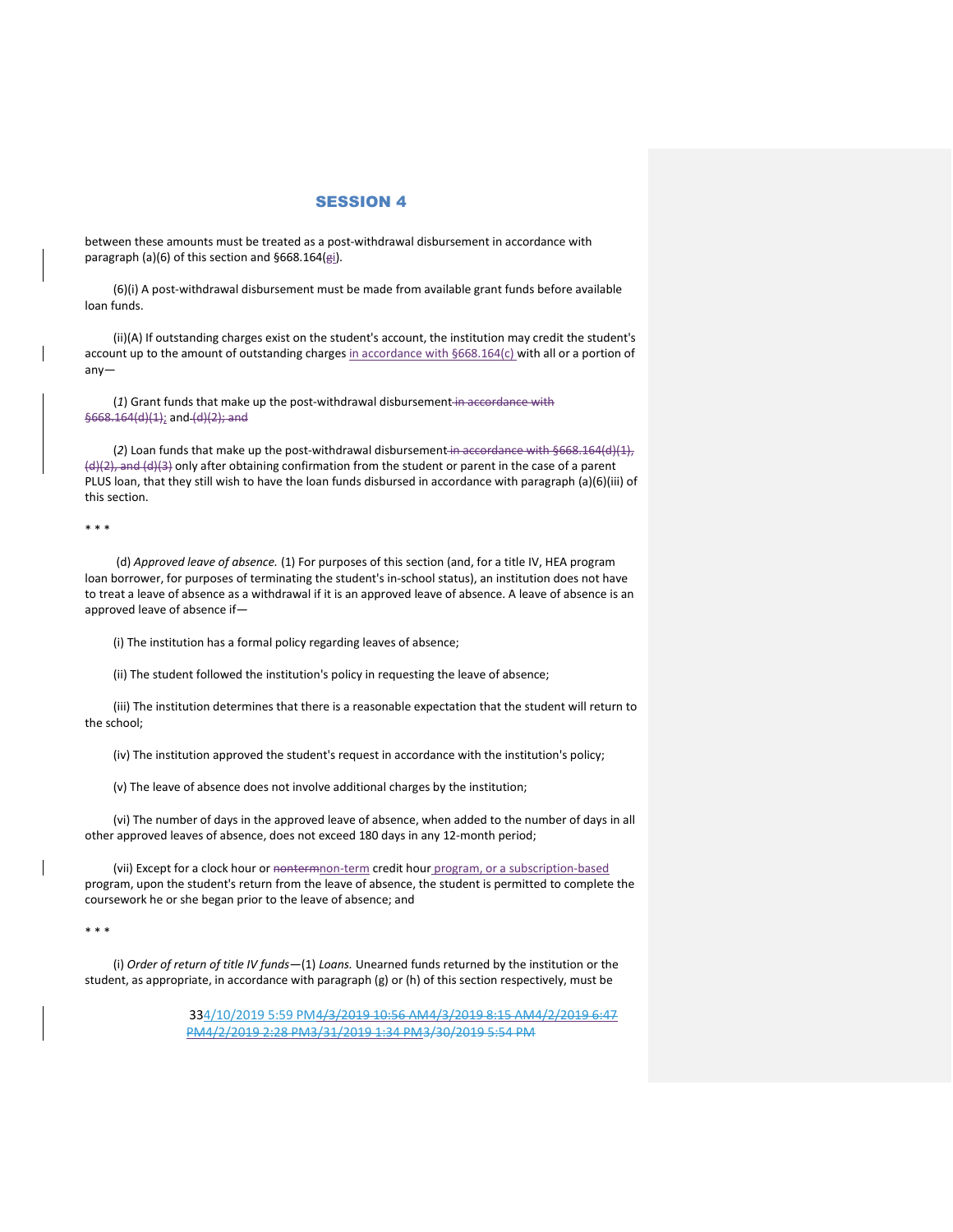credited to outstanding balances on title IV loans made to the student or on behalf of the student for the payment period or period of enrollment for which a return of funds is required. Those funds must be credited to outstanding balances for the payment period or period of enrollment for which a return of funds is required in the following order:

(i) Unsubsidized Federal Direct Stafford loans.

(ii) Subsidized Federal Stafford loans.

(iii) Unsubsidized Federal Direct Stafford loans.

(iv) Subsidized Federal Direct Stafford loans.

(v) Federal Perkins loans.

(vi) Federal PLUS loans received on behalf of the student.

(vii(iii) Federal Direct PLUS received on behalf of the student.

(2) *Remaining funds.* If unearned funds remain to be returned after repayment of all outstanding loan amounts, the remaining excess must be credited to any amount awarded for the payment period or period of enrollment for which a return of funds is required in the following order:

(i) Federal Pell Grants.

(ii) Academic CompetitivenessIraq and Afghanistan Service Grants.

(iii) National SMART Grants.

(iv) FSEOG Program aid.

(viv) TEACH Grants.

\* \* \*

(l) *Definitions.* For purposes of this section—

(1) Title IV grant or loan funds that "could have been disbursed" are determined in accordance with the late disbursement provisions in §668.164(gj).

(2) A "period of enrollment" is the academic period established by the institution for which institutional charges are generally assessed (i.e. length of the student's program or academic year).

(3) The "date of the institution's determination that the student withdrew" for an institution that is not required to take attendance is—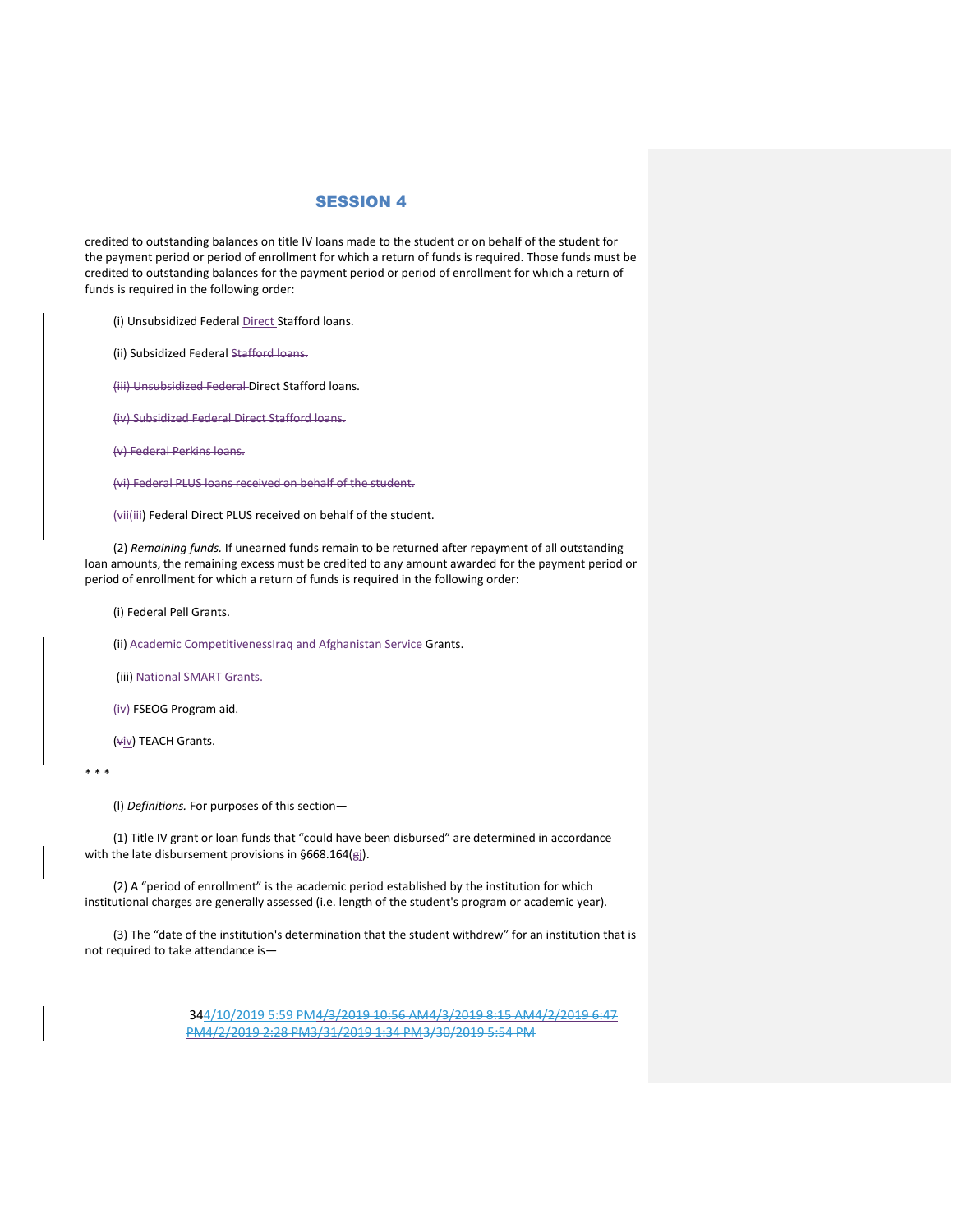(i) For a student who provides notification to the institution of his or her withdrawal, the student's withdrawal date as determined under paragraph (c) of this section or the date of notification of withdrawal, whichever is later;

(ii) For a student who did not provide notification of his of her withdrawal to the institution, the date that the institution becomes aware that the student ceased attendance;

(iii) For a student who does not return from an approved leave of absence, the earlier of the date of the end of the leave of absence or the date the student notifies the institution that he or she will not be returning to the institution; or

(iv) For a student whose rescission is negated under paragraph (c)(2)(i)(B) of this section, the date the institution becomes aware that the student did not, or will not, complete the payment period or period of enrollment.

(v) For a student who takes a leave of absence that is not approved in accordance with paragraph (d) of this section, the date that the student begins the leave of absence.

(4) A "recipient of title IV grant or loan assistance" is a student for whom the requirements of §668.164(gj)(2) have been met.

(5) Terms are "substantially equal in length" if no term in the program is more than two weeks of instructional time longer than any other term in that program.

(6) A program is "offered in modules" if the program uses a standard term or nonstandard term academic calendar, is not a subscription-based program, and a course or courses in the program do not span the entire length of the payment period or period of enrollment.

(7)(i) "Academic attendance" and "attendance at an academically-related activity"—" must include academic engagement as defined under 34 CFR 600.2.

(A) Include, but are not limited to—

(*1*) Physically attending a class where there is an opportunity for direct interaction between the instructor and students;

(*2*) Submitting an academic assignment;

(*3*) Taking an exam, an interactive tutorial, or computer-assisted instruction;

(*4*) Attending a study group that is assigned by the institution;

(*5*) Participating in an online discussion about academic matters; and

(*6*) Initiating contact with a faculty member to ask a question about the academic subject studied in the course; and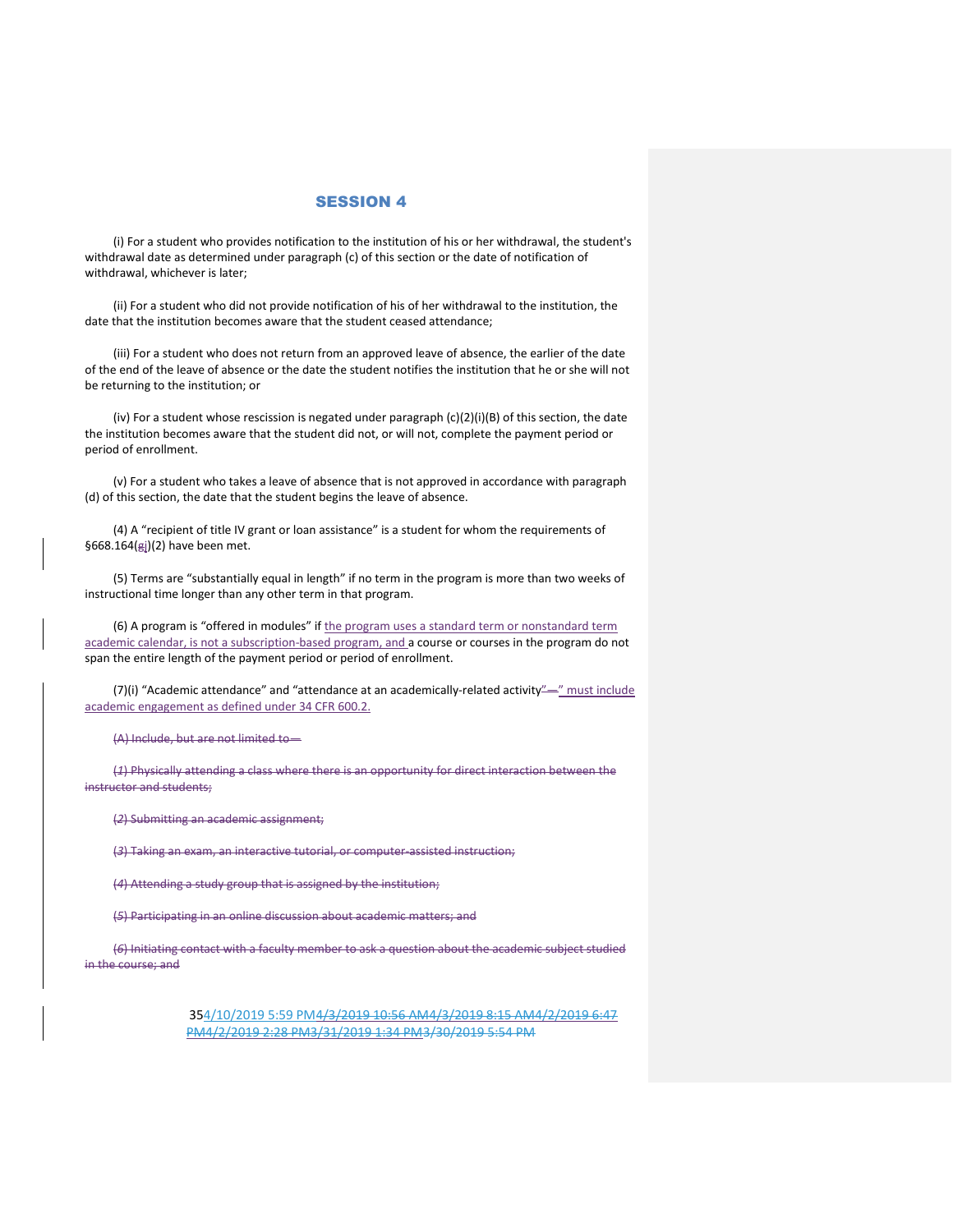(B) Do not include activities where a student may be present, but not academically engaged, such

(*1*) Living in institutional housing;

as—

(*2*) Participating in the institution's meal plan;

(*3*) Logging into an online class without active participation; or

(*4*) Participating in academic counseling or advisement.

(ii) A determination of "academic attendance" or "attendance at an academically-related activity" must be made by the institution; a student's certification of attendance that is not supported by institutional documentation is not acceptable.

(8) A program is a nonstandard-term program if the program is a term-based program that does not qualify under 34 CFR 690.63(a)(1) or (a)(2) to calculate Federal Pell Grant payments under 34 CFR 690.63(b) or (c).

(9) A student in a program offered in modules is scheduled to complete the days in a module if the student's coursework in that module was used to determine the amount of the student's eligibility for Title IV, HEA funds for the payment period or period of enrollment.

(Approved by the Office of Management and Budget under control number 1845-0022)

(Authority: 20 U.S.C. 1070g, 1091b)

[64 FR 59038, Nov. 1, 1999, as amended at 67 FR 67073, Nov. 1, 2002; 71 FR 45694, Aug. 9, 2006; 71 FR 64397, Nov. 1, 2006; 72 FR 62027, Nov. 1, 2007; 73 FR 35493, June 23, 2008; 75 FR 66951, Oct. 29, 2010]

§668.23 Compliance audits and audited financial statements.

§668.24 Record retention and examinations.

§668.25 Contracts between an institution and a third-party servicer.

§668.26 End of an institution's participation in the Title IV, HEA programs.

\* \* \*

(d)(1) An institution may use funds that it has received under the Federal Pell Grant, TEACH Grant Program or a campus-based program or request additional funds from the Secretary, under conditions specified by the Secretary, if the institution does not possess sufficient funds, to satisfy any unpaid commitment made to a student under that Title IV, HEA program only if—

(i) The institution's participation in that Title IV, HEA program ends during a payment period;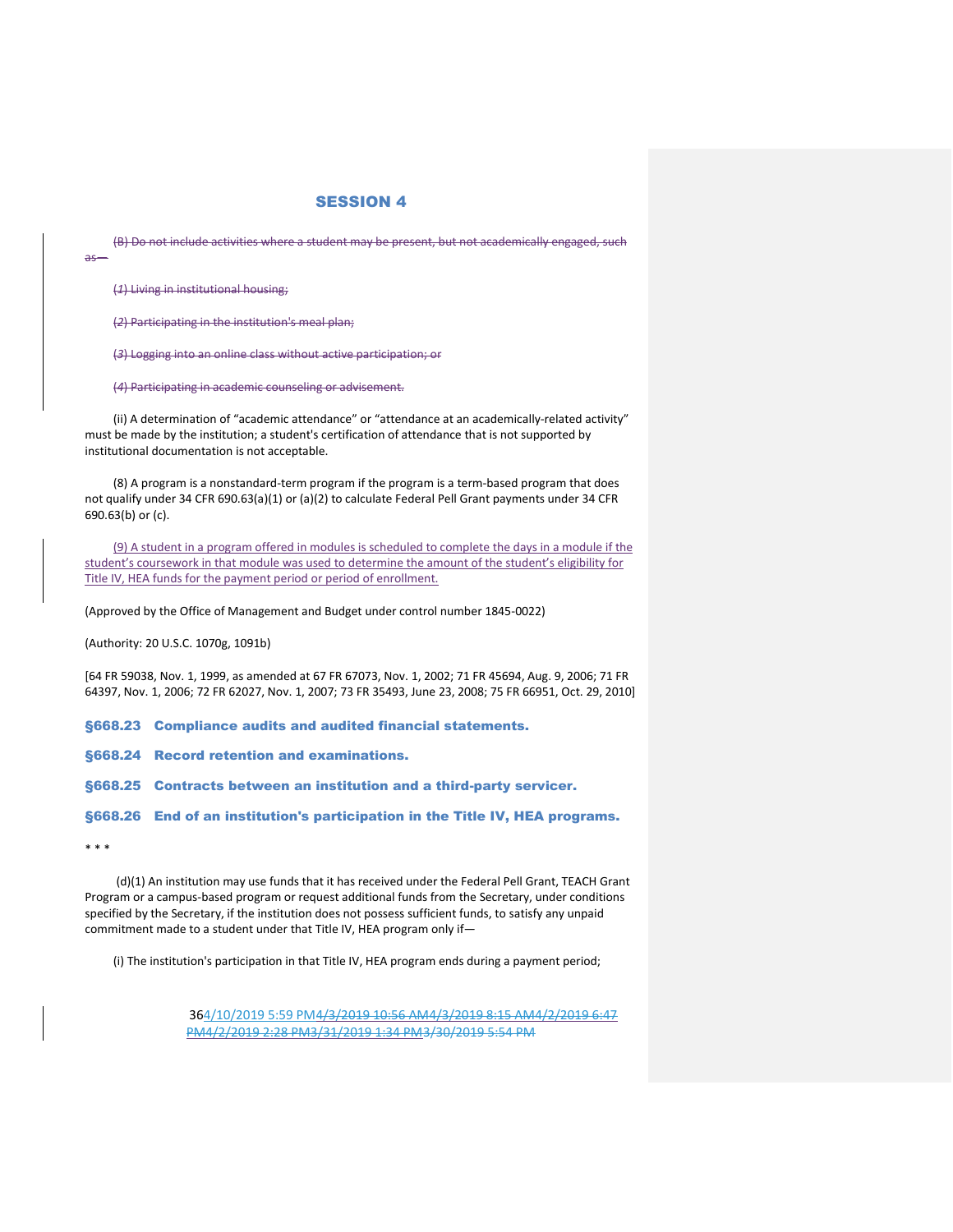(ii) The institution continues to provide, from the date that the participation ends until the scheduled completion date of that payment period, educational programs to otherwise eligible students enrolled in the formerly eligible programs of the institution;

(iii) The commitment was made prior to the end of the participation; and

(iv) The commitment was made for attendance during that payment period or a previously completed payment period.

(2) An institution may credit to a student's account or deliver to the student the proceeds of a disbursement of a Federal Family Education Loan Programs loan to satisfy any unpaid commitment made to the student under the Federal Family Education Loan Programs Loan Program only if-

(i) The institution's participation in that Title IV, HEA program ends during a period of enrollment;

(ii) The institution continues to provide, from the date that the participation ends until the scheduled completion date of that period of enrollment, educational programs to otherwise eligible students enrolled in the formerly eligible programs of the institution;

(iii) The loan was made for attendance during that period of enrollment.

(iv) The proceeds of the first disbursement of the loan were delivered to the student or credited to the student's account prior to the end of the participation.

(3) An institution may use funds that it has received under the Direct Loan Program or request additional funds from the Secretary, under conditions specified by the Secretary, if the institution does not possess sufficient funds, to credit to a student's account or disburse to the student the proceeds of a Direct Loan Program loan only if—

(i) The institution's participation in the Direct Loan Program ends during a period of enrollment;

(ii) The institution continues to provide, from the date that the participation ends until the scheduled completion date of that period of enrollment, educational programs to otherwise eligible students enrolled in the formerly eligible programs of the institution;

(iii) The loan was made for attendance during that period of enrollment; and

(iv) The proceeds of the first disbursement of the loan were delivered to the student or credited to the student's account prior to the end of the participation.

(e) Notwithstanding paragraph (d) of this section, with agreement from the institution's accrediting agency and State, the Secretary may permit an institution to continue to originate, award, or disburse funds under a Title IV, HEA program for no more than 120 days following the end of that the institution's participation in the program if-

(1) The institution has notified the Secretary of its plans to conduct an orderly closure in accordance with any applicable requirements of its accrediting agency;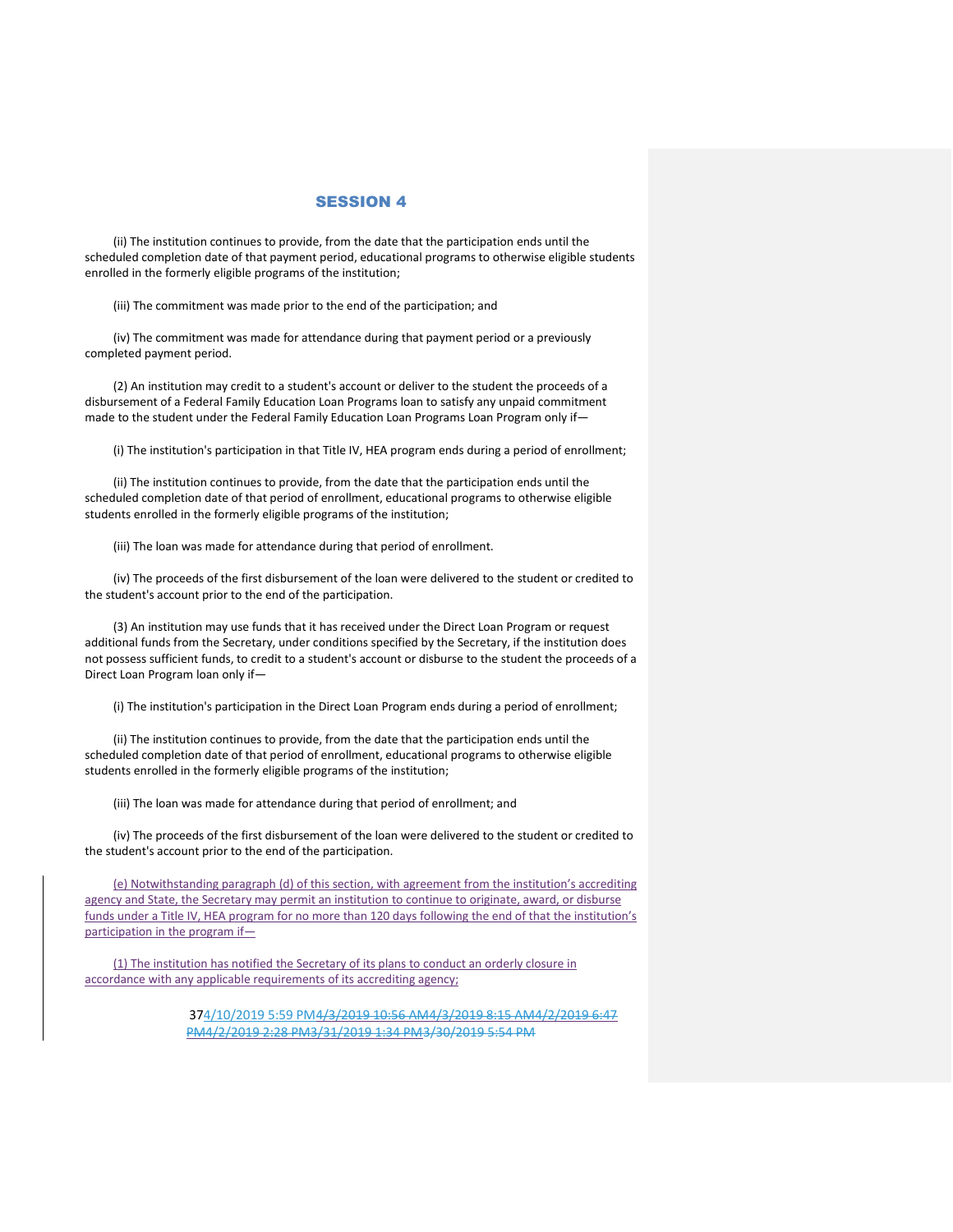(2) As part of the institution's orderly closure, it is performing a teach-out that has been approved by its accrediting agency;

(3) The institution agrees to abide by the conditions of the Program Participation Agreement that was in effect prior to the end of its participation, except that it will originate, award, or disburse funds under that program only to previously enrolled students who can complete the program within 120 days of the date that the institution's participation ended; and

(4) The institution presents the Secretary with acceptable written assurances that—

(i) The health and safety of the institution's students is not at risk; and

(ii) The institution has adequate financial resources to ensure that instructional services remain available to students during the teach-out.

(iii) The institution is not subject to probation or equivalent, or adverse action by the institutions state authorizing body or accrediting agency.

 $\frac{\text{e}}{\text{f}}$  For the purposes of this section-

(1) A commitment under the Federal Pell Grant and TEACH Grant programs occurs when a student is enrolled and attending the institution and has submitted a valid Student Aid Report to the institution or when an institution has received a valid institutional student information report; and

(2) A commitment under the campus-based programs occurs when a student is enrolled and attending the institution and has received a notice from the institution of the amount that he or she can expect to receive and how and when that amount will be paid.

§668.27 Waiver of annual audit submission requirement.

§668.28 Non-title IV revenue (90/10).

\* \* \*

(b) *Net present value (NPV).* (1) As illustrated in appendix C of this subpart, an institution calculates the NPV of the loans it made under paragraph (a)(5)(i) of this section by-

(i) Using the formula, NPV = sum of the discounted cash flows  $R^t/(1+i)^t$ , where—

(A) The variable "*i*" is the discount rate. For purposes of this section, an institution must use the most recent annual inflation rate as the discount rate;

(B) The variable "*t*" is time or period of the cash flow, in years, from the time the loan entered repayment; and

(C) The variable "R<sup>t</sup>" is the net cash flow at time or period *t;* and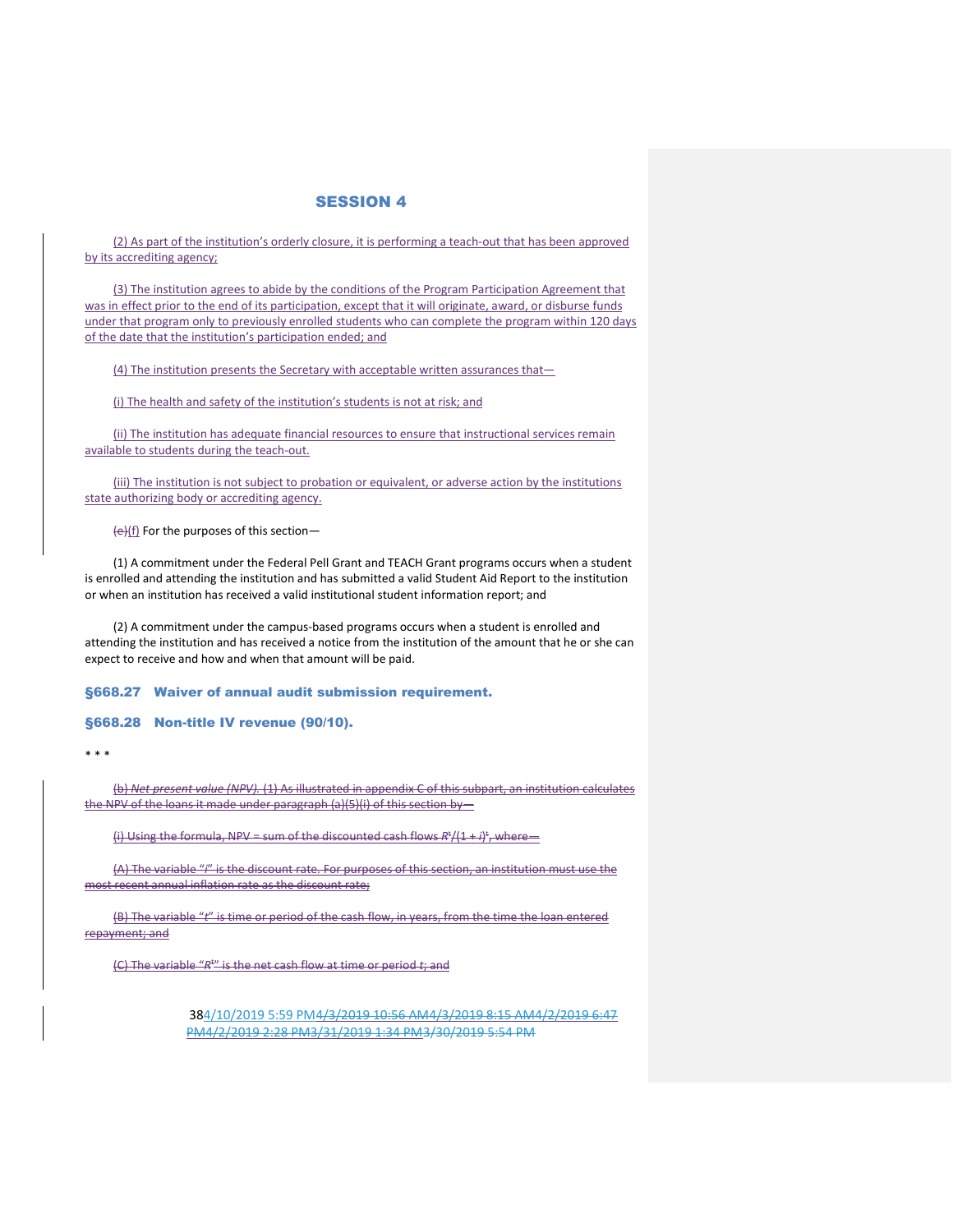(ii) Applying the NPV formula to the loans made during the fiscal year by—

(A) If the loans have substantially the same repayment period, using that repayment period for the range of values of variable "*t*"; or

(B) Grouping the loans by repayment period and using the repayment period for each group for the range of values of variable "t"; and

(C) For each group of loans, as applicable, multiplying the total annual payments due on the loans by the institution's loan collection rate (*e.g.*, the total amount of payments collected divided by the total amount of payments due). The resulting amount is used for variable "R" in each period "t", for each group of loans that a NPV is calculated.

(2) Instead of performing the calculations in paragraph (b)(1) of this section, using 50 percent of the total amount of loans that the institution made during the fiscal year as the NPV. However, if the institution chooses to use this 50 percent calculation, the institution may not sell any of these loans until they have been in repayment for at least two years.

#### (b) *[Reserved]*

\* \* \*

(Approved by Office of Management and Budget under control number 1845-NEW2)

(Authority: 20 U.S.C. 1085, 1088, 1091, 1092, 1094, 1099a-3, 1099c, 1141)

[74 FR 55937, Oct. 29, 2009]

Appendix A to Subpart B of Part 668—Standards for Audit of Governmental Organizations, Programs, Activities, and Functions (GAO)

Appendix B to Subpart B of Part 668—Appendix I, Standards for Audit of Governmental Organizations, Programs, Activities, and Functions (GAO)

Appendix C to Subpart B of Part 668—90/10 Revenue Calculation

# Subpart C—Student Eligibility

SOURCE: 60 FR 61810, Dec. 1, 1995, unless otherwise noted.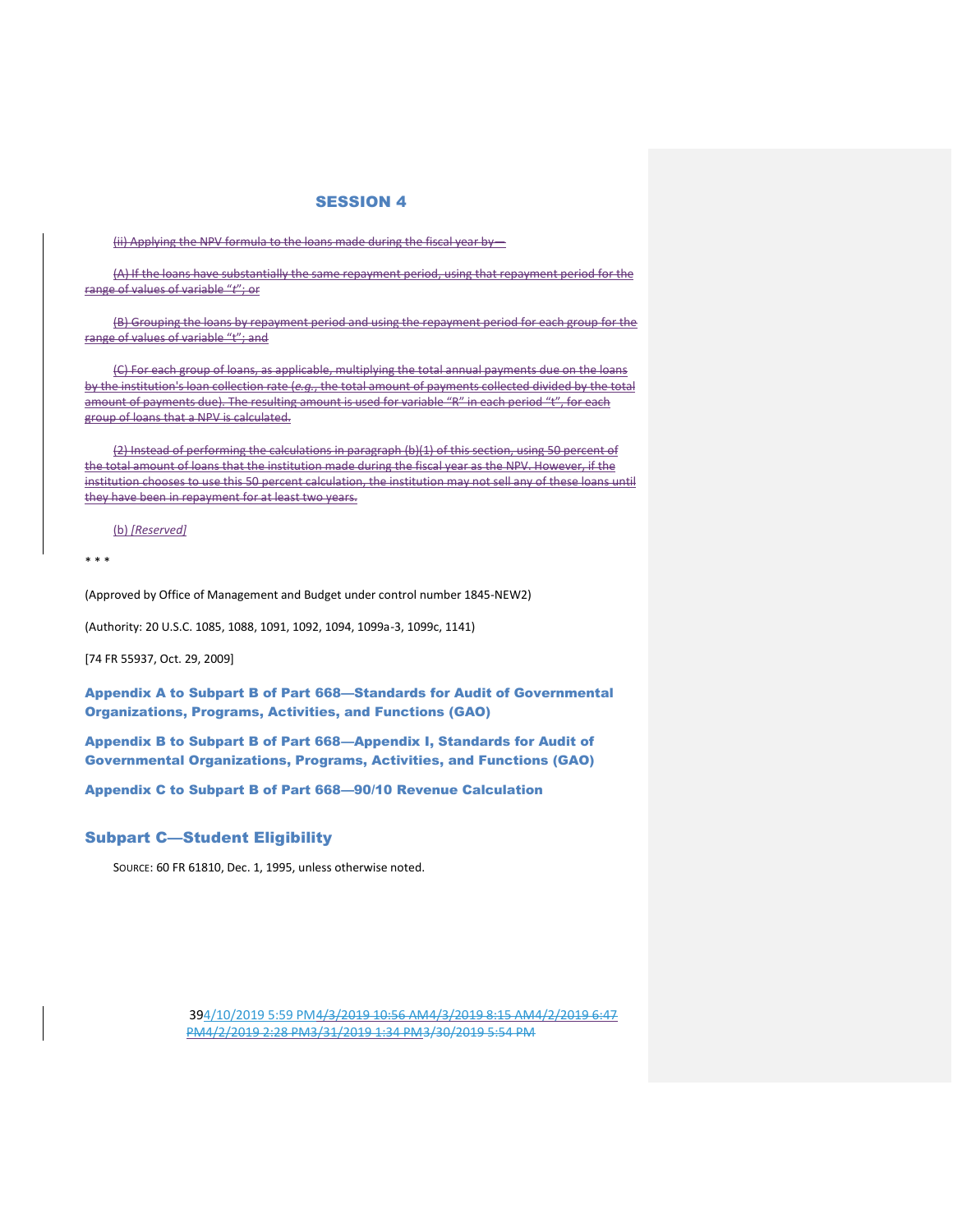§668.31 Scope.

§668.32 Student eligibility—general.

§668.33 Citizenship and residency requirements.

#### §668.34 Satisfactory academic progress.

(a) *Satisfactory academic progress policy.* An institution must establish a reasonable satisfactory academic progress policy for determining whether an otherwise eligible student is making satisfactory academic progress in his or her educational program and may receive assistance under the title IV, HEA programs. The Secretary considers the institution's policy to be reasonable if—

(1) The policy is at least as strict as the policy the institution applies to a student who is not receiving assistance under the title IV, HEA programs;

(2) The policy provides for consistent application of standards to all students within categories of students, *e.g.,* full-time, part-time, undergraduate, and graduate students, and educational programs established by the institution;

(3) The policy provides that a student's academic progress is evaluated—

(i) At the end of each payment period if the educational program is either one academic year in length or shorter than an academic year; or

(ii) For all other educational programs, at the end of each payment period or at least annually to correspond with the end of a payment period;

(4)(i) The policy specifies the grade point average (GPA) that a student must achieve at each evaluation, or if a GPA is not an appropriate qualitative measure, a comparable assessment measured against a norm; and

(ii) If a student is enrolled in an educational program of more than two academic years, the policy specifies that at the end of the second academic year, the student must have a GPA of at least a "C" or its equivalent, or have academic standing consistent with the institution's requirements for graduation;

 $(5)$ (i) The policy specifies—

(i) For all programs, the maximum timeframe as defined in paragraph (b) of this section; and

(ii) Ffor a credit hour program using standard or nonstandard terms that is not a subscriptionbased program, the pace, measured at each evaluation, at which a student must progress through his or her educational program to ensure that the student will complete the program within the maximum timeframe, as defined in paragraph (b) of this section, and provides for measurement of the student's progress at each evaluation; and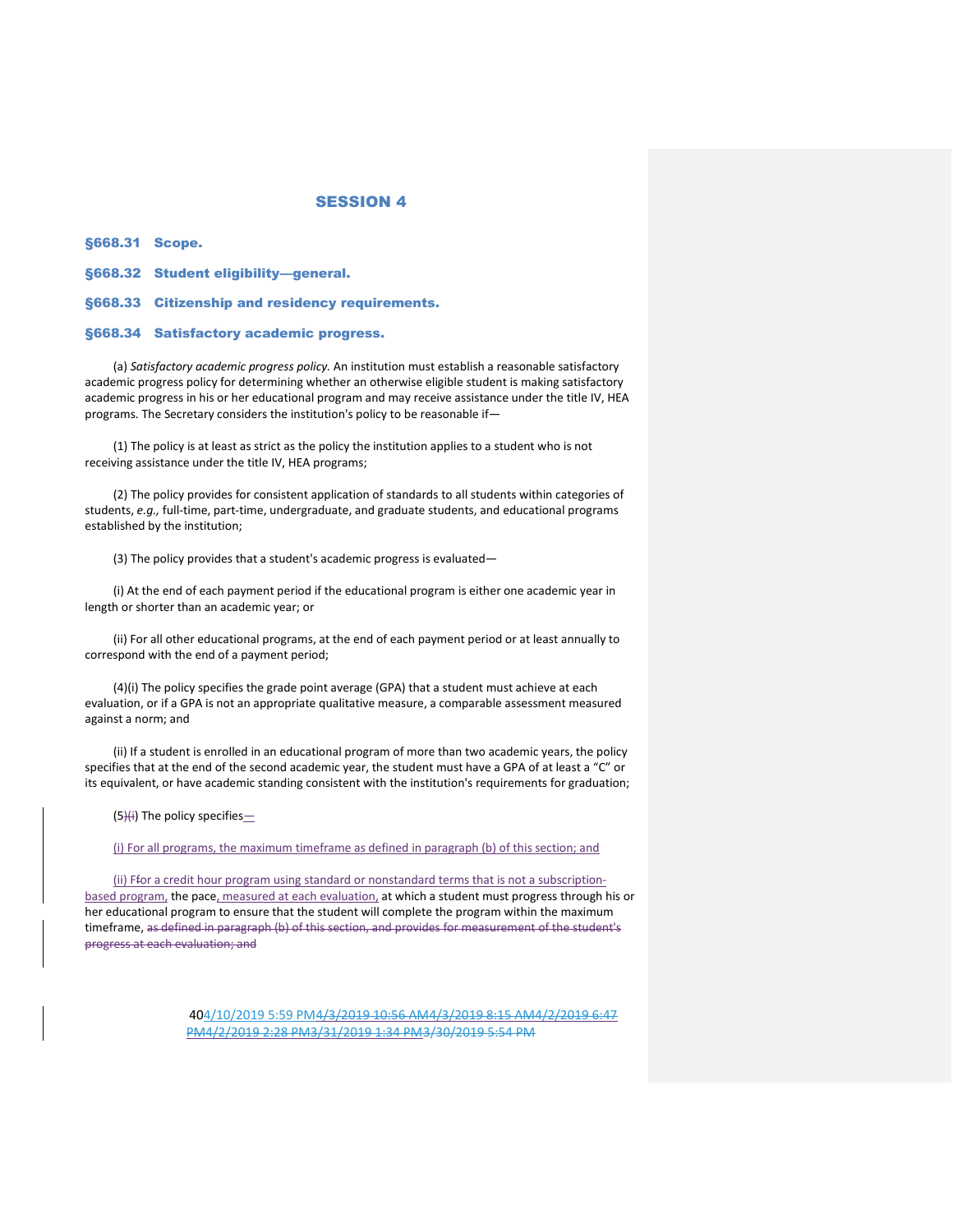(ii) An institution calculates the pace at which the student is progressing bycalculated by either dividing the cumulative number of hours the student has successfully completed by the cumulative number of hours the student has attempted- or by determining the number of hours that the student should have completed at the evaluation point in order to complete the program within the maximum timeframe. In making this calculation, the institution is not required to include remedial courses;

(6) The policy describes how a student's GPA and pace of completion are affected by course incompletes, withdrawals, or repetitions, or transfers of credit from other institutions. Credit hours from another institution that are accepted toward the student's educational program must count as both attempted and completed hours;

\* \* \*

*Maximum timeframe.* Maximum timeframe means—

(1) For an undergraduate program measured in credit hours, a period that is no longer than 150 percent of the published length of the educational program, as measured in credit hours or expressed in calendar time;

(2) For an undergraduate program measured in clock hours, a period that is no longer than 150 percent of the published length of the educational program, as measured by the cumulative number of clock hours the student is required to complete and expressed in calendar time; and

(3) For a graduate program, a period defined by the institution that is based on the length of the educational program.

\* \* \*

(Authority: 20 U.S.C. 1091(d))

[75 FR 66953, Oct. 29, 2010]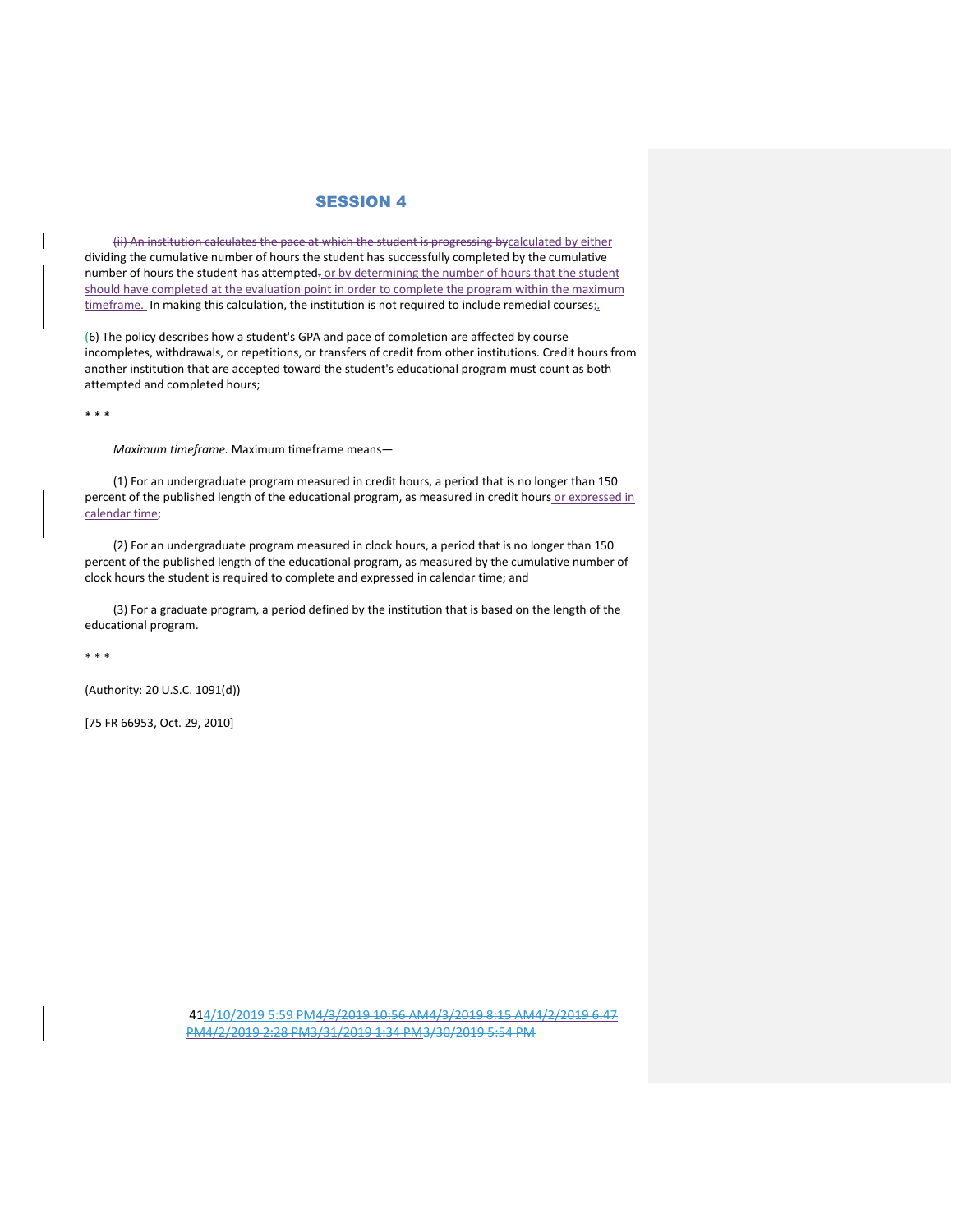§668.35 Student debts under the HEA and to the U.S.

§668.36 Social security number.

§668.37 Selective Service registration.

§668.38 Enrollment in telecommunications and correspondence courses.

§668.39 Study abroad programs.

§668.40 Conviction for possession or sale of illegal drugs.

Subpart D—Institutional and Financial Assistance Information for **Students** 

SOURCE: 51 FR 43323, Dec. 1, 1986, unless otherwise noted.

#### §668.41 Reporting and disclosure of information. **3**

\* \* \*

j

(d) General disclosures for enrolled or prospective students. An institution must make readily available to any enrolled student or prospective student through appropriate publications, mailings or electronic media, information concerning—

(1) Financial assistance available to students enrolled in the institution (pursuant to §668.42).

(2) The institution (pursuant to §668.43).

(3) The institution's retention rate as reported to the Integrated Postsecondary Education Data System (IPEDS). In the case of a request from a prospective student, the information must be made available prior to the student's enrolling or entering into any financial obligation with the institution.

(4) The institution's completion or graduation rate and, if applicable, its transfer-out rate (pursuant to §668.45). In the case of a request from a prospective student, the information must be made available prior to the student's enrolling or entering into any financial obligation with the institution.

(5) The placement of, and types of employment obtained by, graduates of the institution's degree or certificate programs.

(i) The information provided in compliance with this paragraph may be gathered from—

<sup>&</sup>lt;sup>3</sup> The Department proposed to amend section 600.41 by revising paragraphs (a) and (c) and adding a new paragraph (h) in the Student Assistance General Provisions, Federal Perkins Loan Program, Federal Family Education Loan Program, and William D. Ford Federal Direct Loan Program NPRM (Borrower Defense NPRM). See 83 FR 37242 (July 31, 2018).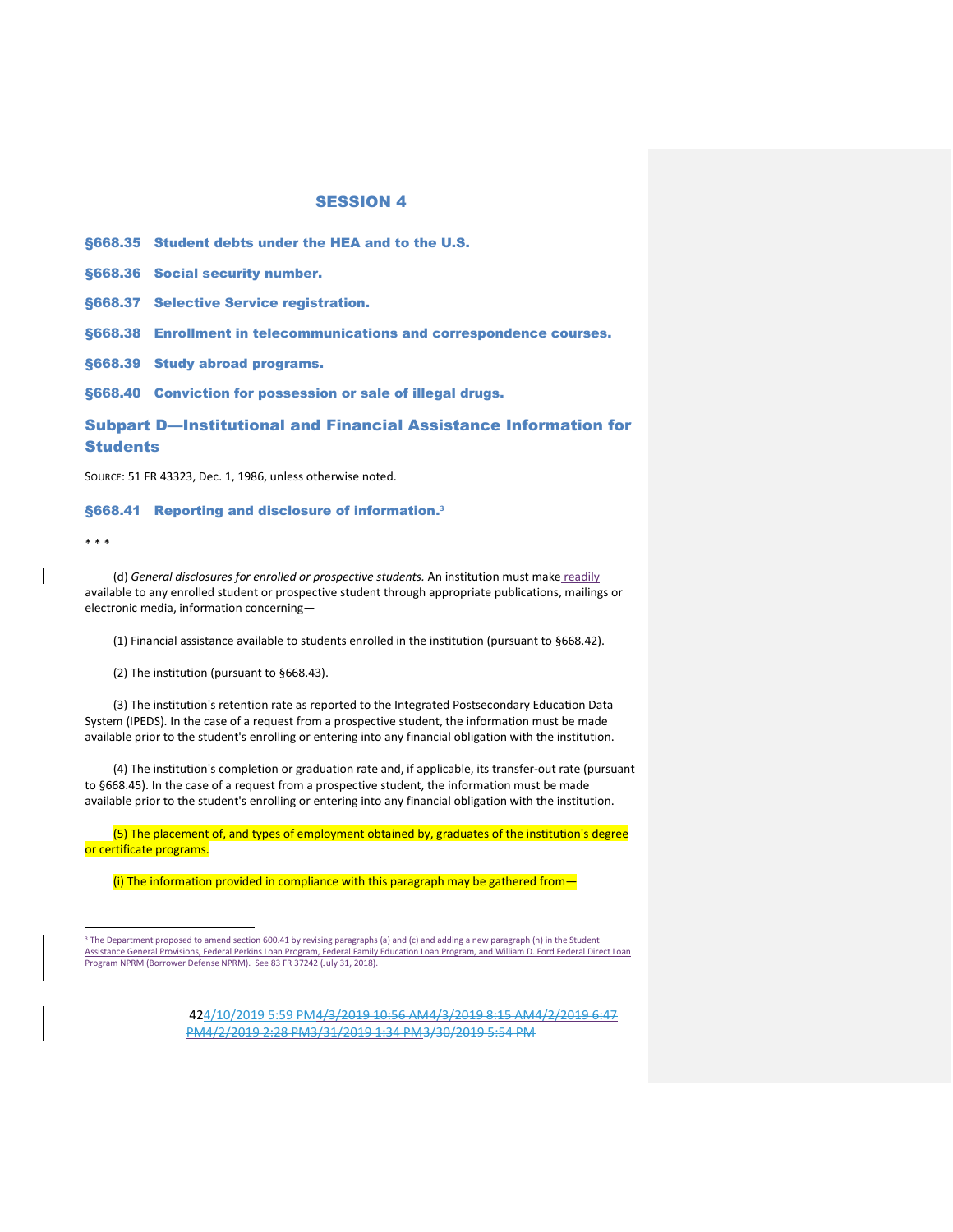(A) The institution's placement rate for any program, if it calculates-publishes or uses in advertising such a rate;

(B) State data systems;

(C) Alumni or student satisfaction surveys; or

(D) Other relevant sources.

(ii) The institution must identify the source of the information provided in compliance with this paragraph, as well as any time frames and methodology associated with it.

(iii) The institution must disclose any placement rates it calculates.

(6) The types of graduate and professional education in which graduates of the institution's fouryear degree programs enroll.

(i) The information provided in compliance with this paragraph may be gathered from—

(A) State data systems;

(B) Alumni or student satisfaction surveys; or

(C) Other relevant sources.

(ii) The institution must identify the source of the information provided in compliance with this paragraph, as well as any time frames and methodology associated with it.

\* \* \*

(Approved by the Office of Management and Budget under control number 1845-0004)

(Authority: 20 U.S.C. 1092)

[64 FR 59066, Nov. 1, 1999, as amended at 74 FR 55942, Oct. 29, 2009]

§668.42 Financial assistance information.

§668.43 Institutional information.

(a) Institutional information that the institution must make readily available to enrolled and prospective students under this subpart includes, but is not limited to—

\* \* \*

(5) The academic program of the institution, including—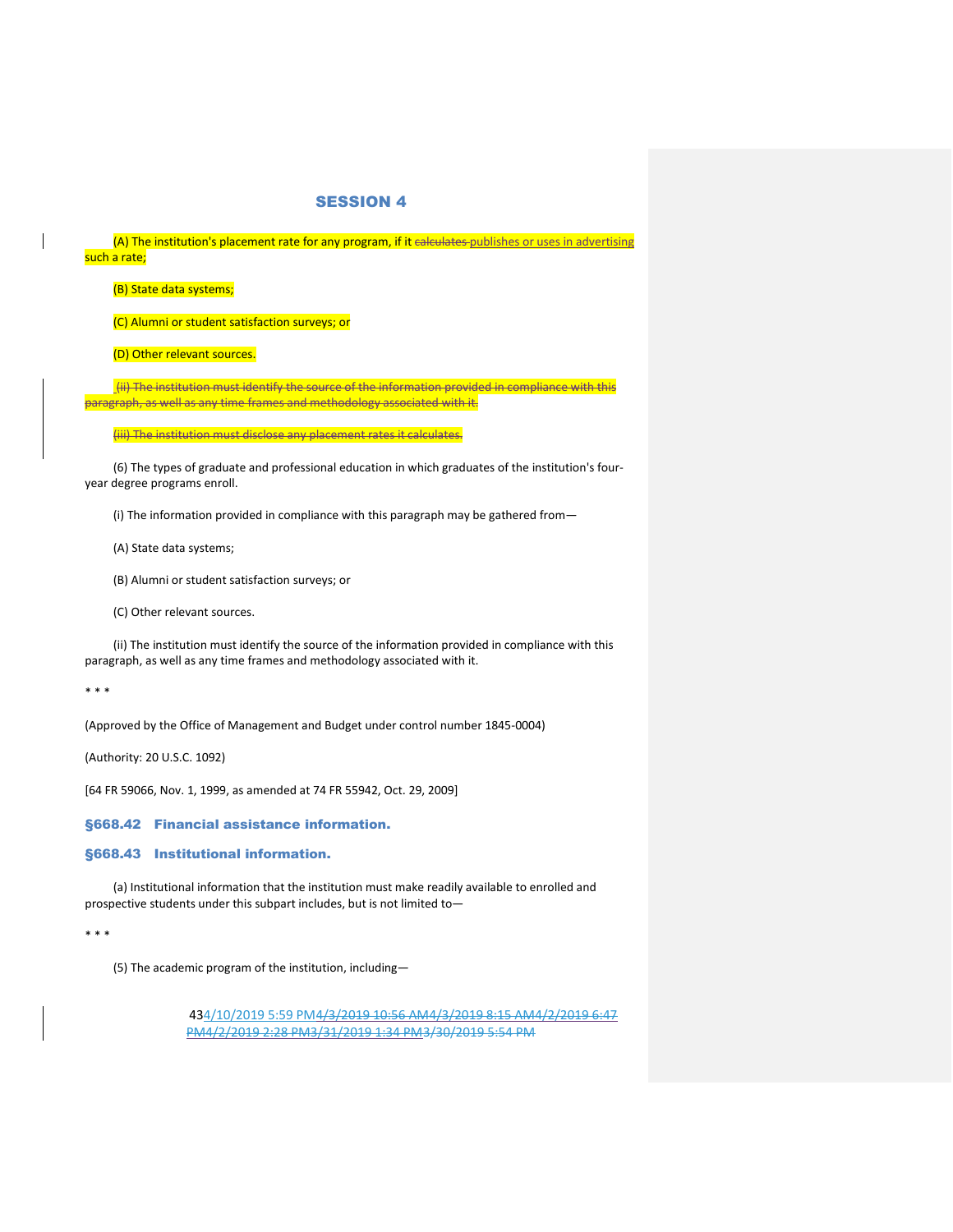(i) The current degree programs and other educational and training programs;

(ii) The instructional, laboratory, and other physical facilities which relate to the academic program;

(iii) The institution's faculty and other instructional personnel;

(iv) Any plans by the institution for improving the academic program of the institution, upon a determination by the institution that such a plan exists;

(v) If an educational program is designed to meet educational requirements for a specific professional license or certification that is required for employment in an occupation, or is advertised as meeting such requirements, information regarding whether completion of that program would be sufficient to meet licensure requirements in a State for that occupation, including-

(A) A list of all States for which the institution has determined that its curriculum meets the State educational requirements for licensure or certification completion of the program would fulfill educational requirements for licensure;

(B) A list of all States for which the institution has determined that its curriculum does not meet the State educational requirements for licensure or certification completion of the program would not fulfill educational requirements for licensure; and

(C) A list of all States for which the institution has not made a determination that its curriculum meets the State educational requirements for licensure or certification regarding whether completion of the program would fulfill educational requirements for licensure; and

\* \* \*

(11) A description of the transfer of credit policies established by the institution which must include a statement of the institution's current transfer of credit policies that includes, at a minimum—

(i) Any established criteria the institution uses regarding the transfer of credit earned at another institution and any sources types of institutions or sources from which the institution will not accept credits; and

(ii) A list of institutions with which the institution has established an articulation agreement; and

(iii) Written criteria used to evaluate and award credit for prior learning experience including, but not limited to, service in the armed forces, paid or unpaid employment, or other demonstrated competency or learning.

(12) A description of written arrangements the institution has entered into in the program description in accordance with §668.5, including, but not limited to, information on-

(i) The portion of the educational program that the institution that grants the degree or certificate is not providing;

> 444/10/2019 5:59 PM4/3/2019 10:56 AM4/3/2019 8:15 AM4/2/2019 6:47 PM4/2/2019 2:28 PM3/31/2019 1:34 PM3/30/2019 5:54 PM

**Commented [A4]:** Terri H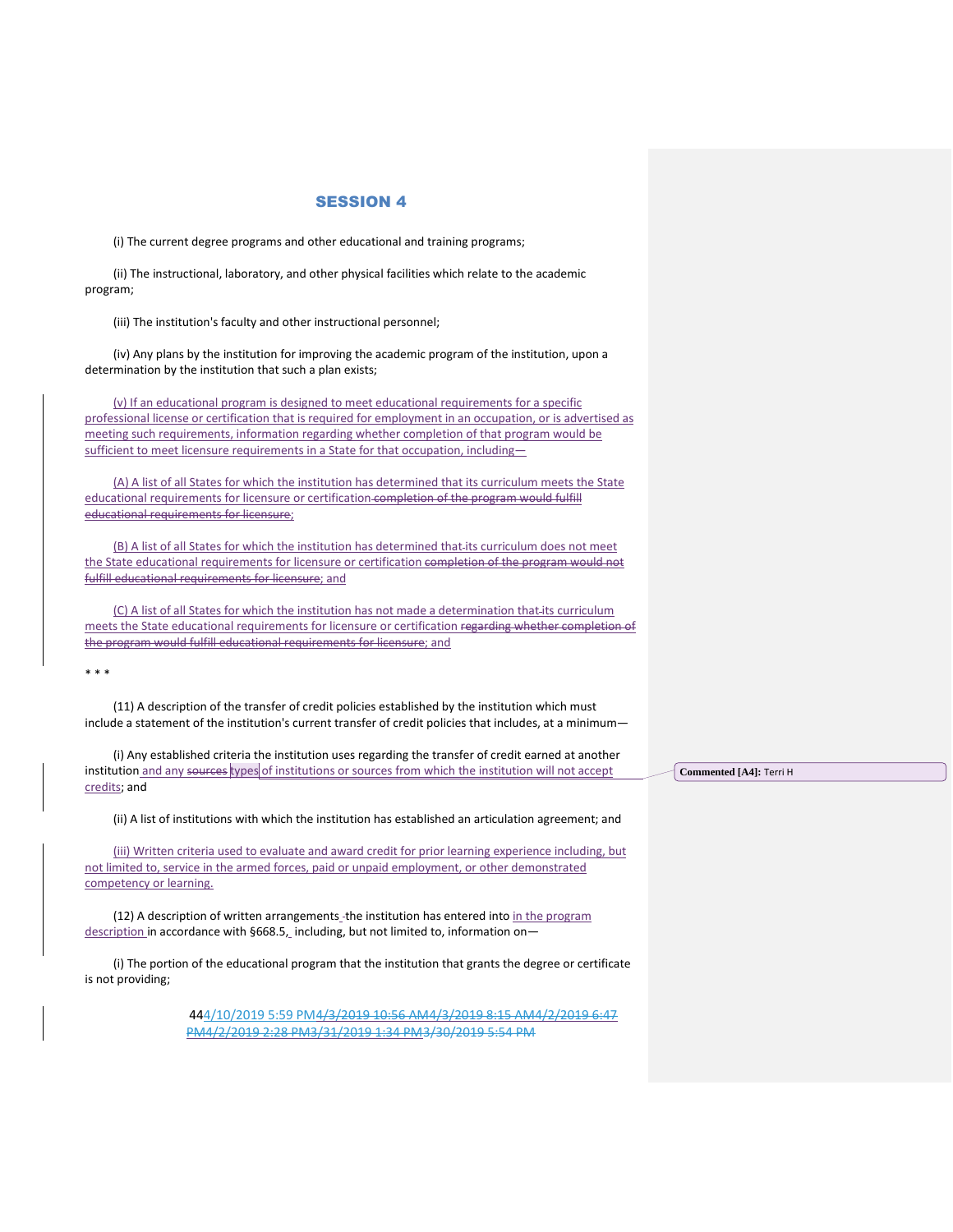(ii) The name and location of the other institutions or organizations that are providing the portion of the educational program that the institution that grants the degree or certificate is not providing;

(iii) The method of delivery of the portion of the educational program that the institution that grants the degree or certificate is not providing; and

(iv) Estimated additional costs students may incur as the result of enrolling in an educational program that is provided, in part, under the written arrangement.

\* \* \*

(13) The percentage of those enrolled, full-time students at the institution who—

(i) Are male;

(ii) Are female;

(iii) Receive a Federal Pell Grant; and

(iv) Are a self-identified member of a racial or ethnic group;

(14) If the institution's accrediting agency or State requires the institution to calculate and report a placement rate, the institution's placement in employment of, and types of employment obtained by, graduates of the institution's degree or certificate programs, gathered from such sources as alumni surveys, student satisfaction surveys, the National Survey of Student Engagement, the Community College Survey of Student Engagement, State data systems, or other relevant sources approved by the institution's accrediting agency as applicable;

(15) The types of graduate and professional education in which graduates of the institution's fouryear degree programs enrolled, gathered from such sources as alumni surveys, student satisfaction surveys, the National Survey of Student Engagement, State data systems, or other relevant sources;

(16) The fire safety report prepared by the institution pursuant to §668.49;

(17) The retention rate of certificate- or degree-seeking, first-time, full-time, undergraduate students entering such institution; and

(18) Institutional policies regarding vaccinations.

(19) If the institution is required to maintain a teach-out plan by its accrediting agency, notice that the institution is required to maintain such teach-out plan and the reason that the accrediting agency required such plan under §602.24(c)(1); and

(20) If the institution is aware that it is under investigation, action, or prosecution by a law enforcement agency for an issue related to academic quality, misrepresentation, fraud, or other severe matters, notice of that fact.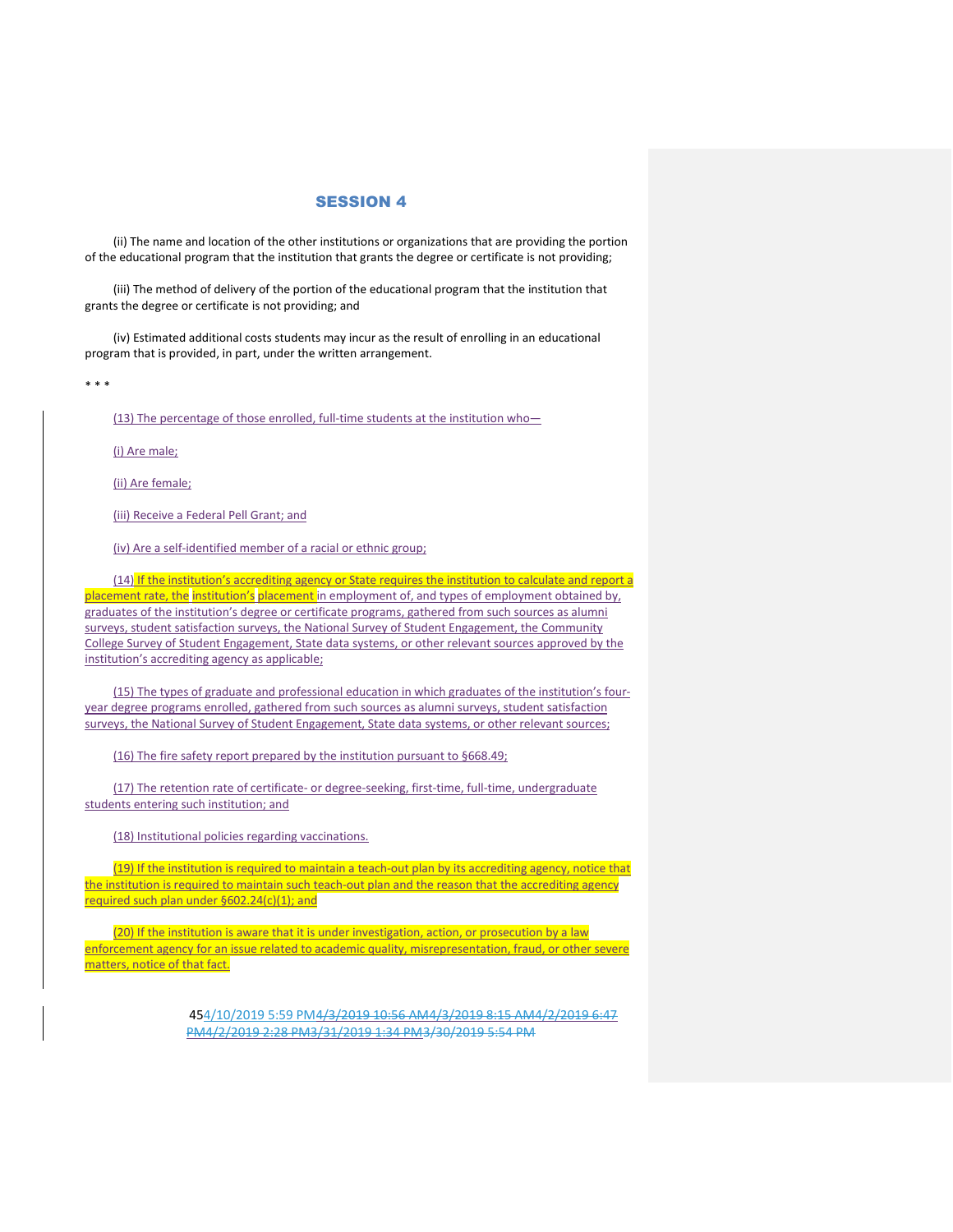(b) The institution must make available for review to any enrolled or prospective student upon request, a copy of the documents describing the institution's accreditation and its State, Federal, or tribal approval or licensing. The institution must also provide its students or prospective students with contact information for filing complaints with its accrediting agency and with its State approval or licensing entity and any other relevant State official or agency that would appropriately handle a student's complaint.

(c) *Direct disclosures to students.* (1) If the institution has made a determination under paragraph (a)(5)(v) that the program's- curriculum does not meet the State educational requirements for licensure or certification does not fulfill educational requirements for licensure in the State in which a prospective student is located, or if the institution has not made a determination regarding whether the program's curriculum meets the State educational requirements for licensure or certification would fulfill educational requirements for licensure in that State, the institution must provide notice to that effect to the student prior to the student's enrollment in the program.

(2) If the institution makes a determination under paragraph  $(a)(5)(v)(B)$  that a program's curriculum does not meet the State educational requirements for licensure or certification does not meet licensure or certification prerequisites in a State in which a student who is currently enrolled in such program is located, the institution must provide notice to that effect to the student within 14 calendar days of making such determination.

(3)(i) Disclosures under paragraphs (c)(1) and (c)(2) must be made directly to the student in writing, which may include through e-mail or other electronic communication.

(ii)(A) For purposes of this subsection, an institution must make a determination regarding the State in which a student is located in accordance with the institution's policies or procedures, which must be applied consistently to all students.

(B) The institution must, upon request, provide the Secretary with written documentation of its determination of a student's location under paragraph (3)(i)(A), including the basis for such determination; and

(C) An institution must make a determination regarding the State in which a student is located at the time of the student's initial enrollment in an educational program and, if applicable, upon formal receipt of information from the student, in accordance with the institution's procedures under paragraph (3)(ii)(A), that the student's location has changed to another State.

(Approved by the Office of Management and Budget under control number 1845-0022)

(Authority: 20 U.S.C. 1092)

[64 FR 59068, Nov. 1, 1999, as amended at 74 FR 55943, Oct. 29, 2009; 75 FR 66954, Oct. 29, 2010]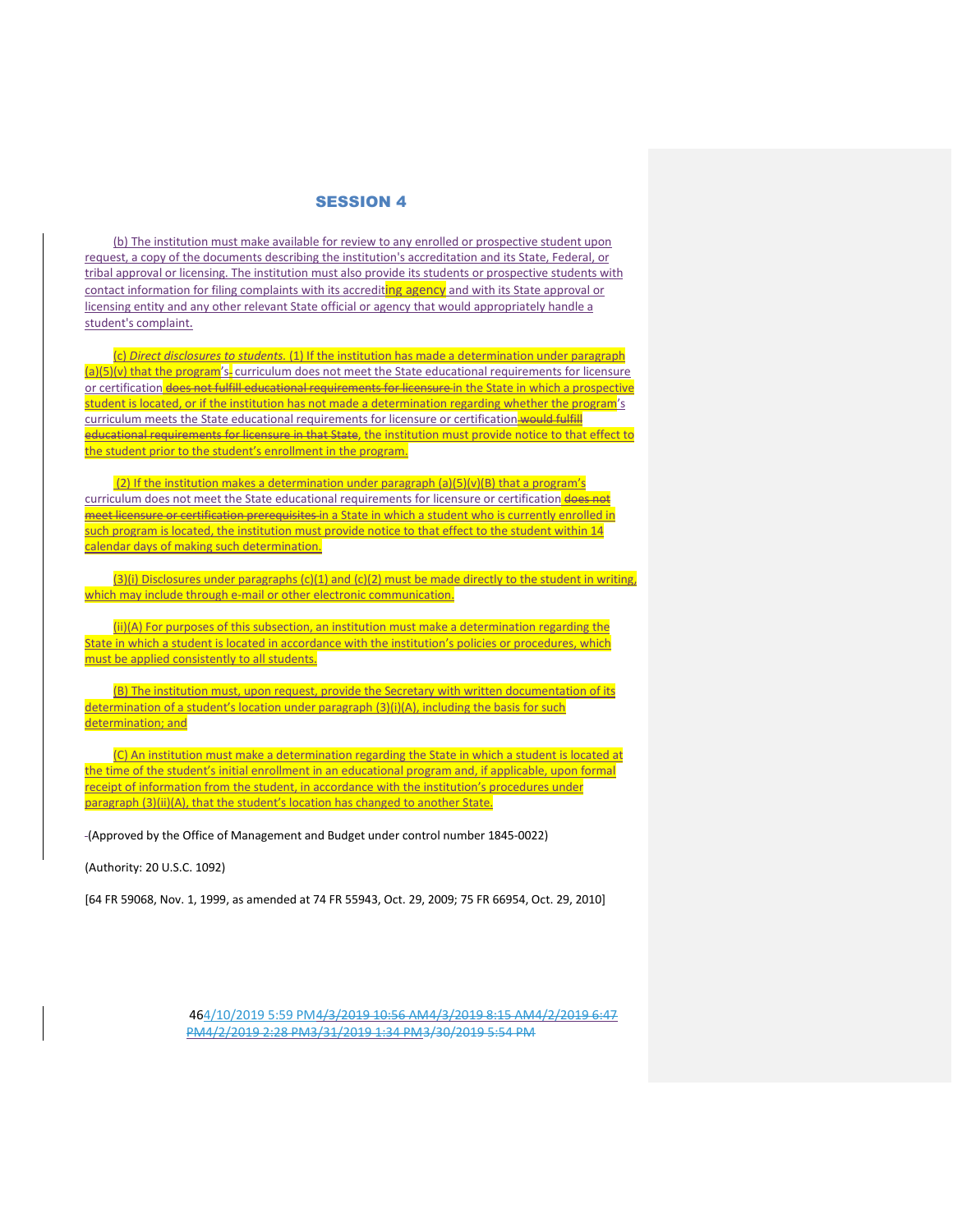§668.44 Availability of employees for information dissemination purposes.

§668.45 Information on completion or graduation rates.

§668.46 Institutional security policies and crime statistics.

§668.47 Report on athletic program participation rates and financial support data.

§668.48 Report on completion or graduation rates for student-athletes.

§668.49 Institutional fire safety policies and fire statistics.

§668.50 [Reserved] Institutional disclosures for distance or correspondence programs**<sup>4</sup>** .

(a) General. In addition to the other institutional disclosure requirements established in this and other subparts, an institution described under 34 CFR 600.9 (a)(1) or (b) that offers an educational program that is provided, or can be completed solely through distance education or correspondence courses, excluding internships and practicums, must provide the information described in paragraphs (b) and (c) of this section to enrolled and prospective students in that program.

(b) Public disclosures. An institution described under 34 CFR 600.9(a)(1) that offers an educational program that is provided, or can be completed solely through distance education or correspondence courses, excluding internships and practicums, must make available the following information to enrolled and prospective students of such program, the form and content of which the Secretary may determine:

(1)(i) Whether the institution is authorized by each State in which enrolled students reside to provide the program;

(ii) Whether the institution is authorized through a State authorization reciprocity agreement, as defined in 34 CFR 600.2, to provide the program; and

(iii) An explanation of the consequences, including ineligibility for title IV, HEA funds, for a student who changes his or her State of residence to a State where the institution does not meet State requirements or, in the case of a GE program, as defined under § 668.402, where the program does not meet licensure or certification requirements in the State;

(2)(i) If the institution is required to provide a disclosure under paragraph (b)(1)(i) of this section, a description of the process for submitting complaints, including contact information for the receipt of

<sup>4</sup> Section 668.50 was added through the publication of 81 FR 92232 on 12/19/2016. Its effective date has been delayed until July 1, 2020. We propose to delete this section.

j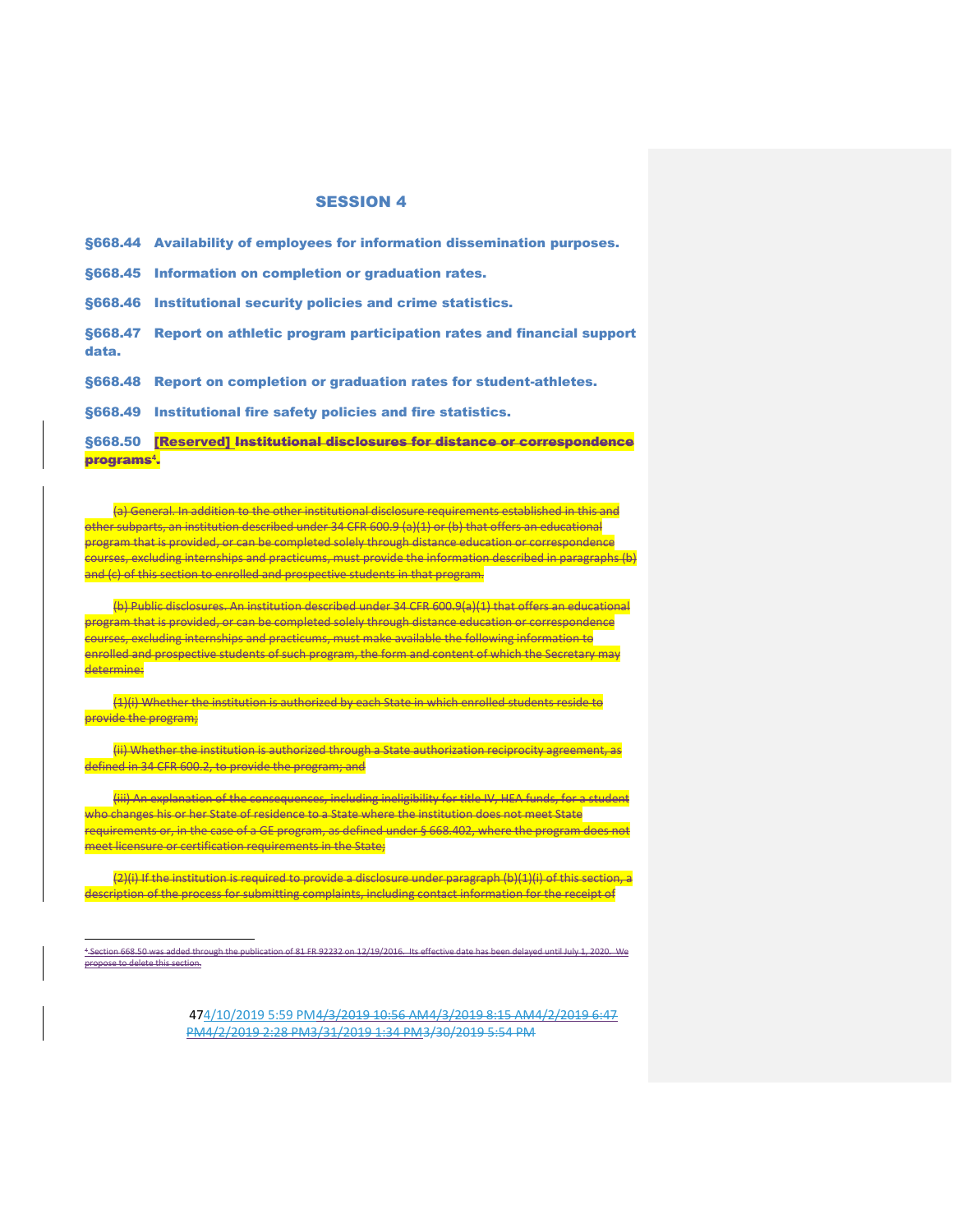consumer complaints at the appropriate State authorities in the State in which the institution's main campus is located, as required under § 668.43(b); and

(ii) If the institution is required to provide a disclosure under paragraph (b)(1)(ii) of this section, and that agreement establishes a complaint process as described in 34 CFR 600.9 (c)(2)(ii), a description of the process for submitting complaints that was established in the reciprocity agreement, including contact information for receipt of consumer complaints at the appropriate State authorities;

(3) A description of the process for submitting consumer complaints in each State in which the program's enrolled students reside, including contact information for receipt of consumer complaints at the appropriate State authorities;

(4) Any adverse actions a State entity has initiated, and the years in which such actions were initiated, related to postsecondary education programs offered solely through distance education or correspondence courses at the institution for the five calendar years prior to the year in which the disclosure is made;

(5) Any adverse actions an accrediting agency has initiated, and the years in which such actions were initiated, related to postsecondary education programs offered solely through distance education or correspondence courses at the institution for the five calendar years prior to the year in which the disclosure is made;

(6) Refund policies with which the institution is required to comply by any State in which enrolled students reside for the return of unearned tuition and fees; and

(7)(i) The applicable educational prerequisites for professional licensure or certification for the occupation for which the program prepares students to enter in—

(A) Each State in which the program's enrolled students reside; and

(B) Any other State for which the institution has made a determination regarding such prerequisites;

(ii) If the institution makes a determination with respect to certification or licensure prerequisites in a State, whether the program does or does not satisfy the applicable educational prerequisites for professional licensure or certification in that State; and

(iii) For any State as to which the institution has not made a determination with respect to the licensure or certification prerequisites, a statement to that effect.

(c) Individualized disclosures. (1) An institution described under 34 CFR 600.9 (a)(1) or (b) that offers an educational program that is provided, or can be completed solely through distance education or correspondence courses, excluding internships or practicums, must disclose directly and individually—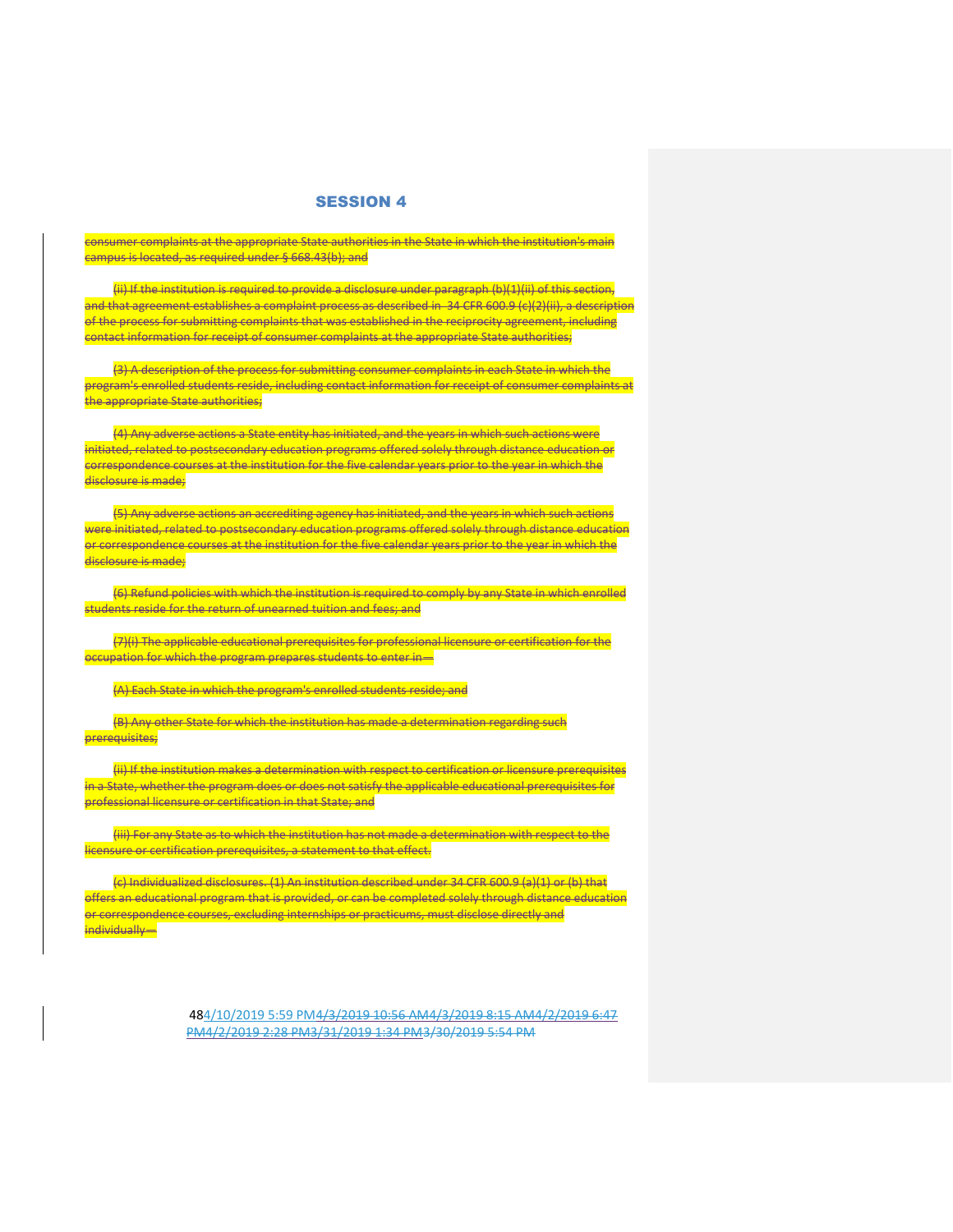(i) Prior to each prospective student's enrollment, any determination by the institution that the program does not meet licensure or certification prerequisites in the State of the student's residence; and

(ii) To each enrolled and prospective student—

(A) Any adverse action initiated by a State or an accrediting agency related to postsecondary education programs offered by the institution solely through distance education or correspondence study within 30 days of the institution's becoming aware of such action; or

(B) Any determination by the institution that the program ceases to meet licensure or certification prerequisites of a State within 14 calendar days of that determination.

(2) For a prospective student who received a disclosure under paragraph (c)(1)(i) of this section and who subsequently enrolls in the program, the institution must receive acknowledgment from that student that the student received the disclosure and be able to demonstrate that it received the student's acknowledgment.

Appendix A to Subpart D of Part 668—Crime Definitions in Accordance With the Federal Bureau of Investigation's Uniform Crime Reporting Program

Subpart E—Verification and Updating of Student Aid Application Information

Subpart F—Misrepresentation

Subpart G—Fine, Limitation, Suspension and Termination **Proceedings** 

# Subpart H—Appeal Procedures for Audit Determinations and Program Review Determinations

SOURCE: 52 FR 30115, Aug. 12, 1987, unless otherwise noted. Correctly designated at 52 FR 46354, Dec. 7, 1987.

# §668.111 Scope and purpose.

(a) This subpart establishes rules governing the issuance by the Department of, and appeal by an institution or third-party servicer from, a final audit determination or a final program review determination arising from an audit or program review of the institution's participation in any Title IV, HEA program or of the servicer's administration of any aspect of an institution's participation in any Title IV, HEA program.

\* \* \*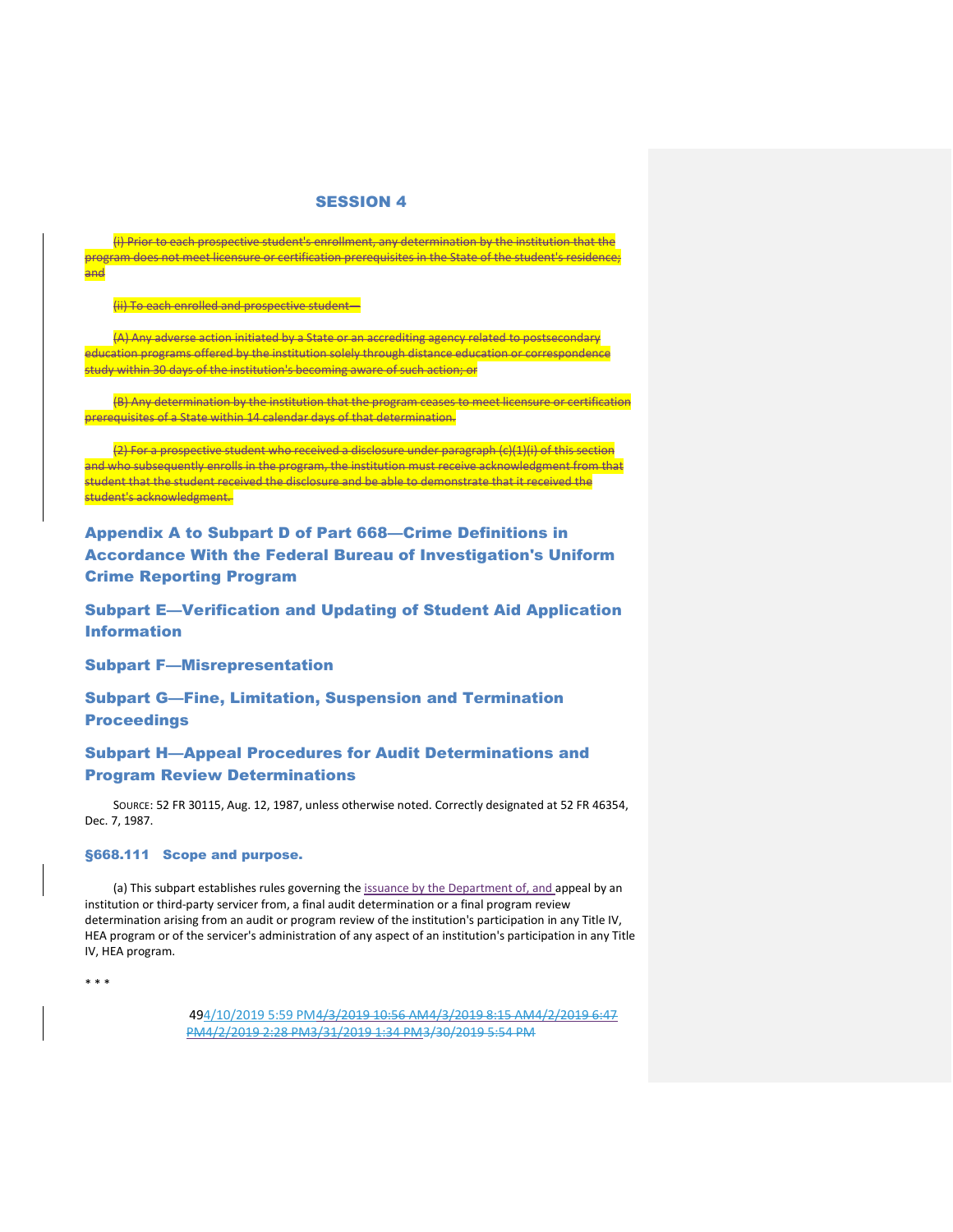(Authority: 20 U.S.C. 1094)

[52 FR 30115, Aug. 12, 1987, correctly designated at 52 FR 46354, Dec. 7, 1987, as amended at 59 FR 22452, Apr. 29, 1994]

§668.112 Definitions.

#### §668.113 Request for review.

(a) An institution or third-party servicer seeking the Secretary's review of a final audit determination or a final program review determination shall file a written request for review with the designated department official.

(b) The institution or servicer must file its request for review no later than 45 days from the date that the institution or servicer receives the final audit determination or final program review determination.

(c) The institution or servicer **shallmust** attach to the request for review a copy of the final audit determination or final program review determination, and **must-shall**—

(1) Identify the issues and facts in dispute; and

(2) State the institution's or servicer's position, as applicable, together with the pertinent facts and reasons supporting that position.

 $\frac{d}{d}$ (d)(1) If the final audit determination or final program review determination in subsection (a) of this section results from the institution's classification of a course or program as distance education, or the institution's assignment of credit hours, the Secretary relies upon the requirements of the institution's accrediting agency or State approval agency regarding qualifications for instruction and whether the amount of work associated with the institution's credit hours is consistent with commonly accepted practice in postsecondary education, in applying the definitions of "distance education" and "credit hour" in 34 CFR 600.2.

 $(2)$  If an institution's violation that resulted in the final audit determination or final program review determination in paragraph (a) of this section results from an administrative, accounting, or recordkeeping error, and that error was not part of a pattern of error, and there is no evidence of fraud or misconduct related to the error, the Secretary permits the institution to correct or cure the error.

(23) If the institution is charged with a liability as a result of an error described in paragraph (d)(12) of this section, the institution cures or corrects that error with regard to that liability if the cure or correction eliminates the basis for the liability.

(Approved by the Office of Management and Budget under control number 1840-0537)

(Authority: 20 U.S.C. 1094 and 1099c-1)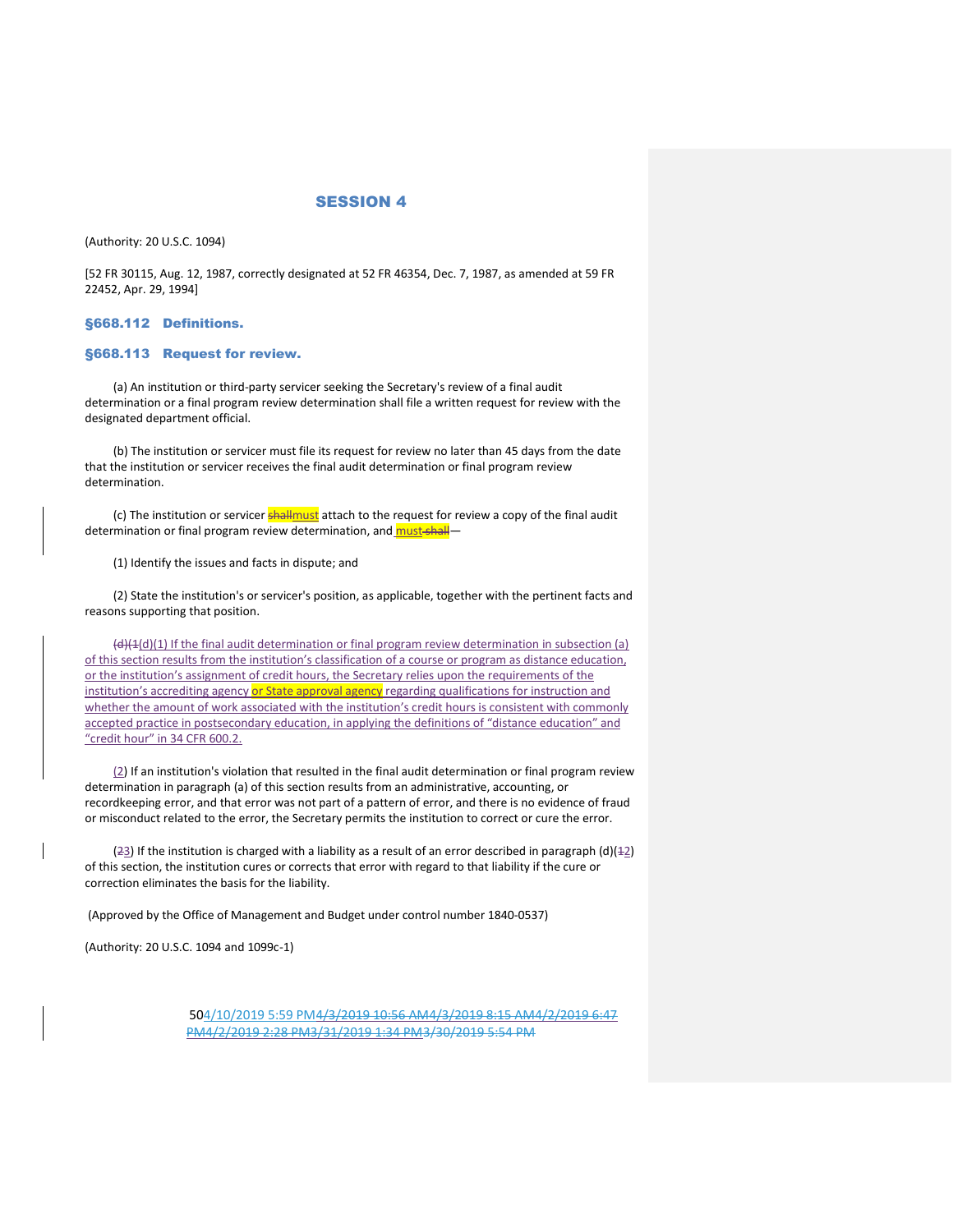[59 FR 22452, Apr. 29, 1994, as amended at 59 FR 34964, July 7, 1994; 64 FR 58619, Oct. 29, 1999; 78 FR 48051, Aug. 7, 2013]

- §668.114 Notification of hearing.
- §668.115 Prehearing conference.
- §668.116 Hearing.
- §668.117 Authority and responsibilities of the hearing official.
- §668.118 Decision of the hearing official.
- §668.119 Appeal to the Secretary.
- §668.120 Decision of the Secretary.
- §668.121 Final decision of the Department.
- §668.122 Determination of filing, receipt, and submission dates.
- §668.123 Collection.

§668.124 Interlocutory appeals to the Secretary from rulings of a hearing official.

Subpart I—Immigration-Status Confirmation

Subpart J—Approval of Independently Administered Tests; Specification of Passing Score; Approval of State Process

- Subpart K—Cash Management
- §668.161 Scope and institutional responsibility.
- §668.162 Requesting funds.
- §668.163 Maintaining and accounting for funds.
- §668.164 Disbursing funds.

\* \* \*

(h) *Title IV, HEA credit balances.* (1) A title IV, HEA credit balance occurs whenever the amount of title IV, HEA program funds credited to a student's ledger account for a payment period exceeds the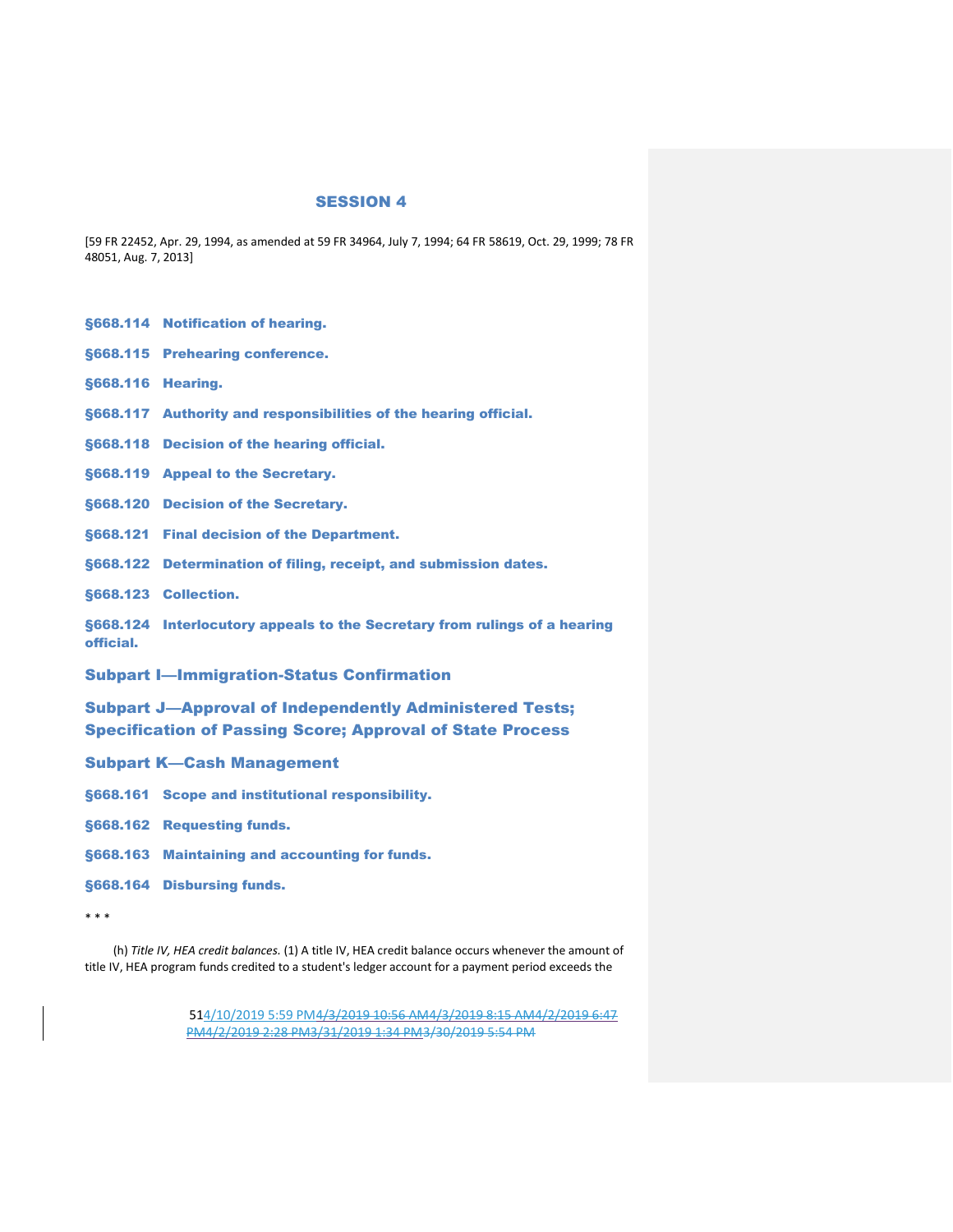amount assessed the student for allowable charges associated with that payment period as provided under paragraph (c) of this section.

(2) A title IV, HEA credit balance must be paid directly to the student or parent as soon as possible, but no later than—

(i) Fourteen (14) days after the balance occurred if the credit balance occurred after the first day of class of a payment period; or

(ii) Fourteen (14) days after the first day of class of a payment period if the credit balance occurred on or before the first day of class of that payment period.

(i) *Early disbursements.* (1) Except as provided in paragraph (i)(2) of this section, the earliest an institution may disburse title IV, HEA funds to an eligible student or parent is—

(i) If the student is enrolled in a credit-hour program offered in terms that are substantially equal in length that is not a subscription-based program, 10 days before the first day of classes of a payment period; or

(ii) If the student is enrolled in a credit-hour program offered in terms that are not substantially equal in length, that is not a subscription-based program, a non-term credit-hour program, or a clockhour program, the later of—

(A) Ten days before the first day of classes of a payment period; or

(B) The date the student completed the previous payment period for which he or she received title IV, HEA program funds-; or

(iii) If the student is enrolled in a subscription-based program, the later of-

(A) Ten days before the first day of classes of a payment period; or

(B) The date the student completed the cumulative number of credit hours associated with the student's enrollment status in all prior terms that the student attended under the definition of a subscription-based program in 34 CFR 668.2.

(2) An institution may not—

(i) Make an early disbursement of a Direct Loan to a first-year, first-time borrower who is subject to the 30-day delayed disbursement requirements in 34 CFR 685.303(b)(5). This restriction does not apply if the institution is exempt from the 30-day delayed disbursement requirements under 34 CFR 685.303(b)(5)(i)(A) or (B); or

(ii) Compensate a student employed under the FWS program until the student earns that compensation by performing work, as provided in 34 CFR 675.16(a)(5).

\* \* \*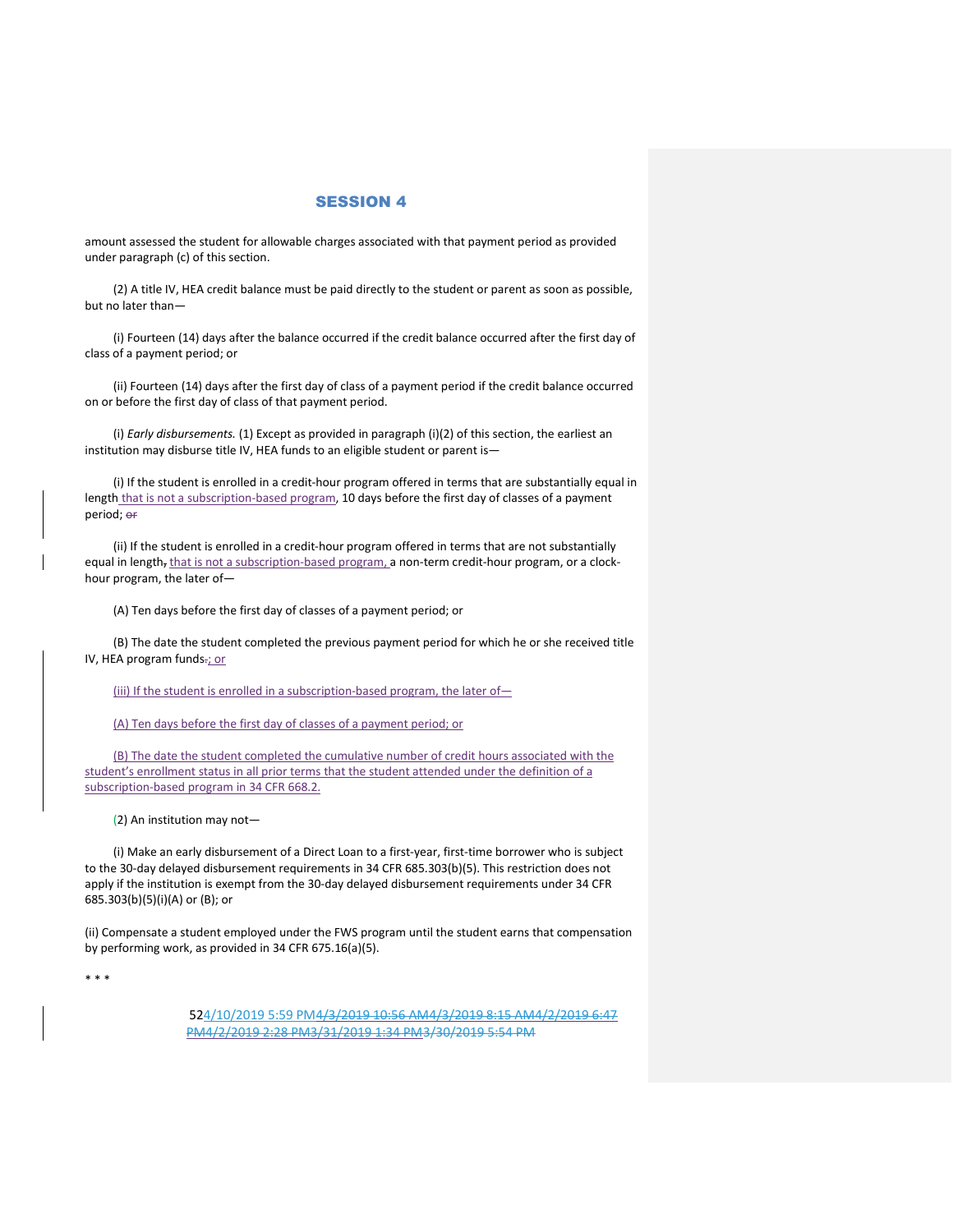[80 FR 67194, Oct. 30, 2015, as amended at 81 FR 20251, Apr. 7, 2016]

| §668.165 Notices and authorizations.      |
|-------------------------------------------|
| §668.166 Excess cash.                     |
| §668.167 Severability.                    |
| <b>Subpart L-Financial Responsibility</b> |
| §668.171 General.                         |

\* \* \*

(e) *Administrative actions.* If the Secretary determines that an institution is not financially responsible under the standards and provisions of this section or under an alternative standard in §668.175, or the institution does not submit its financial and compliance audits by the date permitted and in the manner required under §668.23, the Secretary may—

(1) Initiate an action under subpart G of this part to fine the institution, or limit, suspend, or terminate the institution's participation in the title IV, HEA programs; or

(2) For an institution that is provisionally certified, take an action against the institution under the procedures established in §668.13(d)-; or

(3) Deny the institution's application for certification or recertification to participate in the Title IV, HEA programs.

(Approved by the Office of Management and Budget under control number 1840-0537)

(Authority: 20 U.S.C. 1094 and 1099c and section 4 of Pub. L. 95-452, 92 Stat. 1101-1109)

[62 FR 62877, Nov. 25, 1997, as amended at 63 FR 40348, July 28, 1998; 64 FR 59042, Nov. 1, 1999; 65 FR 65637, Nov. 1, 2000; 67 FR 67074, Nov. 1, 2002; 75 FR 67199, Nov. 1, 2010]

#### §668.172 Financial ratios. **5**

\* \* \*

(Approved by the Office of Management and Budget under control number 1840-0537)

(Authority: 20 U.S.C. 1094 and 1099c and section 4 of Pub. L. 95-452, 92 Stat. 1101-1109)

[62 FR 62877, Nov. 25, 1997, as amended at 63 FR 40348, July 28, 1998; 65 FR 65637, Nov. 1, 2000]

<sup>5</sup> The Department proposed to add a new paragraph (d) to section 668.172 in the Borrower Defense NPRM. See 83 FR 37242 (July 31, 2018).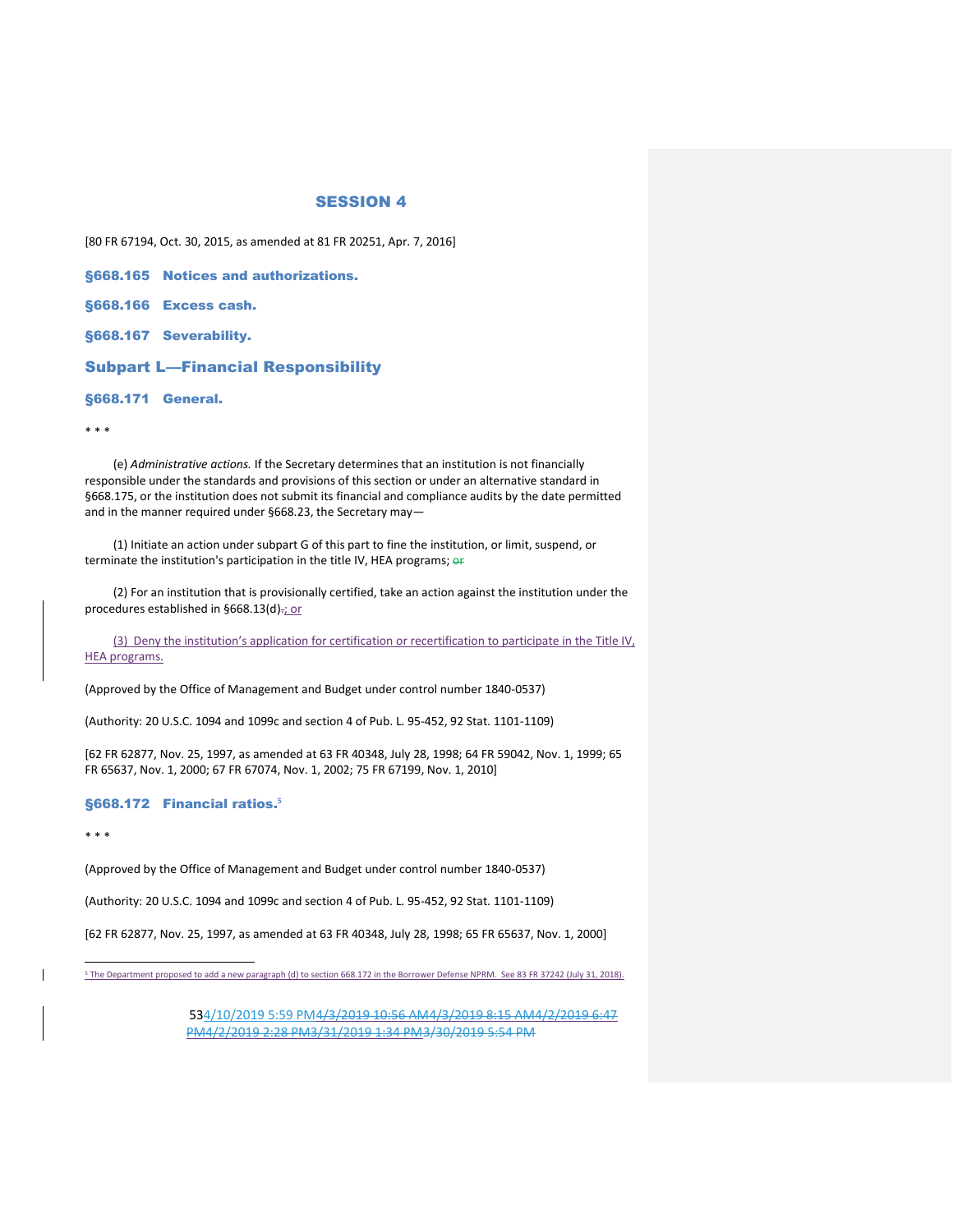#### §668.174 Past performance.

(a) *Past performance of an institution.* An institution is not financially responsible if the institution—

(1) Has been limited, suspended, terminated, or entered into a settlement agreement to resolve a limitation, suspension, or termination action initiated by the Secretary or a guaranty agency, as defined in 34 CFR part 682, within the preceding five years;

(2) In either of its two most recent compliance audits had an audit finding, or in a report issued by the Secretary had a program review finding for its current fiscal year or either of its preceding two fiscal years, that resulted in the institution's being required to repay an amount greater than 5 percent of the funds that the institution received under the title IV, HEA programs during the year covered by that audit or program review;

(3) Has been cited during the preceding five years for failure to submit in a timely fashion acceptable compliance and financial statement audits required under this part, or acceptable audit reports required under the individual title IV, HEA program regulations; or

(4) Has failed to resolve satisfactorily any compliance problems identified in audit or program review reports based upon a final decision of the Secretary issued pursuant to subpart G or H of this part.

(b) *Past performance of persons or entities affiliated with an institution.* (1)(i) Except as provided under paragraph (b)(2) of this section, an institution is not financially responsible if a person or entity who exercises substantial ownership or control over the institution, as described under 34 CFR 600.310, or any member or members of that person's family, alone or together—

(A) Exercises or exercised substantial **ownership or control over another institution** or a third-party servicer that owes a liability for a violation of a title IV, HEA program requirement; or

(B) Exercised substantial ownership or control over another institution that closed without a viable teach-out plan or agreement approved by the institution's accrediting agency and faithfully executed by the institution; or

(B)(C) Owes a liability for a violation of a title IV, HEA program requirement; and

(ii) That person, entity, family member, institution, or servicer does not demonstrate that the liability is being repaid in accordance with an agreement with the Secretary.

(2) The Secretary may determine that an institution is financially responsible, even if the institution is not otherwise financially responsible under paragraph (b)(1) of this section, if—

(i) The institution notifies the Secretary, within the time permitted and in the manner provided under 34 CFR 600.30, that the person or entity referenced in paragraph (b)(1) of this section exercises substantial control over the institution; and

> 544/10/2019 5:59 PM4/3/2019 10:56 AM4/3/2019 8:15 AM4/2/2019 6:47 PM4/2/2019 2:28 PM3/31/2019 1:34 PM3/30/2019 5:54 PM

**Commented [A5]:** NOTE TO NEGOTIATORS: The Department has included this text proposed by Mr. McComis during the third session. The Department is willing to entertain this proposal, but we do not believe that as currently written it will add substantial protections or prove effective at preventing abuses by owners of institutions that precipitously close. In most cases, an institution that precipitously closes is subject to liabilities that it is unable to pay, and this failure to pay liabilities results in the same effect as the provision proposed by Mr. McComis.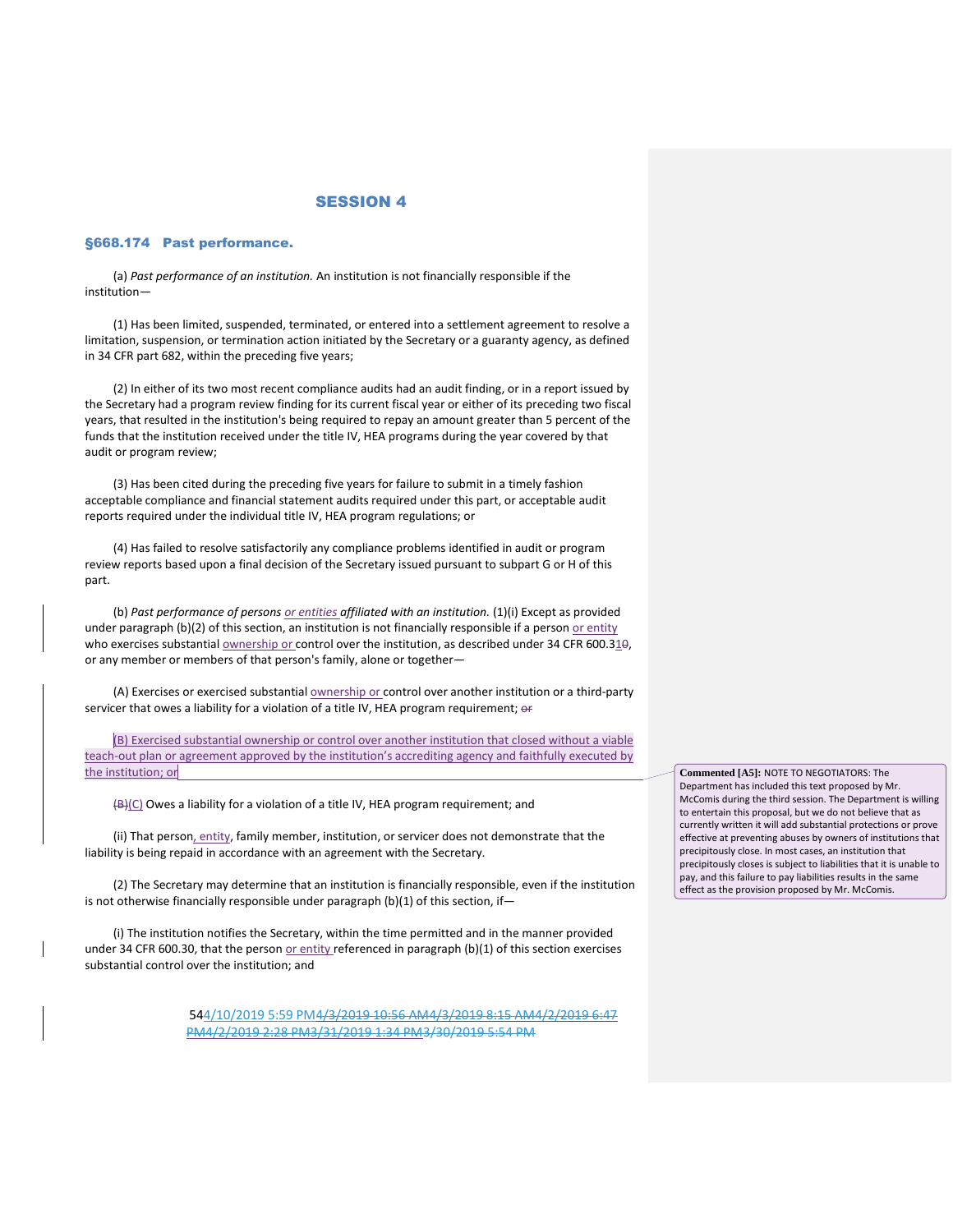(ii) The person or entity referenced in paragraph  $(b)(1)$  of this section repaid to the Secretary a portion of the applicable liability, and the portion repaid equals or exceeds the greater of—

(A) The total percentage of the ownership interest held in the institution or third-party servicer that owes the liability by that entity, person or any member or members of that person's family, either alone or in combination with one another;

(B) The total percentage of the ownership interest held in the institution or servicer that owes the liability that the entity, person or any member or members of the person's family, either alone or in combination with one another, represents or represented under a voting trust, power of attorney, proxy, or similar agreement; or

(C) Twenty-five percent, if the person or any member of the person's family is or was a member of the board of directors, chief executive officer, or other executive officer of the institution or servicer that owes the liability, or of an entity holding at least a 25 percent ownership interest in the institution that owes the liability; or

(iii) The applicable liability described in paragraph (b)(1) of this section is currently being repaid in accordance with a written agreement with the Secretary; or

(iv) The institution demonstrates to the satisfaction of the Secretary why—

(A) The person or entity who exercises substantial control over the institution should nevertheless be considered to lack that control; or

(B) The person or entity who exercises substantial control over the institution and each member of that person's family nevertheless does not or did not exercise substantial control over the institution or servicer that owes the liability.

(c) *Ownership interest.* (1) An ownership interest is a share of the legal or beneficial ownership or control of, or a right to share in the proceeds of the operation of, an institution, an institution's parent corporation, a third-party servicer, or a third-party servicer's parent corporation. The term "ownership interest" includes, but is not limited to—

(i) An interest as tenant in common, joint tenant, or tenant by the entireties;

(ii) A partnership; and

(iii) An interest in a trust.

(2) The term "ownership interest" does not include any share of the ownership or control of, or any right to share in the proceeds of the operation of a profit-sharing plan, provided that all employees are covered by the plan.

(3) The Secretary generally considers a person  $or entity$  to exercise substantial control over an</u> institution or third-party servicer if the person or entity -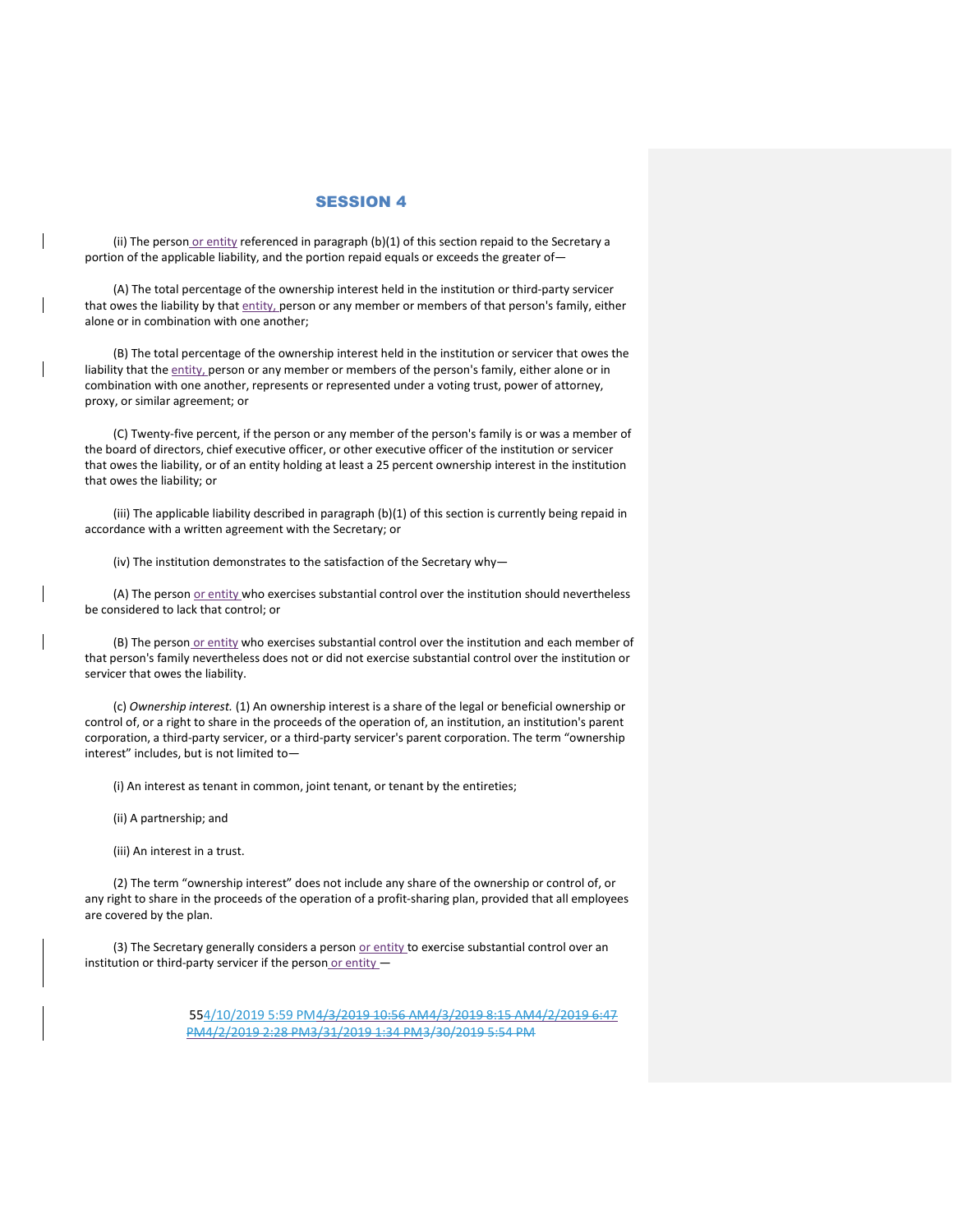(i) Directly or indirectly holds at least a 25 percent ownership interest in the institution or servicer;

(ii) Holds, together with other members of his or her family, at least a 25 percent ownership interest in the institution or servicer;

(iii) Represents, either alone or together with other persons under a voting trust, power of attorney, proxy, or similar agreement, one or more persons who hold, either individually or in combination with the other persons represented or the person representing them, at least a 25 percent ownership in the institution or servicer; or

(iv) Is a member of the board of directors, a general partner, the chief executive officer, or other executive officer of—

(A) The institution or servicer; or

(B) An entity that holds at least a 25 percent ownership interest in the institution or servicer.

(4) "Family member" is defined in §600.21(f) of this chapter.

(Approved by the Office of Management and Budget under control number 1840-0537)

(Authority: 20 U.S.C. 1094 and 1099c and section 4 of Pub. L. 95-452, 92 Stat. 1101-1109)

[62 FR 62877, Nov. 25, 1997, as amended at 63 FR 40348, 40349, July 28, 1998; 67 FR 67075, Nov. 1, 2002]

#### §668.175 Alternative standards and requirements. **6**

#### \* \* \*

(d) *Zone alternative.* (1) A participating institution that is not financially responsible solely because the Secretary determines that its composite score is less than 1.5 may participate in the title IV, HEA programs as a financially responsible institution for no more than three consecutive years, beginning with the year in which the Secretary determines that the institution qualifies under this alternative. (i)(A) An institution qualifies initially under this alternative if, based on the institution's audited financial statement for its most recently completed fiscal year, the Secretary determines that its composite score is in the range from 1.0 to 1.4; and

(B) An institution continues to qualify under this alternative if, based on the institution's audited financial statement for each of its subsequent two fiscal years, the Secretary determines that the institution's composite score is in the range from 1.0 to 1.4.

<sup>&</sup>lt;sup>6</sup> The Department proposed to amend section 668.175 by revising paragraphs (a) through (d) and (f) and adding a new paragraph (h) in the<br>Borrower Defense NPRM. See 83 FR 37242 (July 31, 2018).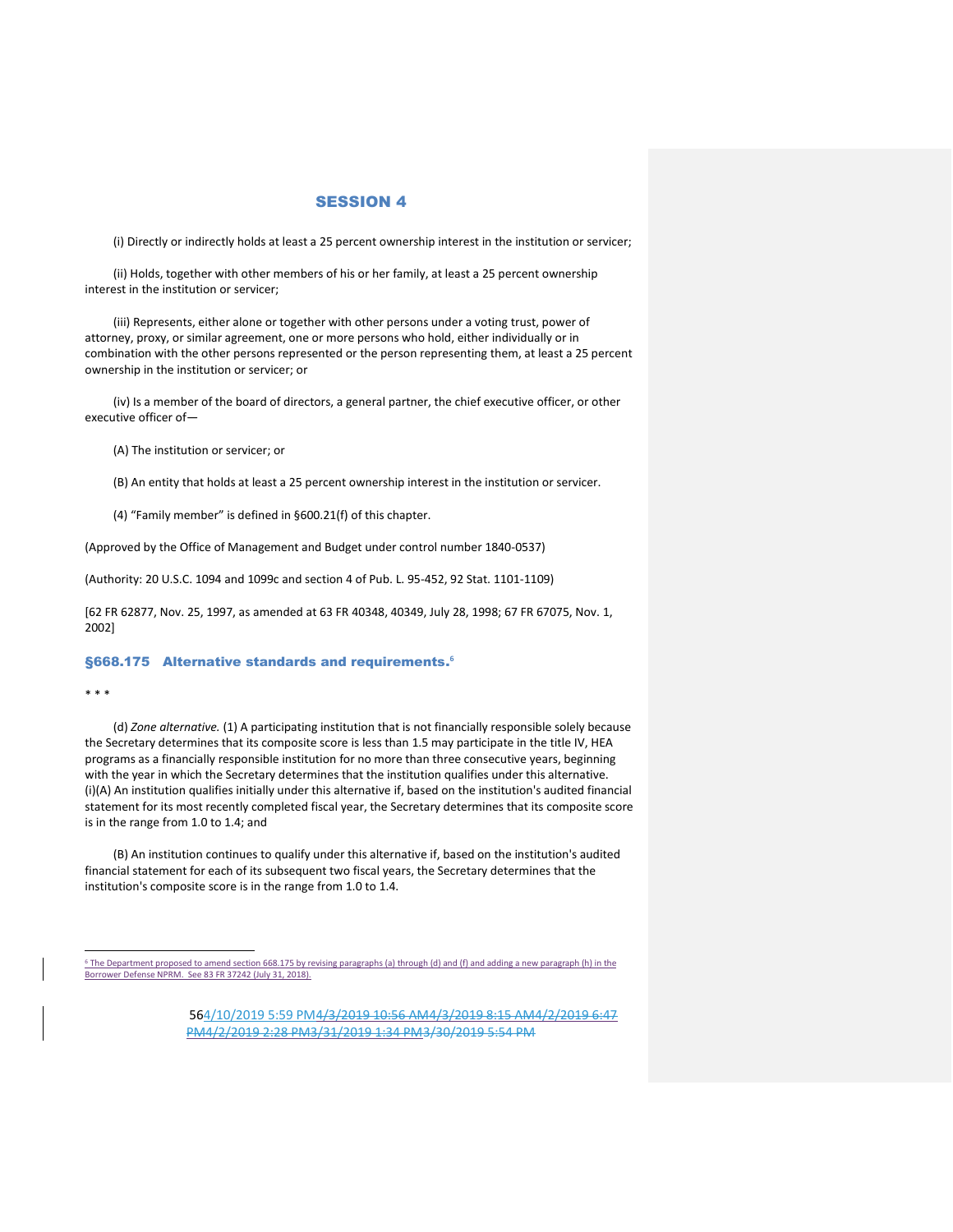(ii) An institution that qualified under this alternative for three consecutive years or for one of those years, may not seek to qualify again under this alternative until the year after the institution achieves a composite score of at least 1.5, as determined by the Secretary.

(2) Under this zone alternative, the Secretary—

(i) Requires the institution to make disbursements to eligible students and parents under either the cash monitoring or reimbursement payment method described in §668.162;

(ii) Requires the institution to provide timely information regarding any of the following oversight and financial events—

(A) Any adverse action, including a probation or similar action, taken against the institution by its accrediting agency;

(B) Any event that causes the institution, or related entity as defined in the Statement of Financial Accounting Standards (SFAS) 57, to realize any liability that was noted as a contingent liability in the institution's or related entity's most recent audited financial statement;

(C) Any violation by the institution of any loan agreement;

(D) Any failure of the institution to make a payment in accordance with its debt obligations that results in a creditor filing suit to recover funds under those obligations;

(E) Any withdrawal of owner's equity from the institution by any means, including by declaring a dividend; or

(F) Any extraordinary losses, as defined in accordance with Accounting Principles Board (APB) Opinion No. 30.

(iii) May require the institution to submit its financial statement and compliance audits earlier than the time specified under §668.23(a)(4); and

(iv) May require the institution to provide information about its current operations and future plans.

(3) Under the zone alternative, the institution must—

(i) For any oversight or financial event described under paragraph (d)(2)(ii) of this section for which the institution is required to provide information, provide that information to the Secretary by certified mail or electronic or facsimile transmission no later than 10 days after that event occurs. An institution that provides this information electronically or by facsimile transmission is responsible for confirming that the Secretary received a complete and legible copy of that transmission; and

(ii) As part of its compliance audit, require its auditor to express an opinion on the institution's compliance with the requirements under the zone alternative, including the institution's administration of the payment method under which the institution received and disbursed title IV, HEA program funds.